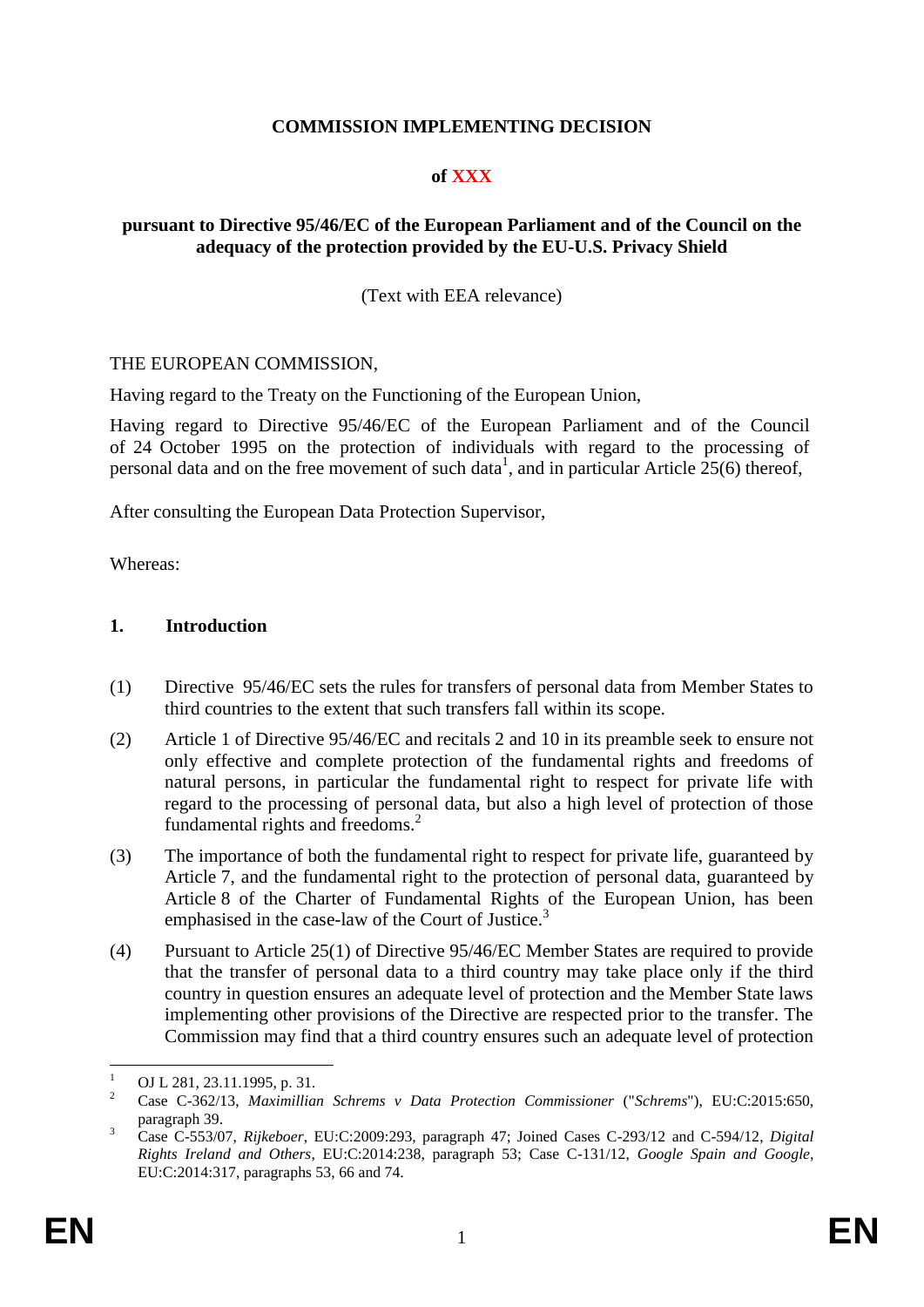by reason of its domestic law or of the international commitments it has entered into in order to protect the rights of individuals. In that case, and without prejudice to compliance with the national provisions adopted pursuant to other provisions of the Directive, personal data may be transferred from the Member States without additional guarantees being necessary.

- (5) Pursuant to Article 25(2) of Directive 95/46/EC, the level of data protection afforded by a third country should be assessed in the light of all the circumstances surrounding a data transfer operation or set of data transfer operations, including the rules of law, both general and sectorial, in force in the third country in question.
- (6) In Commission Decision  $520/2000/EC^4$ , for the purposes of Article 25(2) of Directive 95/46/EC, the "Safe Harbour Privacy Principles", implemented in accordance with the guidance provided by the so-called "Frequently Asked Questions" issued by the U.S. Department of Commerce, were considered to ensure an adequate level of protection for personal data transferred from the Union to organisations established in the United States.
- <span id="page-1-0"></span>(7) In its Communications COM(2013) 846 final<sup>5</sup> and COM(2013) 847 final of 27 November 2013<sup>6</sup>, the Commission considered that the fundamental basis of the Safe Harbour scheme had to be reviewed and strengthened in the context of a number of factors, including the exponential increase in data flows and their critical importance for the transatlantic economy, the rapid growth of the number of U.S. companies adhering to the Safe Harbour scheme and new information on the scale and scope of certain U.S. intelligence programs which raised questions as to the level of protection it could guarantee. In addition, the Commission identified a number of shortcomings and deficiencies in the Safe Harbour scheme.
- (8) Based on evidence gathered by the Commission, including information stemming from the work of the EU-US Privacy Contact  $Group<sup>7</sup>$  and the information on US intelligence programs received in the ad hoc EU-US Working Group<sup>8</sup>, the Commission formulated 13 recommendations for a review of the Safe Harbour scheme. These recommendations focused on strengthening the substantive privacy principles, increasing the transparency of U.S. self-certified companies' privacy policies, better supervision, monitoring and enforcement by the U.S. authorities of compliance with those principles, the availability of affordable dispute resolution mechanisms, and the need to ensure that use of the national security exception

 $\overline{4}$ Commission decision 520/2000/EC of 26 July 2000 pursuant to Directive 95/46/EC of the European Parliament and of the Council on the adequacy of the protection provided by the safe harbour privacy principles and related frequently asked questions issued by the U.S. Department of Commerce (OJ L 215 of 28.8.2000, p. 7).

<sup>&</sup>lt;sup>5</sup> Communication from the Commission to the European Parliament and the Council Rebuilding Trust in EU-U.S. Data Flows, COM(2013) 846 final of 27.11.2013.

<sup>&</sup>lt;sup>6</sup> Communication from the Commission to the European Parliament and the Council on the Functioning of the Safe Harbour from the Perspective of EU Citizens and Companies established in the EU, COM(2013) 847 final of 27.11.2013.

<sup>7</sup> See e.g. Council of the European Union, Final Report by EU-US High Level Contact Group on information sharing and privacy and personal data protection, Note 9831/08, 28 May 2008, available on the internet at: http://www.europarl.europa.eu/document/activities/cont/201010/20101019ATT88359/20101019ATT88359 EN.pdf.

<sup>&</sup>lt;sup>8</sup> Report on the Findings by the EU Co-chairs of the ad hoc EU-US Working Group on Data Protection, 27.11.2013, available on the internet at: http://ec.europa.eu/justice/data-protection/files/report-findings-ofthe-ad-hoc-eu-us-working-group-on-data-protection.pdf.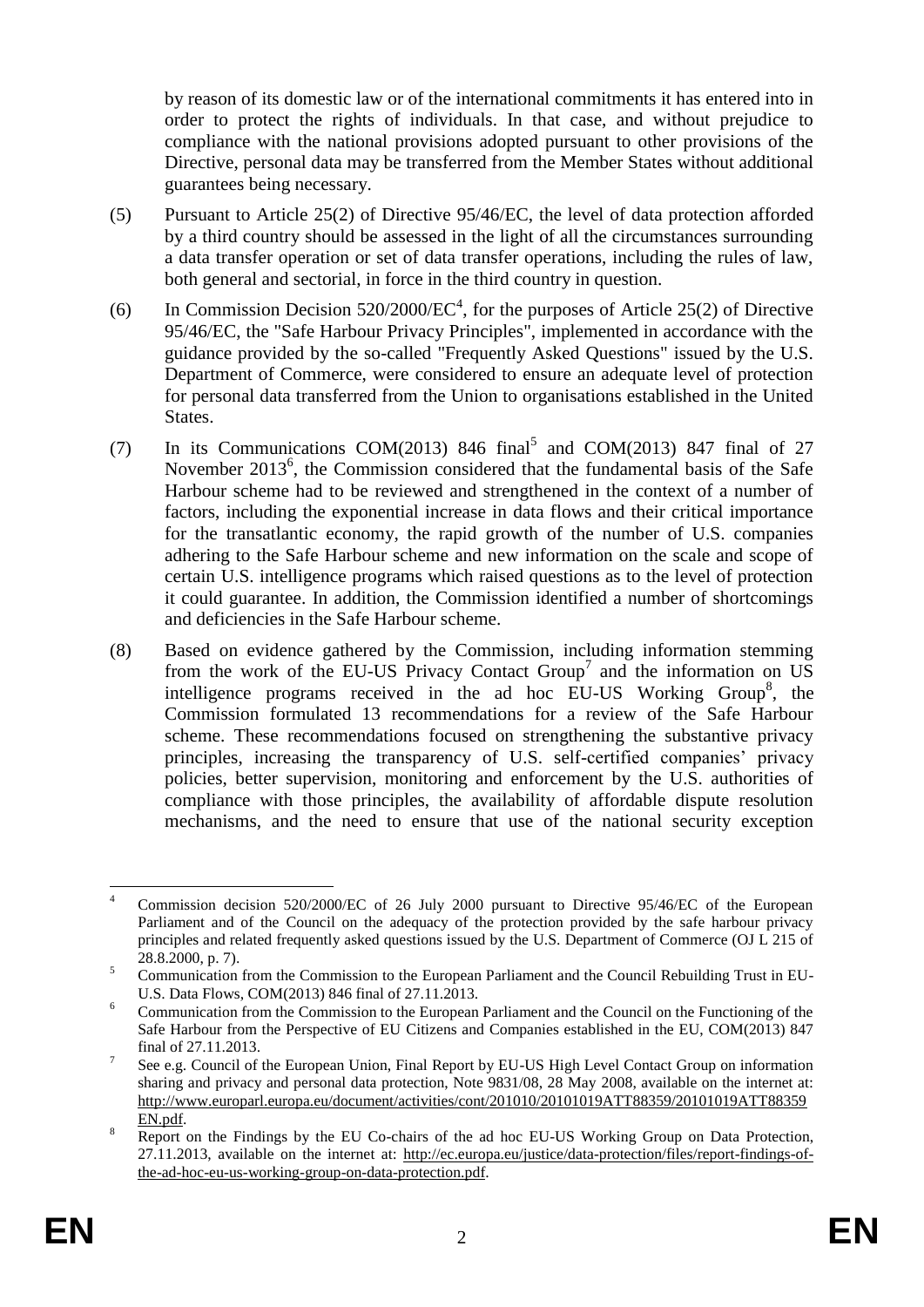foreseen in Commission Decision 520/2000/EC is limited to an extent that is strictly necessary and proportionate.

- (9) In its judgment of 6 October 2015 in Case C-362/14, *Maximillian Schrems v Data*  Protection Commissioner<sup>9</sup>, the Court of Justice of the European Union declared Commission Decision 520/2000/EC invalid. Without examining the content of the Safe Harbour Privacy Principles, the Court considered that the Commission had not stated in that decision that the United States in fact 'ensured' an adequate level of protection by reason of its domestic law or its international commitments.<sup>10</sup>
- (10) In this regard, the Court of Justice explained that, while the term 'adequate level of protection' in Article 25(6) of Directive 95/46/EC does not mean a level of protection identical to that guaranteed in the EU legal order, it must be understood as requiring the third country to ensure a level of protection of fundamental rights and freedoms 'essentially equivalent' to that guaranteed within the Union by virtue of Directive 95/46/EC read in the light of the Charter of Fundamental Rights. Even though the means to which that third country has recourse, in this connection, may differ from the ones employed within the Union, those means must nevertheless prove, in practice, effective. $11$
- (11) The Court of Justice criticised the lack of sufficient findings in Decision 2000/520/EC regarding the existence, in the United States, of rules adopted by the State intended to limit any interference with the fundamental rights of the persons whose data is transferred from the Union to the United States, interference which the State entities of that country would be authorised to engage in when they pursue legitimate objectives, such as national security, and the existence of effective legal protection against interference of that kind.<sup>12</sup>
- (12) In 2014 the Commission had entered into talks with the U.S. authorities in order to discuss the strengthening of the Safe Harbour scheme in line with the 13 recommendations contained in Communication COM(2013) 847 final. After the judgment of the Court of Justice of the European Union in the *Schrems* case, these talks were intensified, in order to come to a new adequacy decision which would meet the requirements of Article 25 of Directive 95/46/EC as interpreted by the Court of Justice. The documents which are annexed to this decision and will also be published in the U.S. Federal Register are the result of these discussions. The Privacy Principles (Annex II), together with the official representations and commitments by various U.S. authorities contained in the documents in Annexes I, III to VII, constitute the "EU-U.S. Privacy Shield".
- (13) The Commission has carefully analysed U.S. law and practice, including these official representations and commitments. Based on the findings developed in recitals [\(112\)-](#page-28-0) [\(116\),](#page-28-1) the Commission concludes that the United States ensures an adequate level of protection for personal data transferred under the EU-U.S. Privacy Shield from the Union to self-certified organisations in the United States.

<sup>–&</sup>lt;br>9 See footnote 2.

<sup>10</sup> *Schrems*, paragraph 97.

 $\frac{11}{12}$  *Schrems*, paragraphs 73-74.

<sup>12</sup> *Schrems*, paragraph 88-89.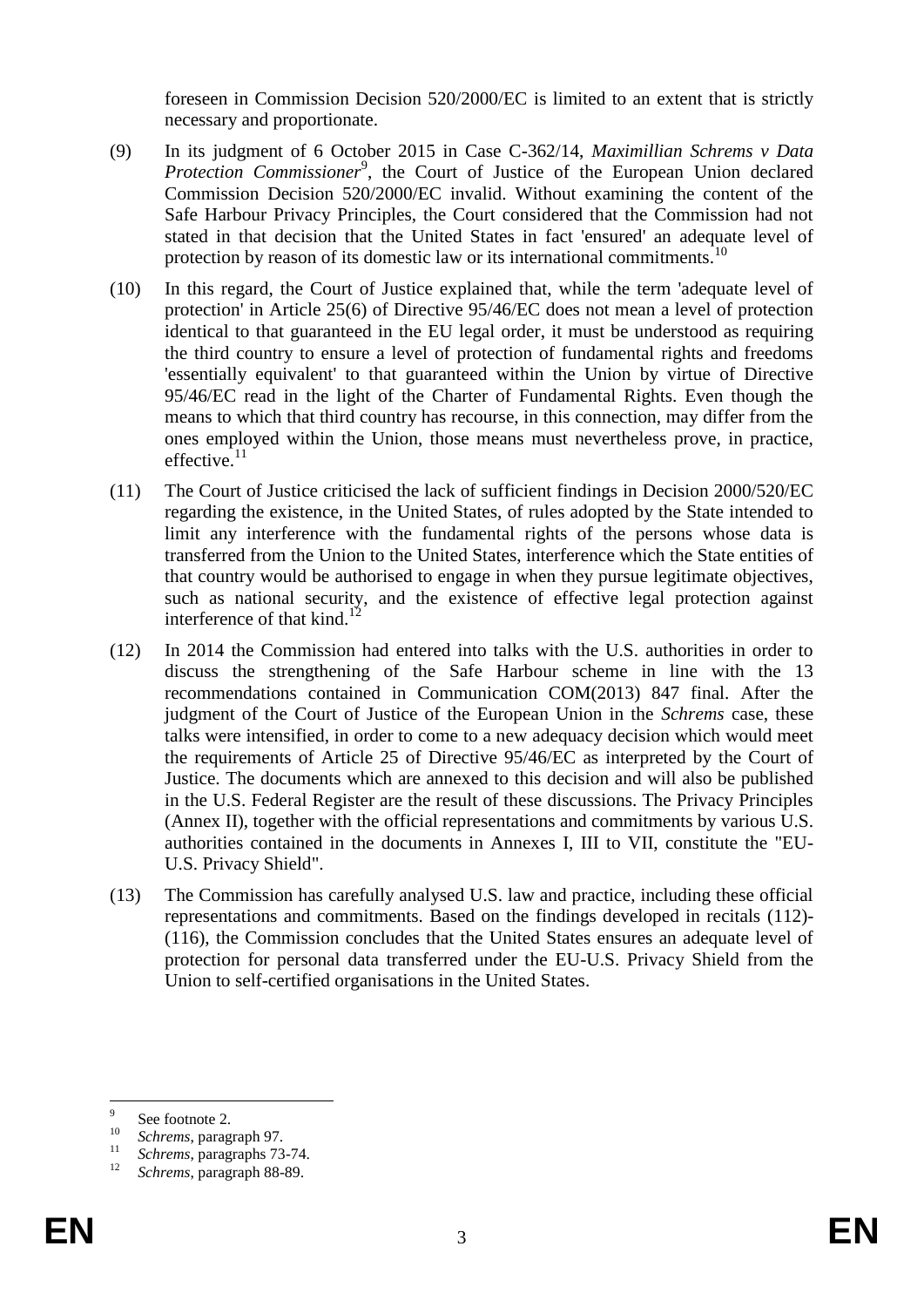# **2. The "EU-U.S. Privacy Shield"**

- (14) The EU-U.S. Privacy Shield is based on a system of self-certification by which U.S. organisations commit to a set of privacy principles – the EU-U.S. Privacy Shield Framework Principles, including the Supplemental Principles (hereinafter together: "the Privacy Principles") – issued by the U.S. Department of Commerce and contained in Annex II to this decision.
- (15) This system will be administered by the Department of Commerce based on its commitments set out in the representations from the U.S. Secretary of Commerce (Annex I to this decision). With regard to the enforcement of the Privacy Principles, the Federal Trade Commission (FTC) and the Department of Transportation have made representations that are contained in Annex IV and Annex V to this decision.

# 2.1. Privacy Principles

- (16) As part of their self-certification under the EU-U.S. Privacy Shield, organisations have to commit to comply with the Privacy Principles.<sup>13</sup>
- (17) Under the *Notice Principle*, organisations are obliged to provide information to data subjects on a number of key elements relating to the processing of their personal data (e.g. type of data collected, purpose of processing, right of access and choice, conditions for onward transfers and liability). Further safeguards apply, in particular the requirement for organisations to make public their privacy policies (reflecting the Privacy Principles) and to provide links to the Department of Commerce's website (with further details on self-certification, the rights of data subjects and available recourse mechanisms), the Privacy Shield List referred to in recital [\(24\)](#page-4-0) and the website of an appropriate alternative dispute settlement provider.
- (18) Under the *Choice Principle*, data subjects may object (opt out) if their personal data shall be disclosed to a third party (other than an agent acting on behalf of the organisation) or used for a "materially different" purpose. In case of sensitive data, organisations must in principle obtain the data subject's affirmative express consent (opt in). Moreover, under the Choice Principle, special rules for direct marketing generally allowing for opting out "at any time" from the use of personal data apply.
- (19) Under the *Security Principle*, organisations creating, maintaining, using or disseminating personal data must take "reasonable and appropriate" security measures, taking into account the risks involved in the processing and the nature of the data. In the case of sub-processing, organisations must conclude a contract with the subprocessor guaranteeing the same level of protection as provided by the Privacy Principles and take steps to ensure its proper implementation.
- (20) Under the *Data Integrity and Purpose Limitation Principle*, personal data must be limited to what is relevant for the purpose of the processing, reliable for its intended

 $13$ Special rules providing additional safeguards apply for human resources data collected in the employment context as laid down in the supplemental principle on "Human Resources Data" of the Privacy Principles. For instance, employers should accommodate the privacy preferences of employees by restricting access to the personal data, anonymising certain data or assigning codes or pseudonyms. Most importantly, organisations are required to cooperate and comply with the advice of Union Data Protection Authorities when it comes to such data.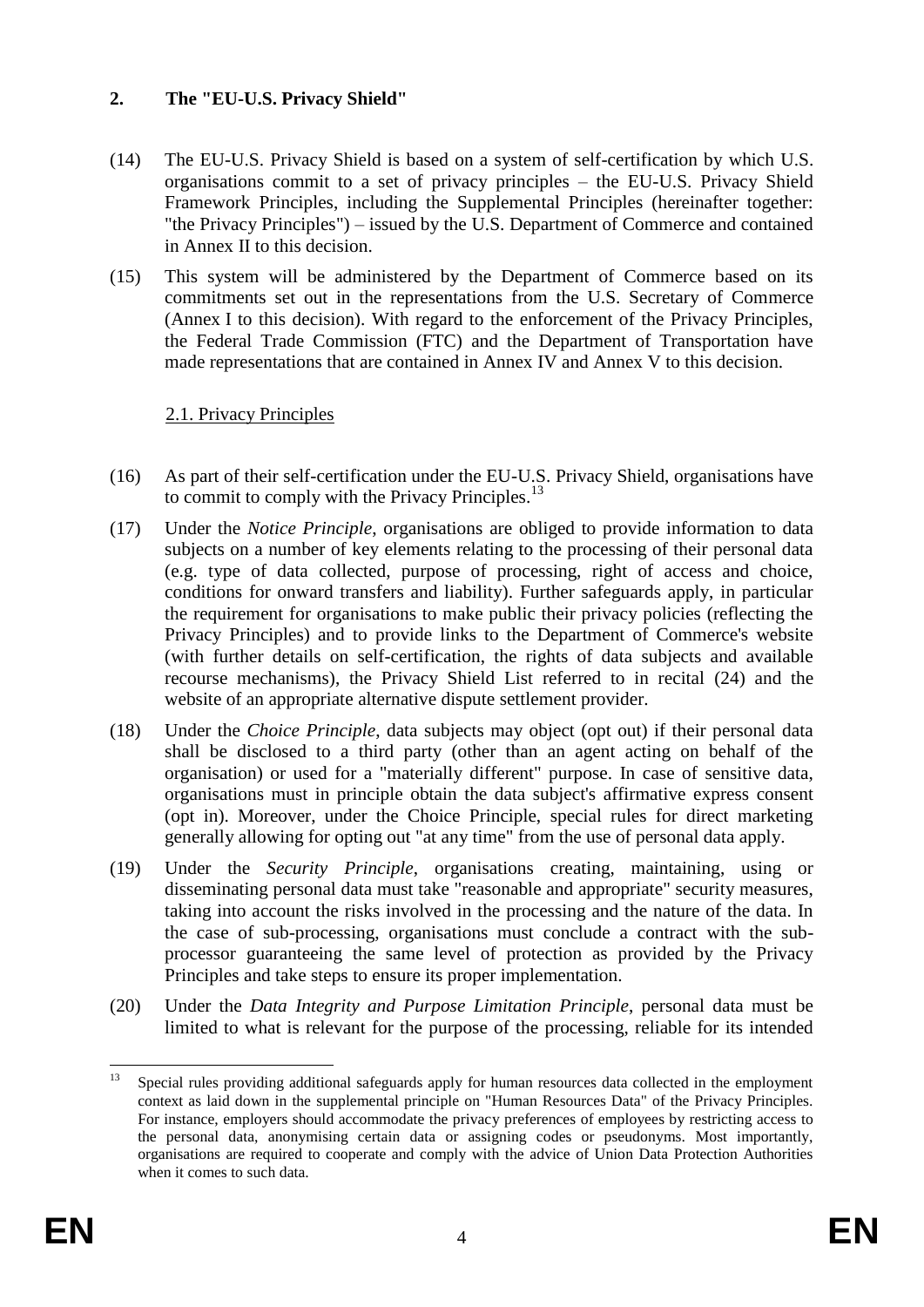use, accurate, complete and current. An organisation may not process personal data in a way that is incompatible with the purpose for which it was originally collected or subsequently authorised by the data subject.

- (21) Under the *Access Principle*, data subjects have the right, without need for justification and only against a non-excessive fee, to obtain from an organisation confirmation of whether such organisation is processing personal data related to them and have the data communicated within reasonable time. This right may only be restricted in exceptional circumstances; any denial of, or limitation to the right of access has to be necessary and duly justified, with the organisation bearing the burden of demonstrating that these requirements are fulfilled. Data subjects must be able to correct, amend or delete personal information where it is inaccurate or has been processed in violation of the Privacy Principles.
- (22) Under the *Accountability for Onward Transfer Principle*, any onward transfer of personal data from an organisation to controllers or processors can only take place (i) for limited and specified purposes, (ii) on the basis of a contract (or comparable arrangement within a corporate group) and (iii) only if that contract provides the same level of protection as the one guaranteed by the Privacy Principles. This should be read in conjunction with the *Notice* and especially with the *Choice Principle*, according to which data subjects can object (opt out) or, in the case of sensitive data, have to give "affirmative express consent" (opt in) for onward transfers. Where compliance problems arise in the (sub-) processing chain, the organisation acting as the controller of the personal data will have to prove that it is not responsible for the event giving rise to the damage, or otherwise face liability.
- (23) Finally, under the *Recourse, Enforcement and Liability Principle*, participating organisations must provide robust mechanisms to ensure compliance with the other Privacy Principles and recourse for EU data subjects whose personal data have been processed in a non-compliant manner, including effective remedies. Once an organisation has voluntarily decided to self-certify under the EU-U.S. Privacy Shield, its effective compliance with the Privacy Principles is compulsory. To be allowed to continue to rely on the Privacy Shield to receive personal data from the Union, such organisation must annually re-certify its participation in the framework. Also, organisations must take measures to verify that their published privacy policies conform to the Privacy Principles and are in fact complied with. This can be done either through a system of self-assessment, which must include internal procedures ensuring that employees receive training on the implementation of the organisation's privacy policies and that compliance is periodically reviewed in an objective manner, or outside compliance reviews, the methods of which may include auditing or random checks. In addition, the organisation must put in place an effective redress mechanism to deal with such complaints (see in this respect also recital [\(30\).](#page-6-0)

# 2.2. Transparency and Administration of the EU-U.S. Privacy Shield

<span id="page-4-0"></span>(24) To ensure the proper application of the EU-U.S. Privacy Shield, it is necessary that organisations adhering to the Privacy Principles can be identified as such by interested parties, such as data subjects, data exporters and the national Data Protection Authorities ("DPAs"). To this end, the Department of Commerce (or its designee) has undertaken to maintain and make available to the public a list of organisations that have self-certified their adherence to the Privacy Principles and fall within the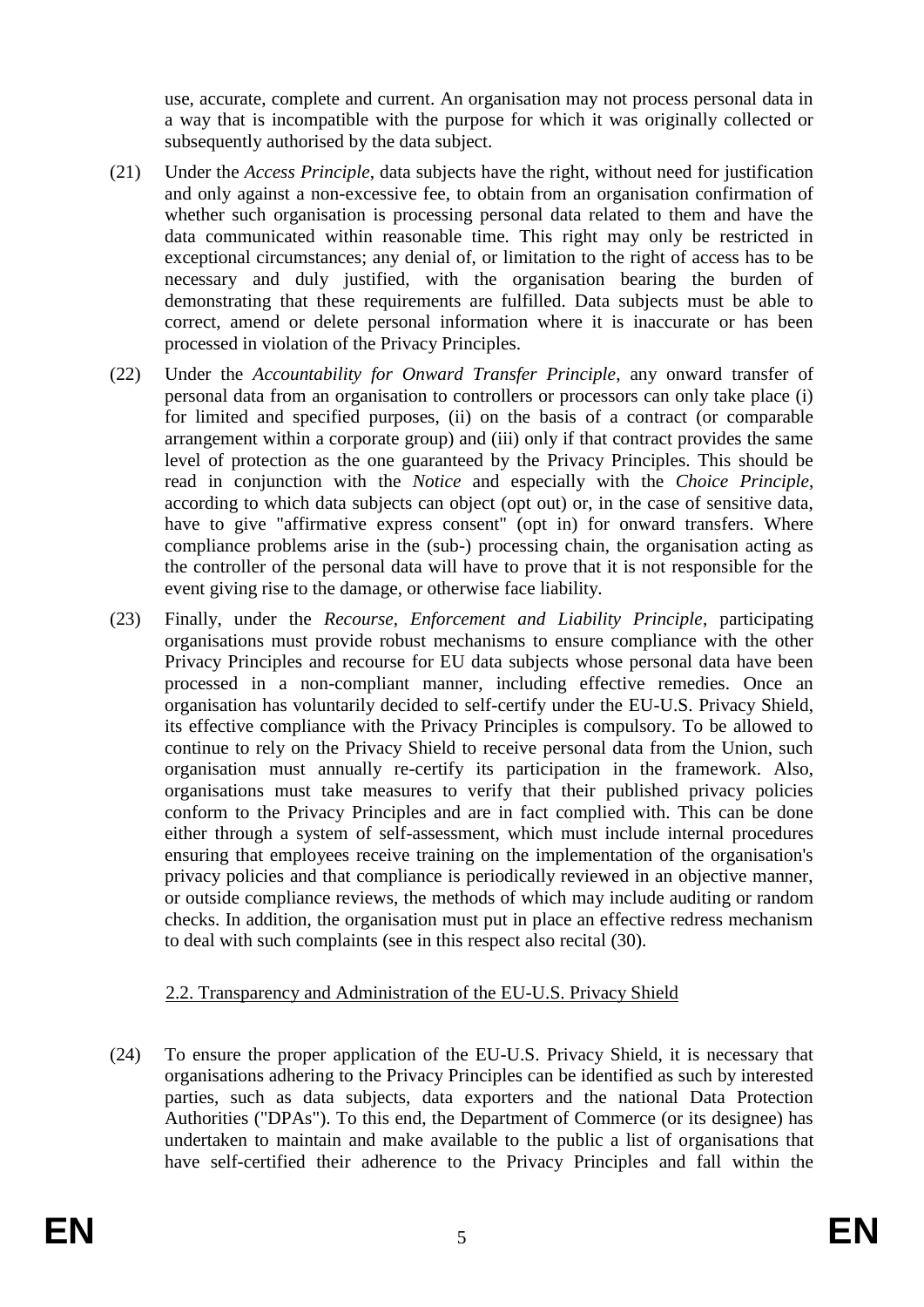jurisdiction of at least one of the government bodies mentioned in Annexes I, II to this decision ("Privacy Shield List"). The Department of Commerce will update the list on the basis of annual re-certification submissions and whenever an organisation withdraws or is removed from the EU-U.S. Privacy Shield. It will also maintain and make available to the public an authoritative record of organisations that have been removed from the list, in each case identifying the reason for such removal. Finally, it will provide a link to the list of Privacy Shield-related FTC cases maintained on the FTC website.

- (25) Both the Privacy Shield List and the re-certification submissions will be made publicly available through the Department of Commerce's dedicated website and self-certified organisations must provide the web address for the Privacy Shield List. In addition, if available online, an organisation's privacy policy must include a hyperlink to the Privacy Shield website as well as a hyperlink to the website or complaint submission form of the independent recourse mechanism that is available to investigate unresolved complaints.
- (26) Organisations that have persistently failed to comply with the Privacy Principles will be removed from the Privacy Shield List and must return or delete the personal data received under the EU-U.S. Privacy Shield. In other cases of removal, the organisation may retain such data if it affirms to the Department of Commerce on an annual basis its commitment to continue to apply the Principles or provides adequate protection for the personal data by another authorised means (e.g. by using a contract that fully reflects the requirements of the relevant standard contractual clauses approved by the Commission). In this case, an organisation has to identify a contact point within the organisation for all Privacy Shield-related questions.
- (27) When an organisation leaves the EU-U.S. Privacy Shield for any reason, it must remove all public statements implying that it continues to participate in the EU-U.S. Privacy Shield or is entitled to its benefits, in particular any references to the EU-U.S. Privacy Shield in its published privacy policy. Any misrepresentation to the general public concerning an organisation's adherence to the Privacy Principles in the form of misleading statements or practices is enforceable by the FTC, Department of Transportation or other relevant U.S. enforcement authorities; misrepresentations to the Department of Commerce are enforceable under the False Statements Act (18 U.S.C. § 1001).
- (28) The Department of Commerce will *ex officio* monitor any false claims of Privacy Shield participation or the improper use of the Privacy Shield certification mark, and DPAs can refer organisations for review to a dedicated contact point at the Department. When an organisation has withdrawn from the EU-U.S. Privacy Shield, fails to re-certify or is removed from the Privacy Shield List, the Department of Commerce will on an on-going basis verify that it has deleted from its published privacy policy any references to the Privacy Shield that imply its continued participation and, if it continues to make false claims, refer the matter to the FTC, Department of Transportation or other competent authority for possible enforcement action. It will also send questionnaires to organisations whose self-certifications lapse or that have voluntarily withdrawn from the EU-U.S. Privacy Shield to verify whether the organisation will return, delete or continue to apply the Privacy Principles to the personal data that they received while participating in the EU-U.S. Privacy Shield and, if personal data are to be retained, verify who within the organisation will serve as an ongoing contact point for Privacy Shield-related questions.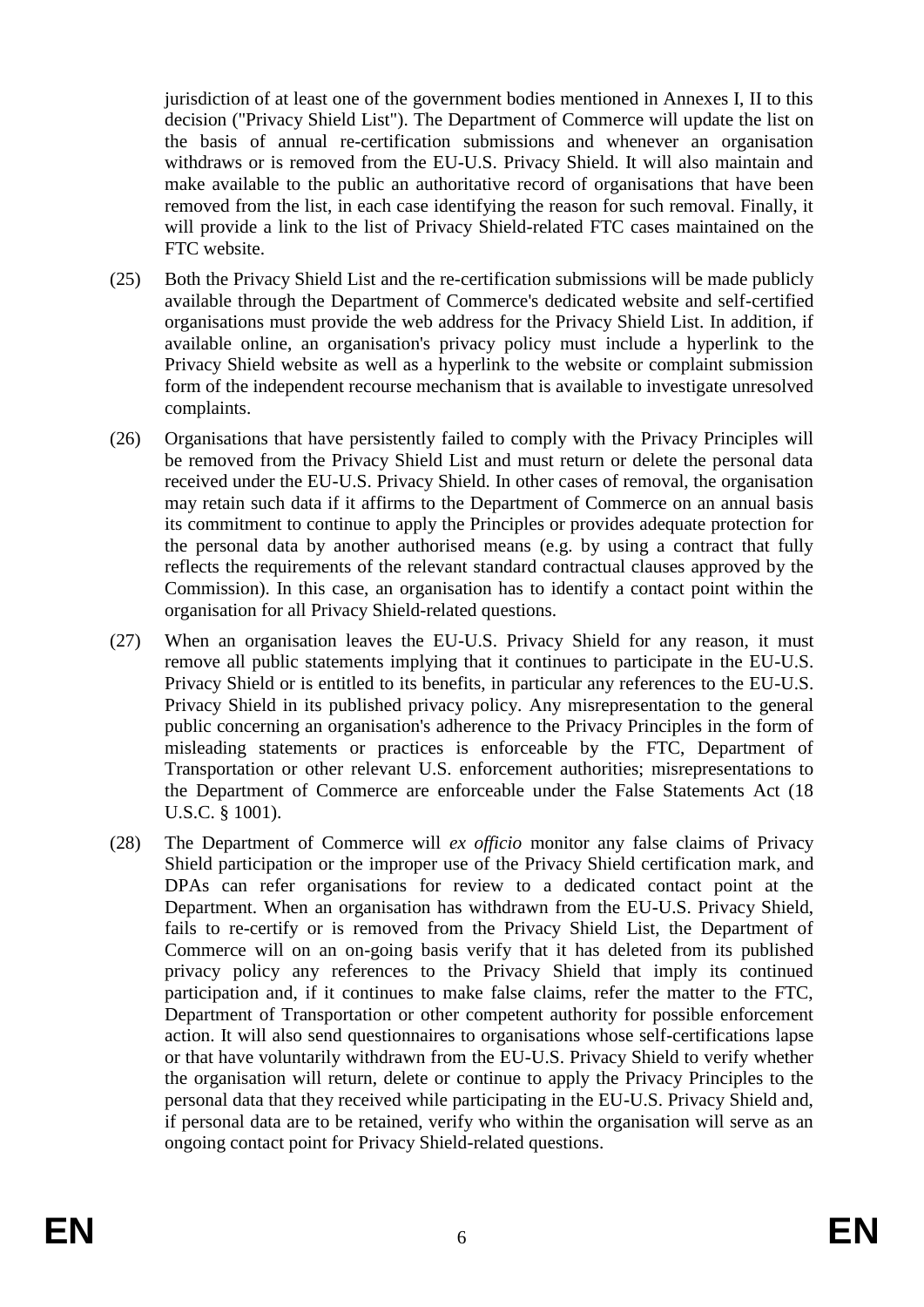## 2.3. Compliance review and complaint handling

- (29) The EU-U.S. Privacy Shield, through the *Recourse, Enforcement and Liability Principle* and the commitments undertaken by the Department of Commerce, the FTC and the Department of Transportation, provides a number of mechanisms to ensure compliance by U.S. self-certified companies with the Privacy Principles. These include the oversight and enforcement through the Department of Commerce and independent authorities (such as the FTC and, in certain cases, the DPAs) as well as the possibility for EU data subjects to lodge complaints regarding non-compliance by U.S. self-certified companies and to have these complaints resolved, if necessary by a decision providing an effective remedy.
- <span id="page-6-0"></span>(30) First, EU data subjects may vindicate their rights and pursue cases of non-compliance with the Privacy Principles through direct contacts with the *U.S. self-certified company*. To facilitate resolution, the organisation must put in place an effective redress mechanism to deal with such complaints. This includes that an organisation's privacy policy must clearly inform individuals about a contact point, either within or outside the organisation, that will handle complaints (including any relevant establishment in the Union that can respond to inquiries or complaints) and about the independent complaint handling mechanisms. Upon receipt of a complaint, including through the Department of Commerce following referral by a DPA, the organisation must, within a period of 45 days, provide a response to the EU data subject. This response must provide an assessment of the merits of the complaint and, if so, information as to how the organisation will rectify the problem. Likewise, organisations are required to respond promptly to inquiries and other requests for information from the Department of Commerce (or, where the organisation has committed to cooperate with the DPAs, the handling authority designated by the panel of DPAs provided for in the supplemental principle on "The Role of the Data Protection Authorities") relating to their adherence to the Privacy Principles. Finally, organisations must retain their records on the implementation of their privacy policies and make them available upon request in the context of an investigation or a complaint about non-compliance to an independent recourse mechanism or the FTC (or other U.S. authority with jurisdiction to investigate unfair and deceptive practices).
- (31) Second, organisations must designate an *independent dispute resolution body* (either in the United States or in the Union) to investigate and resolve individual complaints (unless they are obviously unfounded or frivolous) and to provide appropriate recourse free of charge to the individual. Sanctions and remedies imposed by such a body must be sufficiently rigorous to ensure compliance by organisations with the Privacy Principles and should provide for a reversal or correction by the organisation of the effects of non-compliance and, depending on the circumstances, the termination of the further processing of the personal data at stake and/or their deletion, as well as publicity for findings of non-compliance. Independent dispute resolution bodies designated by an organisation will be required to include on their public websites relevant information regarding the EU-U.S. Privacy Shield and the services they provide under it. Each year, they must publish an annual report providing aggregate statistics regarding these services.<sup>14</sup>

 $\overline{14}$ <sup>14</sup> The annual report must include: (1) the total number of Privacy Shield-related complaints received during the reporting year; (2) the types of complaints received; (3) dispute resolution quality measures, such as the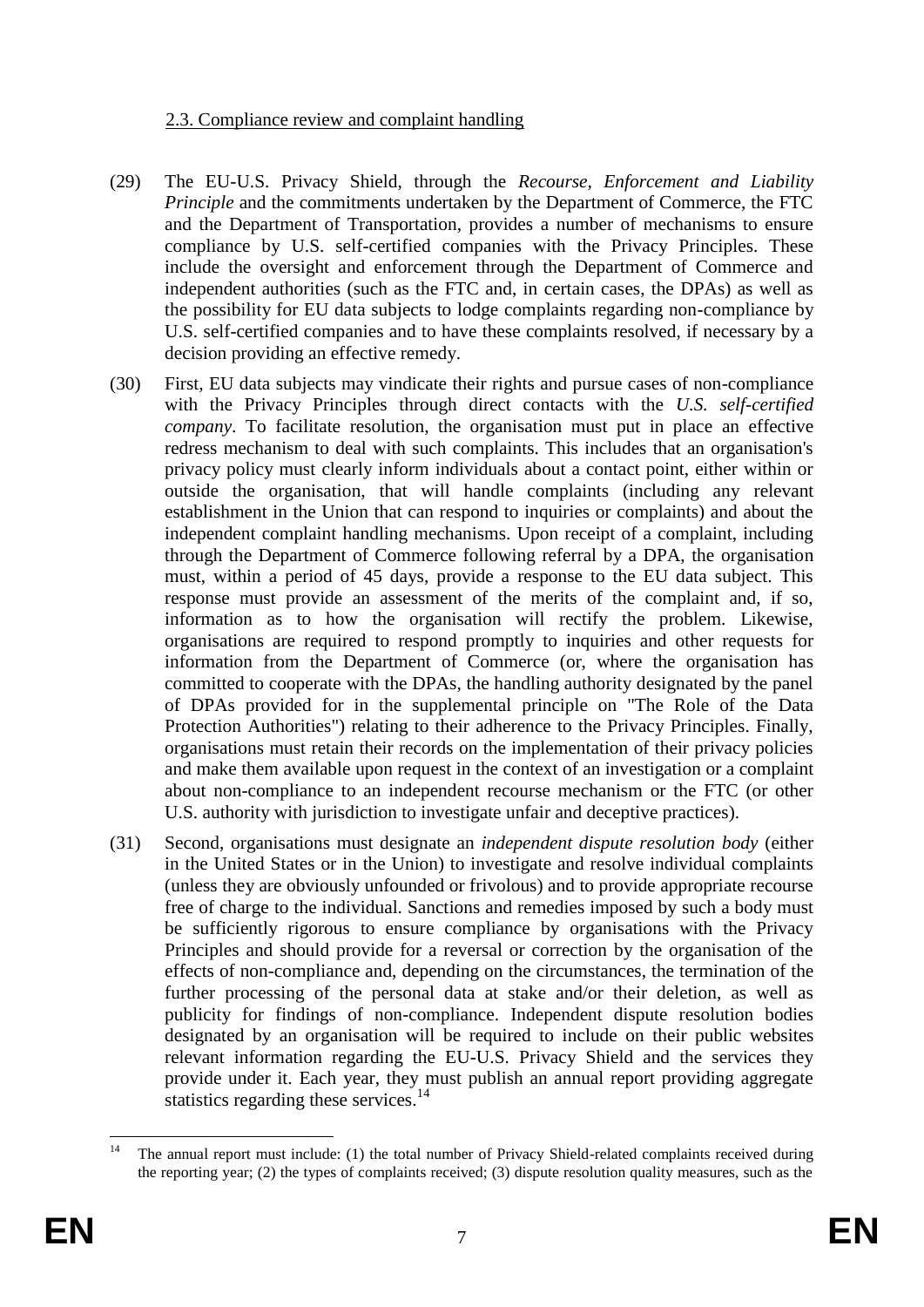- (32) Alternatively, where organisations opt to subscribe to private-sector developed *privacy programs* that incorporate the Privacy Principles into their rules, these must include effective enforcement mechanisms.
- (33) In case the organisation fails to comply with the ruling of a dispute resolution or selfregulatory body, the latter must notify such non-compliance to the Department of Commerce and the FTC (or other U.S. authority with jurisdiction to investigate unfair and deceptive practices), or a competent court.
- (34) Third, the *Department of Commerce* will systematically verify, in the context of an organisation's certification and re-certification to the framework, that its privacy policies conform to the Principles. It will maintain an updated list of participating organisations.
- (35) On an ongoing basis, the Department of Commerce will conduct *ex officio* compliance reviews of self-certified organisations, including through sending detailed questionnaires. It will also systematically carry out reviews whenever it has received a specific (non-frivolous) complaint, when an organisation does not provide satisfactory responses to its enquiries, or when there is credible evidence suggesting that an organisation may not be complying with the Privacy Principles.
- (36) In addition, the Department of Commerce has committed to receive, review and undertake best efforts to resolve complaints about an organisation's non-compliance with the Privacy Principles. To this end, the Department of Commerce provides special procedures for DPAs to refer complaints to a dedicated contact point, track them and follow up with companies to facilitate resolution. In order to expedite the processing of individual complaints, the contact point will liaise directly with the respective DPA on compliance issues and in particular update it on the status of complaints within a period of not more than 90 days following referral. This allows data subjects to bring complaints of non-compliance by U.S. self-certified companies directly to their national DPA and have them channelled to the Department of Commerce as the U.S. authority administering the EU-U.S. Privacy Shield. The Department of Commerce has also committed to provide, in the annual review of the functioning of the EU-U.S. Privacy Shield, a report that analyses in aggregate form the complaints it receives each year.
- (37) The Department of Commerce will also verify that self-certified U.S. companies have actually registered with the independent recourse mechanisms they claim they are registered with. Both the organisations and the responsible independent recourse mechanisms are required to respond promptly to inquiries and requests by the Department of Commerce for information relating to the Privacy Shield.
- (38) Where, on the basis of its *ex officio* verifications, complaints or any other information, the Department of Commerce concludes that an organisation has persistently failed to comply with the Privacy Principles it will remove such an organisation from the Privacy Shield list. Refusal to comply with a final determination by any privacy selfregulatory, independent dispute resolution or government body, including a DPA, will be regarded as a persistent failure to comply.
- (39) The Department of Commerce will maintain an updated list of organisations that are no longer part of the framework, setting out the reasons for their removal from the list. In addition, it will monitor organisations that are no longer members of the EU-U.S.

 $\overline{a}$ 

length of time taken to process complaints; and (4) the outcomes of the complaints received, notably the number and types of remedies or sanctions imposed**.**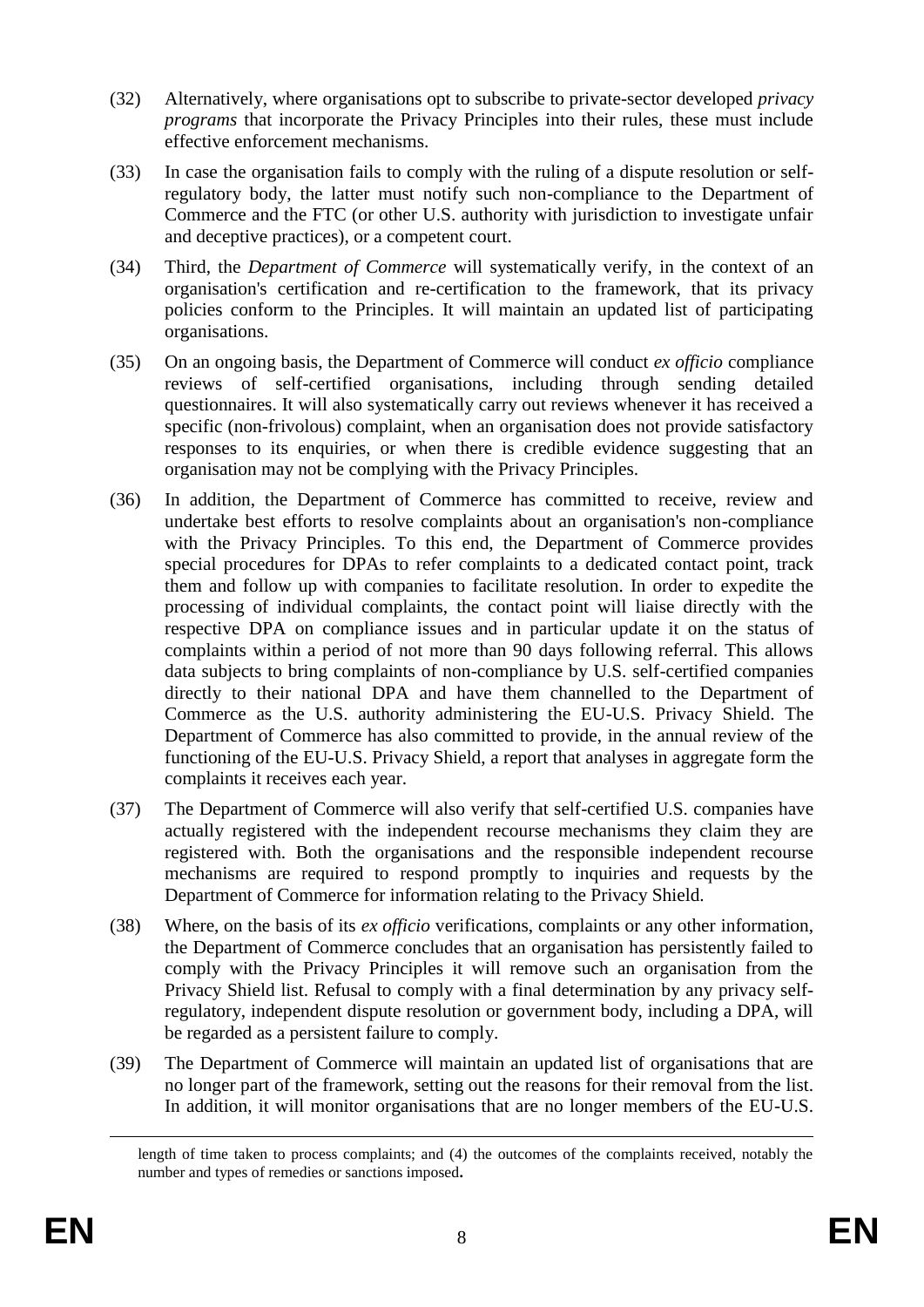Privacy Shield, either because they have voluntarily withdrawn or because their certification has lapsed, to verify whether they will return, delete or retain the personal data received previously under the framework. In the latter case, organisations are obliged to continue to apply the Privacy Principles to these personal data. In cases where the Department of Commerce has removed organisations from the framework due to a persistent failure to comply with the Privacy Principles, it will ensure that those organisations must return or delete the personal data they received under the framework. Moreover, the Department of Commerce will actively search for and address false claims of participation in the framework, including by former members. Such false claims may be actionable by the FTC or other enforcement agency.

- (40) Fourth, the *Federal Trade Commission* will give priority consideration to referrals of non-compliance with the Privacy Principles received from independent dispute resolution or self-regulatory bodies, the Department of Commerce and DPAs (acting on their own initiative or upon complaints) to determine whether Section 5 of the FTC Act prohibiting unfair or deceptive practices has been violated. The FTC has committed to create a standardised referral process, to designate a point of contact at the agency for DPA referrals, and to exchange information on referrals. In addition, it will accept complaints directly from individuals and will undertake Privacy Shield investigations on its own initiative, in particular as part of its wider investigations of privacy issues.
- (41) The FTC can enforce compliance through administrative orders ("consent orders"), and it will systematically monitor compliance with such orders. Where organisations fail to comply, the FTC may refer the case to the competent court in order to seek civil penalties and other remedies, including for any injury caused by the unlawful conduct. Alternatively, the FTC may directly seek a preliminary or permanent injunction or other remedies from a federal court. Each consent order issued to a Privacy Shield organisation will have self-reporting provisions<sup>15</sup>, and organisations will be required to make public any relevant Privacy Shield-related sections of any compliance or assessment report submitted to the FTC. Finally, the FTC will maintain an online list of companies subject to FTC or court orders in Privacy Shield cases.
- (42) Fifth, where a national *Data Protection Authority* investigates a complaint regarding non-compliance with the Privacy Principles, organisations are obliged to cooperate in the investigation and the resolution of this complaint if it concerns processing of human resources data collected in the context of an employment relationship or if they have voluntarily submitted to the oversight by DPAs. Notably, they have to respond to inquiries, comply with the advice given by the DPA, including for remedial or compensatory measures, and provide the DPA with written confirmation that such action has been taken. In order to facilitate cooperation, the Department of Commerce will establish a dedicated contact point to act as a liaison and to assist with DPA inquiries regarding an organisation's compliance with the Privacy Principles. Likewise, the FTC has committed to provide the DPAs with investigatory assistance pursuant to the U.S. SAFE WEB Act.<sup>16</sup>
- (43) The advice of the DPAs will be delivered through an informal panel of DPAs established at Union level, which will also help to ensure a harmonised and coherent

<sup>15</sup> <sup>15</sup> FTC or court orders may require companies to implement privacy programs and to regularly make compliance reports or independent third-party assessments of those programs available to the FTC.

<sup>&</sup>lt;sup>16</sup> U.S. SAFE WEB Act of 2006, Pub. L. 109-455 of 22.12.2006.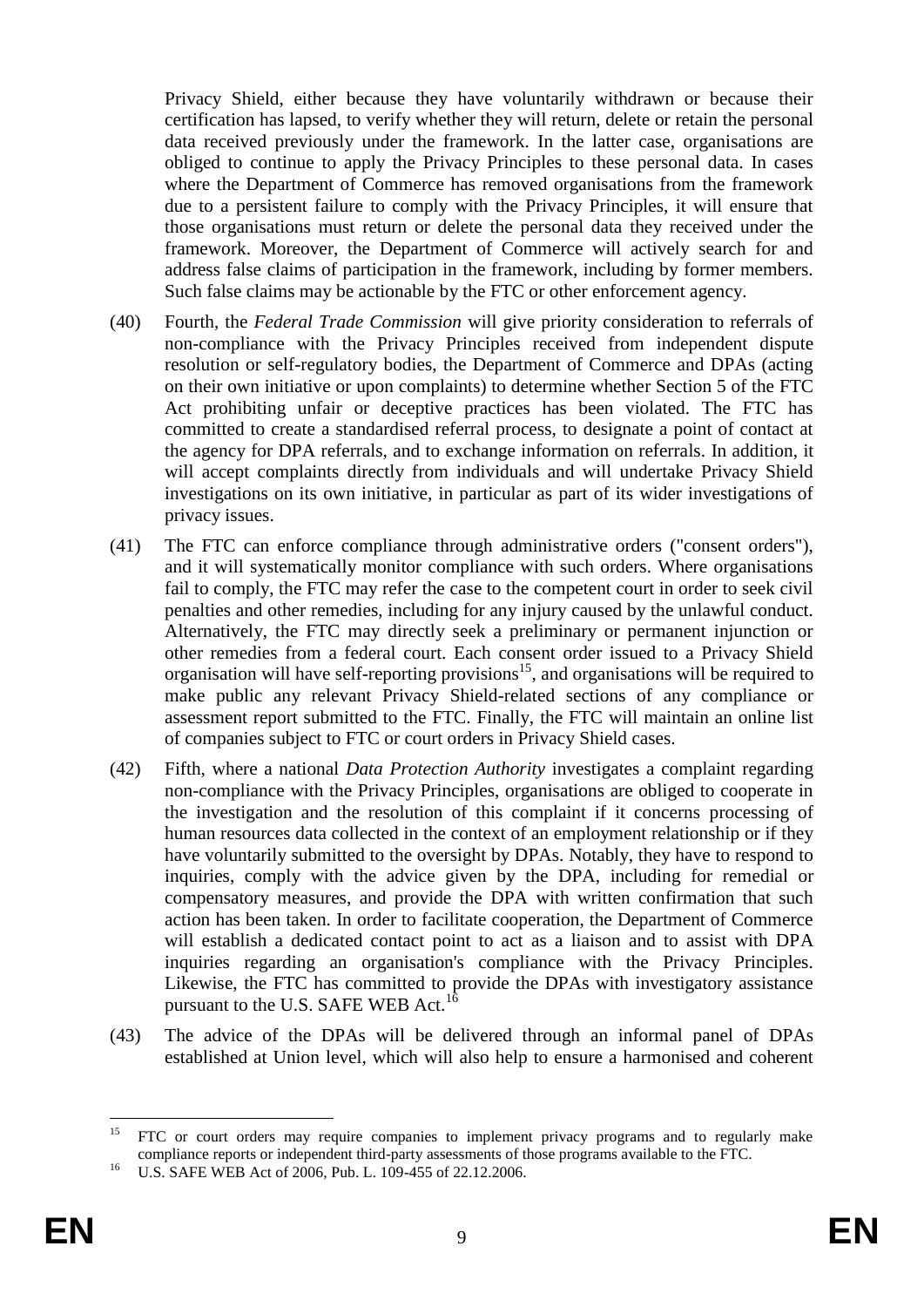approach.<sup>17</sup> Advice will be issued after both sides in the dispute have had a reasonable opportunity to comment to provide any evidence they wish. The respective DPA will deliver advice as quickly as the requirement for due process allows, and as a general rule within 60 days after receiving a complaint. If an organisation fails to comply within 25 days of delivery of the advice and has offered no satisfactory explanation for the delay, the panel will give notice of its intention either to submit the matter to the FTC (or other competent U.S. enforcement authority), or to conclude that the commitment to cooperate has been seriously breached. In the first alternative, this may lead to enforcement action based on Section 5 of the FTC Act (or similar statute). In the second alternative, the panel will inform the Department of Commerce which will consider the organisation's refusal as a persistent failure to comply that will lead to the organisation's removal from the Privacy Shield List.

- (44) Where a DPA, upon receiving a claim by an EU data subject, considers that the individual's personal data transferred to an organisation in the United States are not afforded an adequate level of protection, it can also exercise its powers vis-à-vis the data exporter and, if necessary, suspend the data transfer.
- (45) In all these cases, if the DPA to which the complaint has been addressed has taken no or insufficient action to address a complaint, the individual complainant has the possibility to challenge such (in-) action in the national courts of the respective Member State.
- (46) Sixth, as a recourse mechanism of 'last resort' in case none of the other available redress avenues has satisfactorily resolved an individual's complaint, the EU data subject may invoke binding arbitration by the *"Privacy Shield Panel"*. This panel will consist of a pool of at least 20 arbitrators designated by the Department of Commerce and the Commission based on their independence, integrity, as well as experience in U.S. privacy and Union data protection law. For each individual dispute, the parties will select from this pool a panel of one or three<sup>18</sup> arbitrators. The proceedings will be governed by standard arbitration rules to be agreed between the Department of Commerce and the Commission. While the arbitration will take place in the United States, EU data subjects may choose to participate through video or telephone conference, to be provided at no cost to the individual. Also, unless otherwise agreed, the language used in the arbitration will be English; however, upon a reasoned request, interpretation at the arbitral hearing and translation will normally<sup>19</sup> be provided at no cost to the data subject, who moreover may be assisted by his or her national DPA in preparing his or her claim. While each party has to bear its own attorney's fees, if represented by an attorney before the panel, the Department of Commerce will establish a fund supplied with annual contributions by the Privacy Shield organisations, which shall cover the eligible costs of the arbitration procedure, up to maximum amounts, to be determined by the U.S. authorities in consultation with the Commission.
- (47) The Privacy Shield Panel will have the authority to impose "individual-specific, nonmonetary equitable relief<sup>"20</sup> necessary to remedy non-compliance with the Privacy

 $17$ See the Supplemental Principle on "The Role of the Data Protection Authorities" (Sec. III.5.c of the Privacy Principles set out in Annex II).

<sup>&</sup>lt;sup>18</sup><br><sup>18</sup> The number of arbitrators on the panel will have to be agreed between the parties.<br>In number of arbitrators on the parties of the president in the partition of the president in the partition

<sup>19</sup> However, the panel may find that, under the circumstances of the specific arbitration, coverage would lead to unjustified or disproportionate costs.

<sup>&</sup>lt;sup>20</sup> Individuals may not claim damages in arbitration, but in turn invoking arbitration will not foreclose the option to seek damages in the ordinary U.S. courts.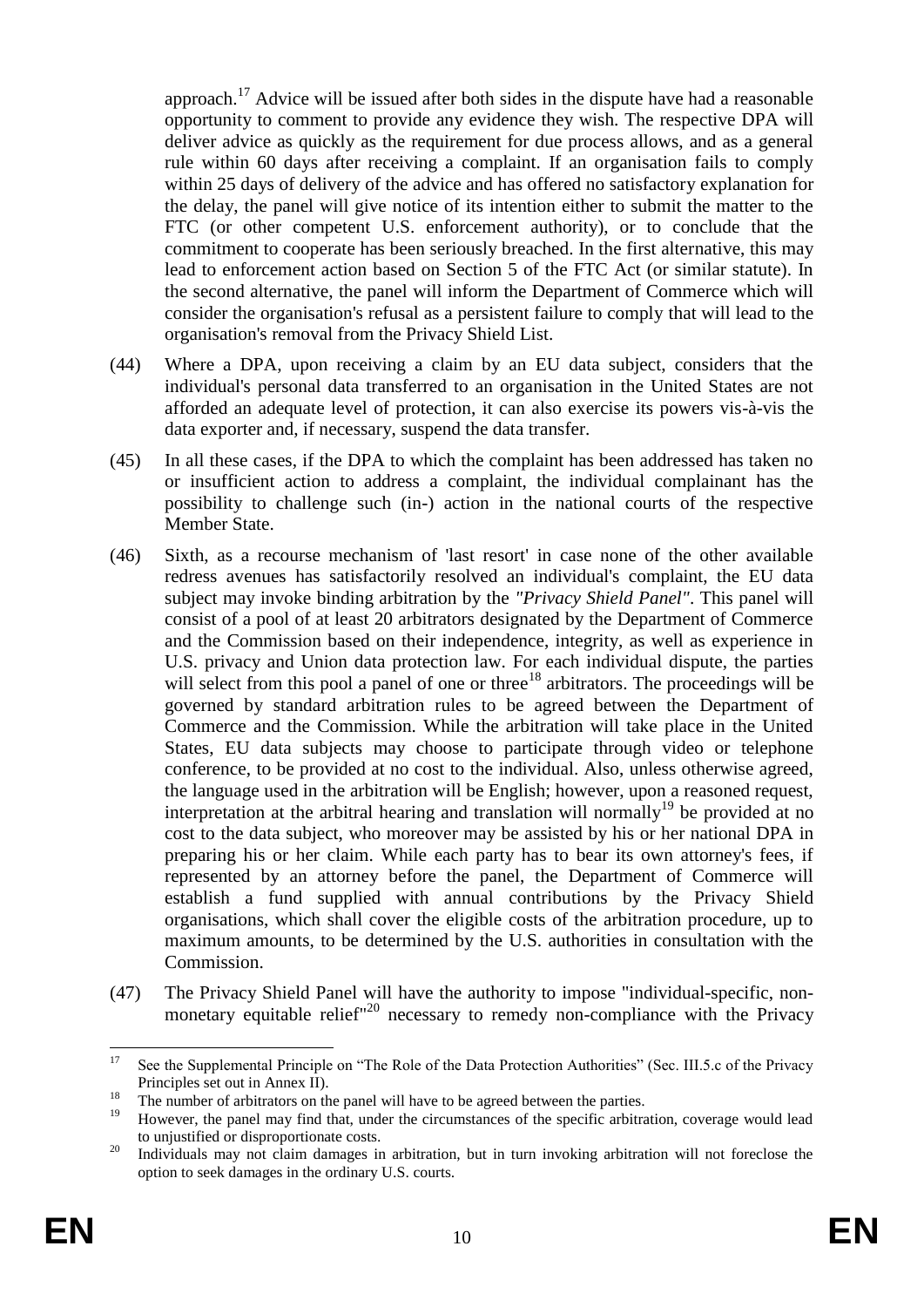Principles. While the panel will take into account other remedies already obtained by other Privacy Shield mechanisms when making its determination, individuals may still resort to arbitration if they consider these other remedies to be insufficient. This will allow EU data subjects to invoke arbitration in all cases where the action or inaction of the competent U.S. authorities (for instance the FTC) has not satisfactorily resolved their complaints. Arbitration may not be invoked if a DPA has the legal authority to resolve the claim at issue with respect to the U.S. self-certified company, namely in those cases where the organisation is either obliged to cooperate and comply with the advice of the DPAs as regards the processing of human resources data collected in the employment context, or has voluntarily committed to do so. Individuals can enforce the arbitration decision in the U.S. courts under the Federal Arbitration Act, thereby ensuring a legal remedy in case a company fails to comply.

- (48) Where an organisation does not comply with its commitment to respect the Principles and published privacy policy, additional avenues for judicial redress may be available under the law of the U.S. States which provide for legal remedies under tort law and in cases of fraudulent misrepresentation, unfair or deceptive acts or practices, or breach of contract.
- (49) In the light of the information in this section, the Commission considers that the Privacy Principles issued by the U.S. Department of Commerce as a whole ensure a level of protection of personal data that is essentially equivalent to the one guaranteed by the substantive basic principles laid down in Directive 95/46/EC.
- (50) In addition, the effective application of the Privacy Principles is guaranteed by the transparency obligations and the administration of the Privacy Shield by the Department of Commerce.
- (51) Moreover, the Commission considers that, taken as a whole, the oversight and recourse mechanisms provided for by the Privacy Shield enable infringements of the Privacy Principles by Privacy Shield organisations to be identified and punished in practice and offer legal remedies to the data subject to gain access to personal data relating to him and, eventually, to obtain the rectification or erasure of such data.

#### **3. Access and use of personal data transferred under the EU-U.S. Privacy Shield by U.S. public authorities**

- (52) As follows from Annex II, Sec. I.5, adherence to the Privacy Principles is limited to the extent necessary to meet national security, public interest or law enforcement requirements.
- (53) The Commission has assessed the limitations and safeguards available in U.S. law as regards access and use of personal data transferred under the EU-U.S. Privacy Shield by U.S. public authorities for national security, law enforcement and other public interest purposes. In addition, the U.S. government, through its Office of the Director of National Intelligence<sup>21</sup>, has provided the Commission with detailed representations

 $21$ <sup>21</sup> The Office of the Director of National Intelligence (ODNI) serves as the head of the Intelligence Community and acts as the principal advisor to the President and the National Security Council. See the Intelligence Reform and Terrorism Prevention Act of 2004, Pub. L. 108-458 of 17.12.2004. Among others, the ODNI shall determine requirements for, and manage and direct the tasking, collection, analysis, production and dissemination of national intelligence by the Intelligence Community, including by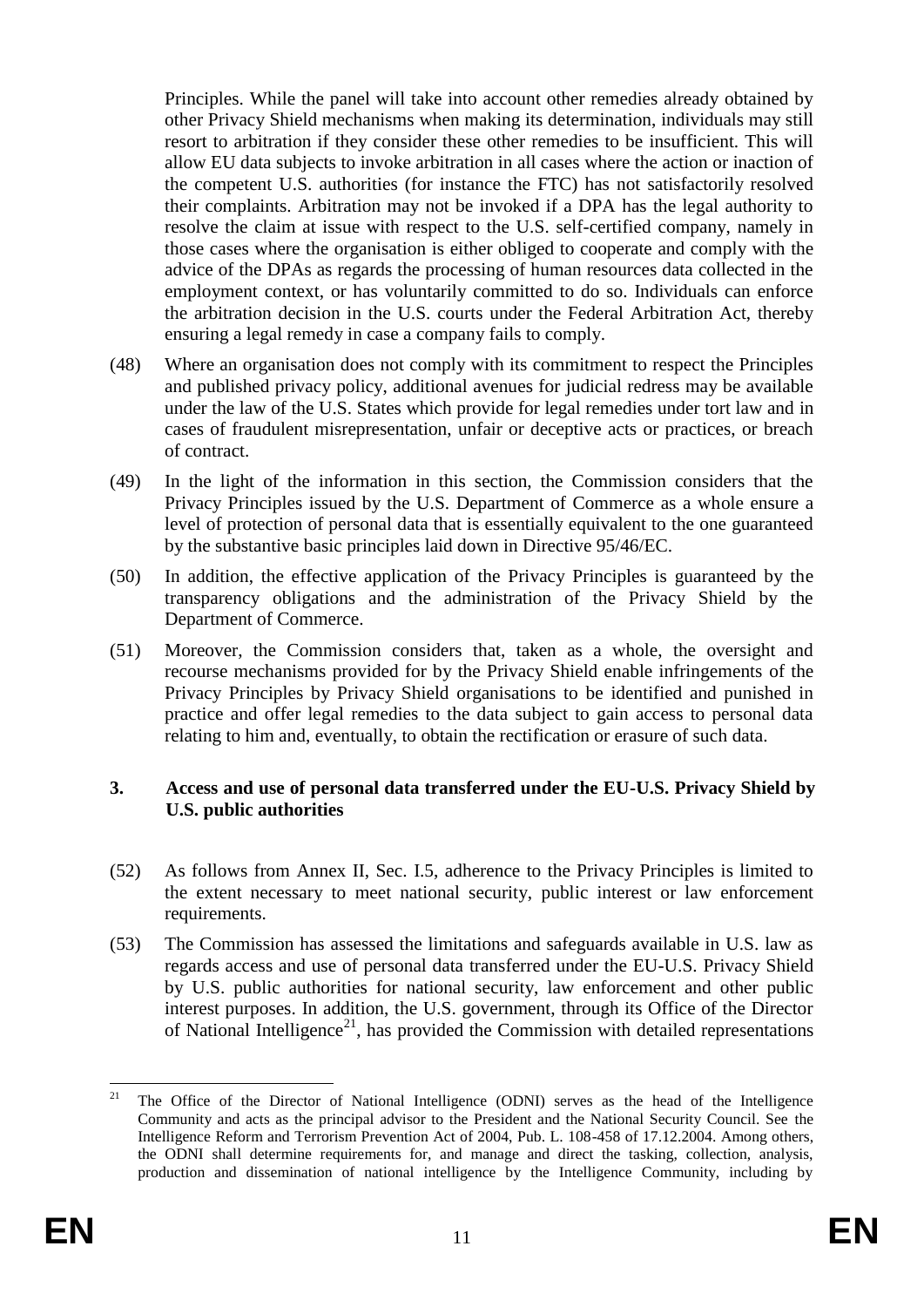and assurances that are contained in Annex VI to this decision. By letter signed by the Secretary of State and attached as Annex III to this decision the U.S. government has also committed to create a new oversight mechanism for national security interference, the Privacy Shield Ombudsperson, who is independent from the Intelligence Community. Finally, a representation from the U.S. Department of Justice, contained in Annex VII to this decision, describes the limitations and safeguards applicable to access and use of data by public authorities for law enforcement and other public interest purposes. In order to enhance transparency and to reflect the legal nature of these commitments, each of the documents listed and annexed to this decision will be published in the U.S. Federal Register.

(54) The findings of the Commission on the limitations on access and use of personal data transferred from the European Union to the United States by U.S. public authorities and the existence of effective legal protection are further elaborated below.

*3.1. Access and use by U.S. public authorities for national security purposes*

(55) The Commission's analysis shows that U.S. law contains clear limitations on the access and use of personal data transferred under the EU-U.S. Privacy Shield for national security purposes as well as oversight and redress mechanisms that provide sufficient safeguards for those data to be effectively protected against unlawful interference and the risk of abuse.<sup>22</sup> Since 2013, when the Commission issued its two Communications (see recital [\(7\)\)](#page-1-0), this legal framework has been significantly strengthened.

# *3.1.1. Limitations*

- (56) Under the U.S. Constitution, ensuring national security falls within the President's authority as Commander in Chief, as Chief Executive and, as regards foreign intelligence, to conduct U.S. foreign affairs.<sup>23</sup> While Congress has the power to impose limitations, and has done so in various respects, within these boundaries the President may direct the activities of the U.S. Intelligence Community, in particular through Executive Orders or Presidential Directives. This of course also applies in those areas where no Congressional guidance exists. At present, the two central legal instruments in this regard are Executive Order 12333 ("E.O. 12333")<sup>24</sup> and Presidential Policy Directive 28.
- (57) Presidential Policy Directive 28 ("PPD-28"), issued on 17 January 2014, imposes a number of limitations for "signals intelligence" operations.<sup>25</sup> This presidential directive has binding force for U.S. intelligence authorities<sup>26</sup> and remains effective

 $\overline{a}$ 

developing guidelines for how information or intelligence is accessed, used and shared. See Sec. 1.3 (a), (b) of E.O. 12333.

 $\frac{22}{23}$  See *Schrems*, paragraph 91.

<sup>&</sup>lt;sup>23</sup> U.S. Const., Article II. See also the introduction to PPD-28.<br><sup>24</sup> E.O. 12222: United States Intelligence Activities. Esdaval.

<sup>24</sup> E.O. 12333: United States Intelligence Activities, Federal Register Vol. 40, No. 235 (8.12.1981). To the extent that the Executive Order is publicly accessible, it defines the goals, directions, duties and responsibilities of U.S. intelligence efforts (including the role of the various Intelligence Community elements) and sets out the general parameters for the conduct of intelligence activities (in particular the need to promulgate specific procedural rules). According to Sec. 3.2 of E.O. 12333, the President, supported by the National Security Council, and the DNI shall issue such appropriate directives, procedures and guidance as are necessary to implement the order.

<sup>&</sup>lt;sup>25</sup> According to E.O. 12333, the Director of the National Security Agency (NSA) is the Functional Manager for signals intelligence and shall operate a unified organization for signals intelligence activities.

<sup>&</sup>lt;sup>26</sup> For the definition of the term "Intelligence Community", see Sec. 3.5 (h) of E.O. 12333 with n. 1 of PPD-28.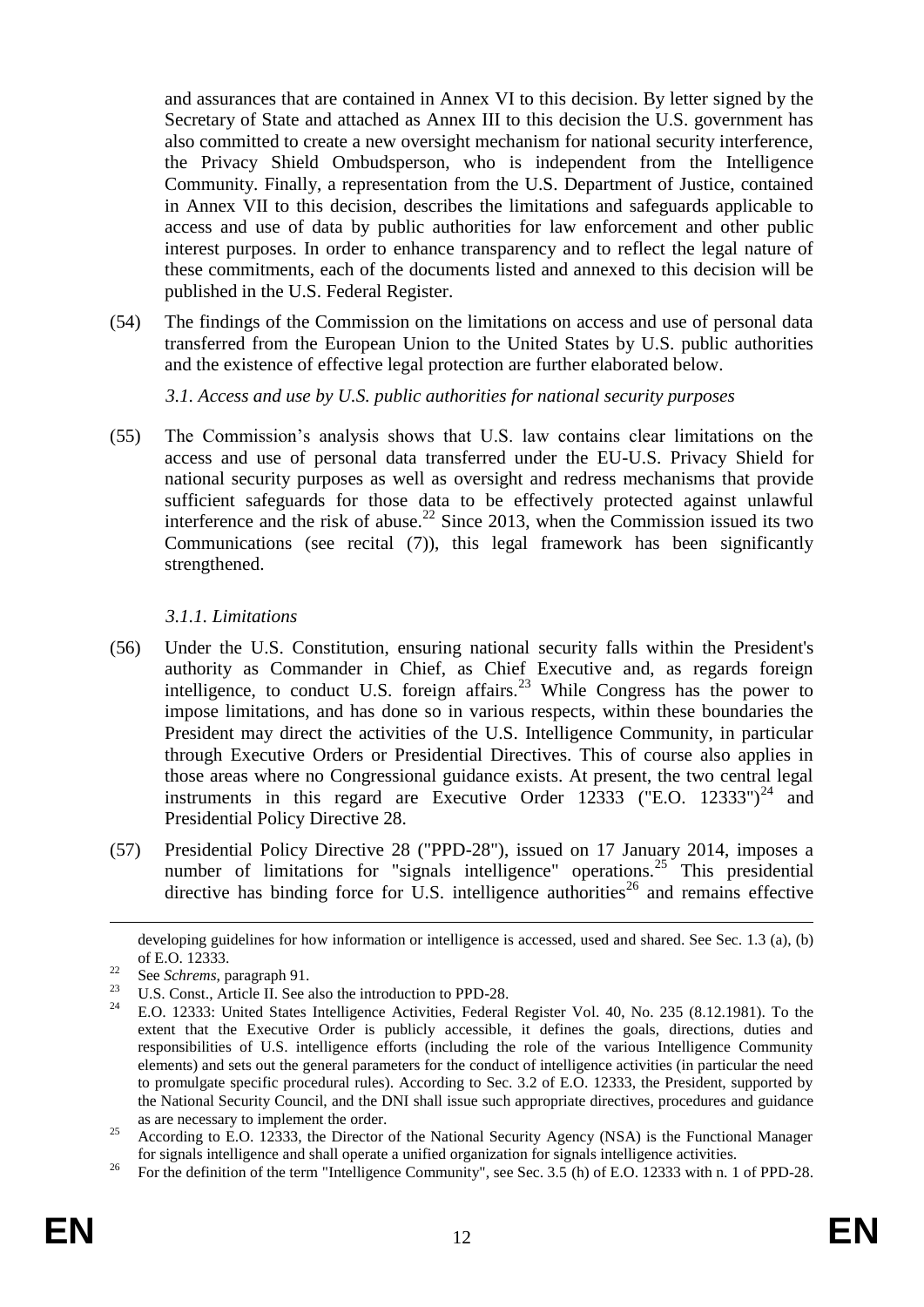upon change in the U.S. Administration<sup>27</sup>. PPD-28 is of particular importance for non-US persons, including EU data subjects. Among others, it stipulates that:

- (a) the collection of signals intelligence must be based on statute or Presidential authorisation, and must be undertaken in accordance with the U.S. Constitution (in particular the Fourth Amendment) and U.S. law;
- (b) all persons should be treated with dignity and respect, regardless of their nationality or wherever they might reside;
- (c) all persons have legitimate privacy interests in the handling of their personal information;
- (d) privacy and civil liberties shall be integral considerations in the planning of U.S. signals intelligence activities;
- (e) U.S. signals intelligence activities must, therefore, include appropriate safeguards for the personal information of all individuals, regardless of their nationality or where they might reside.
- <span id="page-12-0"></span>(58) PPD-28 directs that signals intelligence may be collected exclusively where there is a foreign intelligence or counterintelligence purpose to support national and departmental missions, and not for any other purpose (e.g. to afford a competitive advantage to U.S. companies). Furthermore, it directs that collection shall always<sup>28</sup> be "as tailored as feasible", and that the Intelligence Community shall prioritise the availability of other information and appropriate and feasible alternatives.<sup>29</sup>
- (59) In this regard, the representations of the Office of the Director of National Intelligence (ODNI) provide further assurance that these requirements, including the definition of bulk collection in PPD-28 (n. 5), express a general rule of prioritisation of targeted over bulk collection. According to these representations, Intelligence Community elements "should require that, wherever practicable, collection should be focused on specific foreign intelligence targets or topics through the use of discriminants (*e.g.* specific facilities, selection terms and identifiers).<sup>"30</sup> While PPD-28 explains that Intelligence Community elements must sometimes collect bulk signals intelligence in certain circumstances, for instance in order to identify new or emerging threats, it directs these elements to prioritise alternatives that would allow the conduct of targeted signals intelligence.<sup>31</sup> Hence, bulk collection will only be allowed where targeted collection via the use of discriminants is not possible "due to technical or operational considerations".<sup>32</sup> This applies both to the manner in which signals

 $27$ <sup>27</sup> See Memorandum by the Office of Legal Counsel, Department of Justice, to President Clinton, 29.01.2000. According to this legal opinion, presidential directives have the "same substantive legal effect as an Executive Order".

<sup>&</sup>lt;sup>28</sup> See ODNI Representations (Annex VI), p. 3.

It should also be noted that, according to Sec. 2.4 of E.O. 12333, elements of the IC "shall use the least intrusive collection techniques feasible within the United States".

 $30$  ODNI Representations (Annex VI), p. 3.

See also Sec. 5(d) of PPD-28 which directs the Director of National Intelligence, in coordination with the heads of relevant Intelligence Community elements and the Office of Science and Technology Policy, to provide the President with a "report assessing the feasibility of creating software that would allow the Intelligence Community more easily to conduct targeted information acquisition rather than bulk collection." According to public information, the result of this report was that "there is no software-based alternative which will provide a complete substitute for bulk collection in the detection of some national security threats." See Signals Intelligence Reform, 2015 Anniversary Report.

<sup>&</sup>lt;sup>32</sup> See ODNI Representations (Annex VI), p. 3.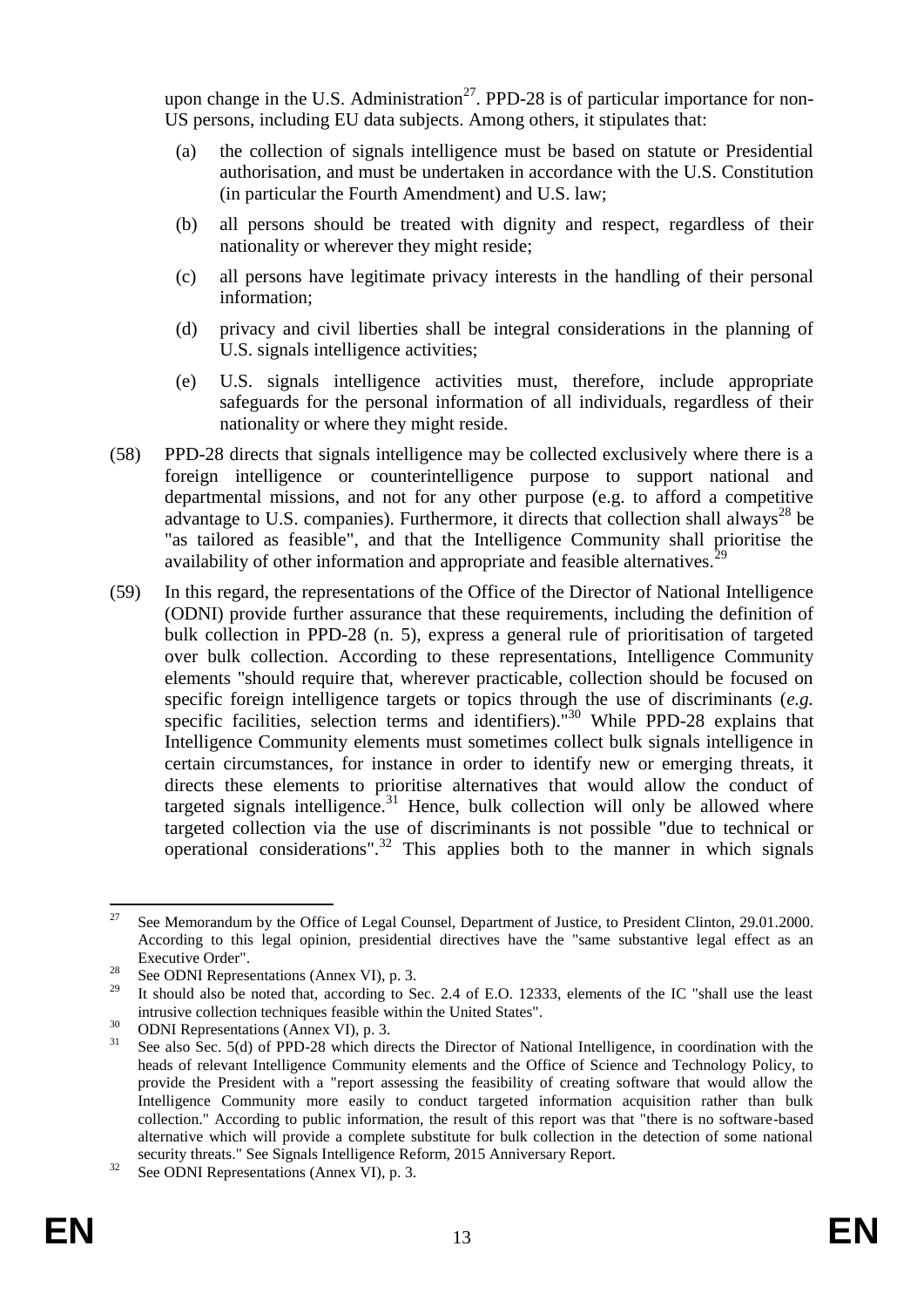intelligence is collected and to what is actually collected.<sup>33</sup> According to representations of the ODNI all this ensures that the exception does not swallow the rule.<sup>34</sup>

- <span id="page-13-0"></span>(60) Furthermore, the representations of the ODNI provide assurance that decisions about what is "feasible" are not left to the discretion of individual intelligence agents, but are subject to the policies and procedures that the various U.S. Intelligence Community elements (agencies) are required to put in place to implement PPD-28. $^{35}$  Also, the research and determination of appropriate selectors takes place within the overall "National Intelligence Priorities Framework" (NIPF) which ensures that intelligence priorities are set by high-level policymakers and regularly reviewed to remain responsive to actual national security threats and taking into account possible risks, including privacy risks.<sup>36</sup> On this basis, agency personnel researches and identifies specific selection terms expected to collect foreign intelligence responsive to the priorities.<sup>37</sup> Selectors must be regularly reviewed to see if they still provide valuable intelligence in line with the priorities.<sup>38</sup>
- (61) Finally, even where the United States considers it necessary to collect signals intelligence in bulk, under the conditions set out in recitals [\(58\)](#page-12-0)[-\(60\),](#page-13-0) PPD-28 limits the use of such information to a specific list of six national security purposes with a view to protect the privacy and civil liberties of all persons, whatever their nationality and place of residence.<sup>39</sup> These permissible purposes comprise measures to detect and counter threats stemming from espionage, terrorism, weapons of mass destruction, to the Armed Forces or military personnel, as well as transnational criminal threats related to the other five purposes, and will be reviewed at least on an annual basis. According to the representations by the U.S. government, Intelligence Community elements have reinforced their analytic practices and standards for querying unevaluated signals intelligence to conform with these requirements; the use of targeted queries "ensures that only those items believed to be of potential intelligence value are ever presented to analysts to examine."<sup>40</sup>
- (62) These limitations are particularly relevant to personal data transferred under the EU-U.S. Privacy Shield, in particular in case access to personal data were to take place outside the United States, including during their transit on the transatlantic cables from the Union to the United States. As confirmed by the U.S. authorities in the representations of the ODNI, the limitations and safeguards set out therein – including those of PPD-28 – apply to such access.<sup>41</sup>

 $33$  $\frac{33}{34}$  ODNI Representations (Annex VI), p. 3.

 $34$  ODNI Representations (Annex VI), p. 4.

See Sec.  $4(b)$ ,(c) of PPD-28. According to public information, the 2015 review confirmed the existing six purposes. See ODNI, Signals Intelligence Reform, 2016 Progress Report.

<sup>&</sup>lt;sup>36</sup> ODNI Representations (Annex VI), p. 6 (with reference to Intelligence Community Directive 204). See also Sec. 3 of PPD-28.

<sup>&</sup>lt;sup>37</sup> ODNI Representations (Annex VI), p. 6. See, for instance, NSA Civil Liberties and Privacy Office (NSA CLPO), NSA's Civil Liberties and Privacy Protections for Targeted SIGINT Activities under Executive Order 12333, 7.10.2014. See also ODNI Status Report 2014. For access requests under Sec. 702 FISA, queries are governed by the FISC-approved minimization procedures. See NSA CLPO, NSA's Implementation of Foreign Intelligence Surveillance Act Section 702, 16.04.2014.

<sup>&</sup>lt;sup>38</sup> See Signal Intelligence Reform, 2015 Anniversary Report. See also ODNI Representations (Annex VI), pp. 6, 8-9, 11.

 $rac{39}{40}$  See Sec. 2 of PPD-28.

<sup>&</sup>lt;sup>40</sup> ODNI Representations (Annex VI), p. 4. See also Intelligence Community Directive 203.

<sup>41</sup> ODNI Representations (Annex VI), p. 2. Likewise, the limitations stipulated in E.O. 12333 (e.g. the need for collected information to respond to intelligence priorities set by the President) apply.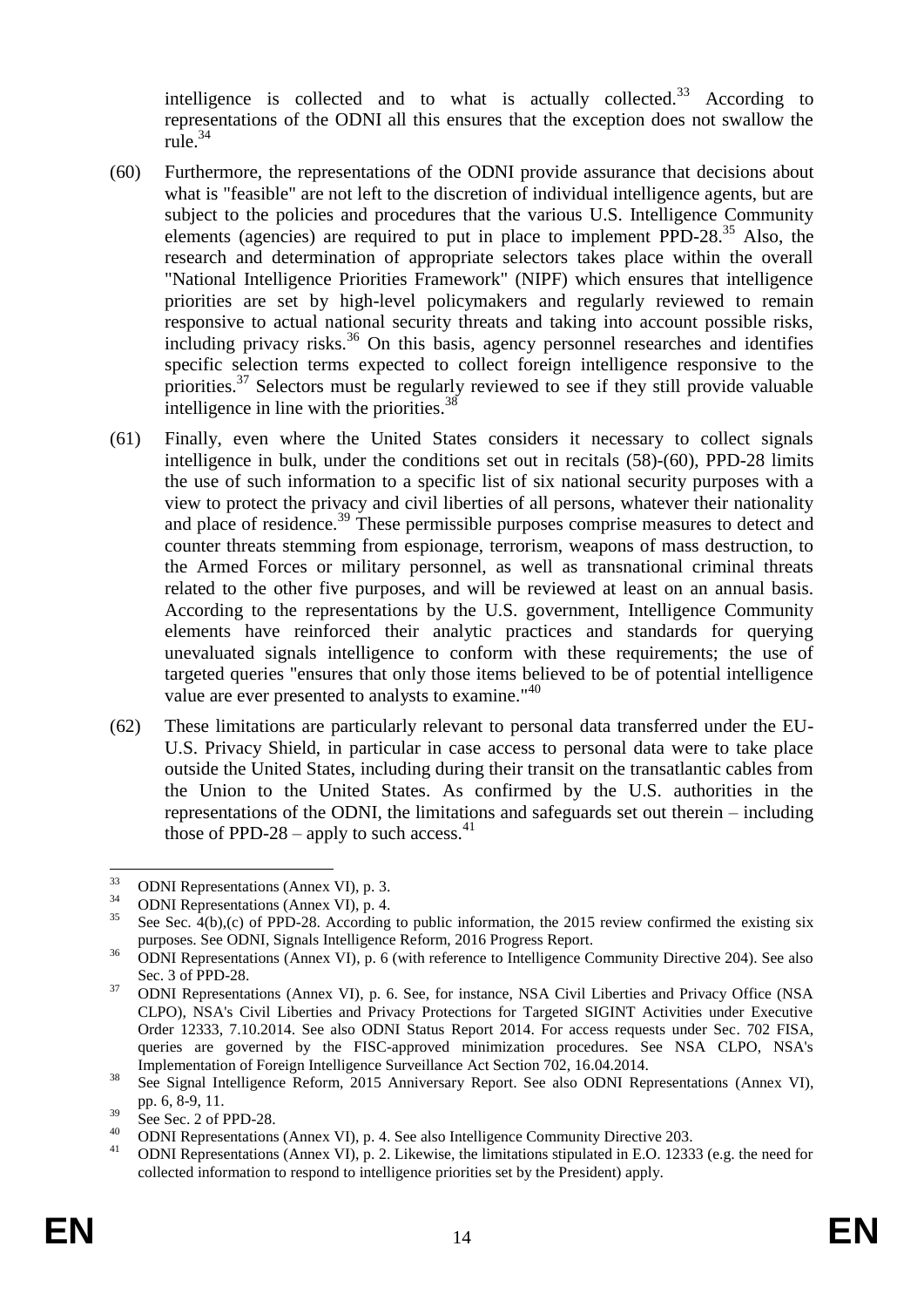- (63) Although not phrased in those legal terms, these principles capture the essence of the principles of necessity and proportionality. Targeted collection is clearly prioritised, while bulk collection is limited to (exceptional) situations where targeted collection is not possible for technical or operational reasons. Even where *bulk collection* cannot be avoided, further "use" of such data through access is *strictly limited* to specific, legitimate national security purposes. $42$
- (64) As a directive issued by the President as the Chief Executive, these requirements bind the entire Intelligence Community and have been further implemented through agency rules and procedures that transpose the general principles into specific directions for day-to-day operations. Moreover, while Congress is itself not bound by PPD-28, it has also taken steps to ensure that collection and access of personal data in the United States are targeted rather than carried out "on a generalised basis".
- (65) It follows from the available information, including the representations received from the U.S. government, that once the data has been transferred to organisations located in the United States and self-certified under the EU-U.S. Privacy Shield, U.S. intelligence agencies may only<sup>43</sup> seek personal data where their request complies with the Foreign Intelligence Surveillance Act (FISA) or is made by the Federal Bureau of Investigation based on a so-called National Security Letter (NSL)<sup>44</sup>. Several legal bases exist under FISA that may be used to collect (and subsequently process) the personal data of EU data subjects transferred under the EU-U.S. Privacy Shield. Aside from traditional individualised electronic surveillance under Section 104 FISA<sup>45</sup> and the installation of pen registers or trap and trace devices under Section  $402$  FISA<sup>46</sup>, the two central instruments are Section 501 FISA (ex-Section 215 U.S. PATRIOT ACT) and Section 702 FISA.<sup>47</sup>

<span id="page-14-0"></span> $42$ <sup>42</sup> See *Schrems*, paragraph 93.

In addition, the collection of data by the FBI may also be based on law enforcement authorizations (see Section 3.2 of this decision).

<sup>&</sup>lt;sup>44</sup> For further explanations on the use of NSL see ODNI Representations (Annex VI), pp. 13-14 with n. 38. As indicated therein, the FBI may resort to NSLs only to request non-content information relevant to an authorized national security investigation to protect against international terrorism or clandestine intelligence activities. As regards data transfers under the EU-U.S. Privacy Shield, the most relevant legal authorization appears to be the Electronic Communications Privacy Act (18 U.S.C. § 2709), which requires that any request for subscriber information or transactional records uses a "term that specifically identifies a person, entity, telephone number, or account".

<sup>45</sup> 50 U.S.C. § 1804. While this legal authority requires a "statement of the facts and circumstances relied upon by the applicant to justify his belief that (A) the target of the electronic surveillance is a foreign power or an agent of a foreign power", the latter may include non-U.S. persons that engage in international terrorism or the international proliferation of weapons of mass destruction (including preparatory acts) (50 U.S.C. § 1801 (b)(1)). Still, there is only a theoretical link to personal data transferred under the EU-U.S. Privacy Shield, given that the statement of facts also has to justify the belief that "each of the facilities or places at which the electronic surveillance is directed is being used, or is about to be used, by a foreign power or an agent of a foreign power". In any event, the use of this authority requires application to the FISC which will assess, among others, whether on the basis of the submitted facts there is probable cause that this is indeed the case.

<sup>46</sup> 50 U.S.C. § 1842 with § 1841(2) and Sec. 3127 of Title 18. This authority does not concern the contents of communications, but rather aims at information about the customer or subscriber using a service (such as name, address, subscriber number, length/type of service received, source/mechanism of payment). It requires an application for an order by the FISC (or a U.S. Magistrate Judge) and the use of a specific selection term in the sense of  $\S 1841(4)$ , i.e. a term that specifically identifies a person, account, etc. and is used to limit, to the greatest extent reasonably possible, the scope of the information sought.

<sup>&</sup>lt;sup>47</sup> While Sec. 501 FISA (ex-Sec. 215 U.S. PATRIOT ACT) authorizes the FBI to request a court order aiming at the production of "tangible things" (in particular telephone metadata, but also business records) for foreign intelligence purposes, Sec. 702 FISA allows US Intelligence Community elements to seek access to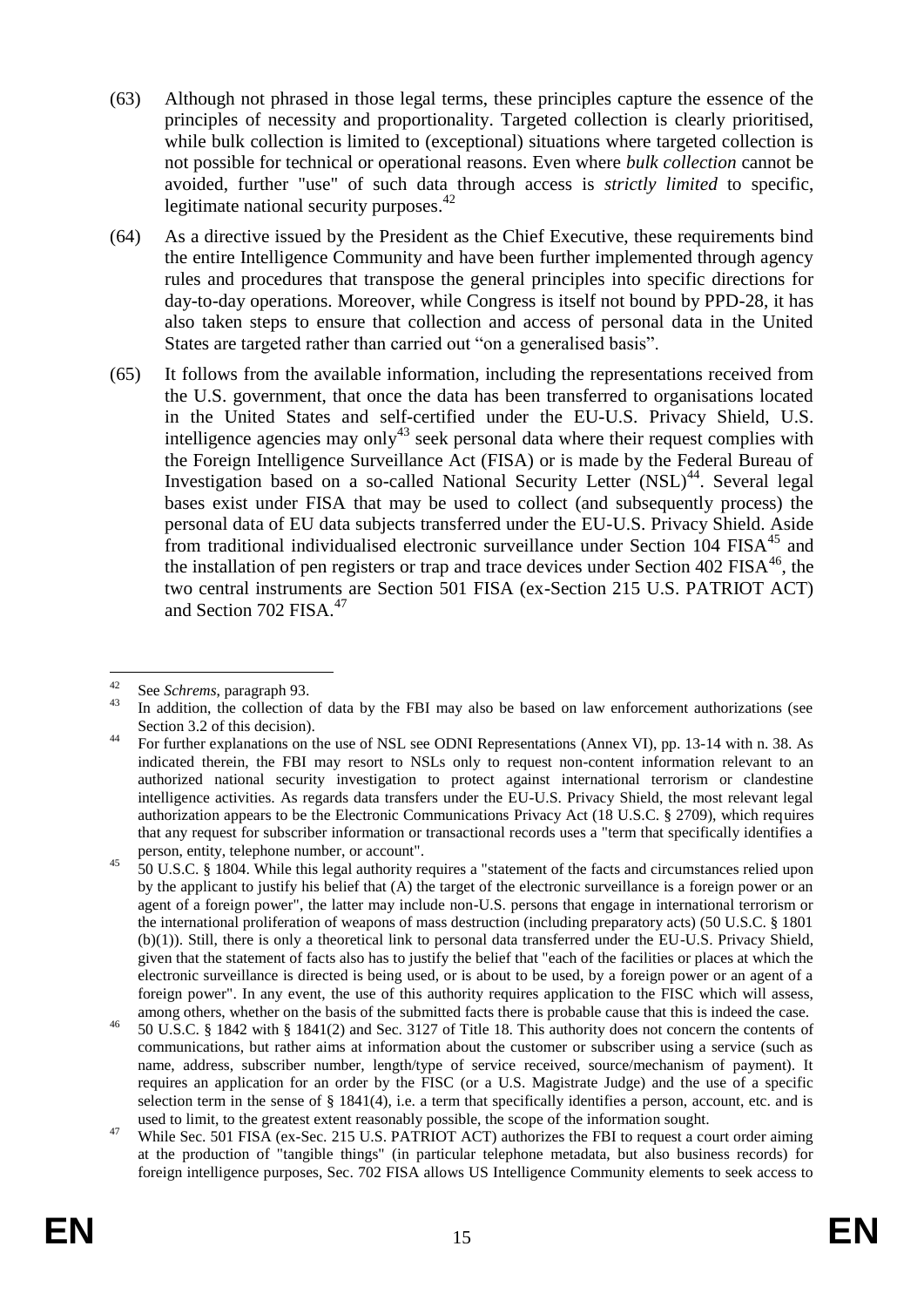- (66) In this respect, the USA FREEDOM Act, which was adopted on 2 June 2015, prohibits the collection in bulk of records based on Section 402 FISA (pen register and trap and trace authority), Section 501 FISA (formerly: Section 215 of the U.S. PATRIOT  $ACT)^{48}$  and through the use of NSL, and instead requires the use of specific "selection terms".<sup>49</sup>
- (67) While the FISA contains further legal authorisations to carry out national intelligence activities, including signals intelligence, the Commission's assessment has shown that, insofar as personal data to be transferred under the EU-U.S. Privacy Shield are concerned, these authorities equally restrict public interference to targeted collection and access.
- (68) This is clear for traditional individualised electronic surveillance under Section 104  $FISA<sup>50</sup>$ . As for Section 702 FISA, which provides the basis for two important intelligence programs run by the U.S. intelligence agencies (PRISM, UPSTREAM), searches are carried out in a targeted manner through the use of individual selectors that identify specific communications facilities, like the target's email address or telephone number, but not key words or even the names of targeted individuals.<sup>51</sup> Therefore, as noted by the Privacy and Civil Liberties Oversight Board (PCLOB), Section 702 surveillance "consists entirely of targeting specific [non-U.S.] persons about whom an individualised determination has been made".<sup>52</sup> Due to a "sunset" clause, Section 702 FISA will have to be reviewed in 2017, at which time the Commission will have to reassess the safeguards available to EU data subjects.
- (69) Moreover, in its representations the U.S. government has given the European Commission explicit assurance that the U.S. Intelligence Community "does not engage in indiscriminate surveillance of anyone, including ordinary European citizens<sup>"53</sup>. As regards personal data collected within the United States, this statement is supported by empirical evidence which shows that *access requests* through NSL and under FISA,

 $\overline{a}$ 

information, including the content of internet communications, from within the United States, but targeting certain non-U.S. persons outside the United States.

<sup>48</sup> Based on this provision, the FBI may request "tangible things" (e.g. records, papers, documents) based on a showing to the Foreign Intelligence Surveillance Court (FISC) that there are reasonable grounds to believe that they are relevant to a specific FBI investigation. In carrying out its search, the FBI must use FISCapproved selection terms for which there is a "reasonable, articulable suspicion" that such term is associated with one or more foreign powers or their agents engaged in international terrorism or activities in preparation therefore. See PCLOB, Sec. 215 Report, p. 59; NSA CLPO, Transparency Report: The USA Freedom Act Business Records FISA Implementation, 15.01.2016, pp. 4-6.

<sup>49</sup> ODNI Representations (Annex VI), p. 13 (n. 38).

 $50^{\circ}$  See footnote [45.](#page-14-0)

<sup>51</sup> PCLOB, Sec. 702 Report, pp. 32-33 with further references. According to its privacy office, the NSA must verify that there is a connection between the target and the selector, must document the foreign intelligence information expected to be acquired, this information must be reviewed and approved by two senior NSA analysts, and the overall process will be tracked for subsequent compliance reviews by the ODNI and Department of Justice. See NSA CLPO, NSA's Implementation of Foreign Intelligence Act Section 702, 16.04.2014.

<sup>52</sup> PLCOB, Sec. 702 Report, p. 111. See also ODNI Representations (Annex VI), p. 9 ("Collection under Section 702 of the [FISA] is not 'mass and indiscriminate' but is narrowly focused on the collection of foreign intelligence from individually identified legitimate targets") and p. 13, n. 36 (with reference to a 2014 FISC Opinion); NSA CLPO, NSA's Implementation of Foreign Intelligence Act Section 702, 16.04.2014. Even in the case of UPSTREAM, the NSA may only request the interception of electronic communications to, from, or about tasked selectors.

<sup>53</sup> ODNI Representations (Annex VI), p. 18. See also p. 6, according to which the applicable procedures "demonstrate a clear commitment to prevent arbitrary and indiscriminate collection of signals intelligence information, and to implement – from the highest levels of our Government – the principle of reasonableness."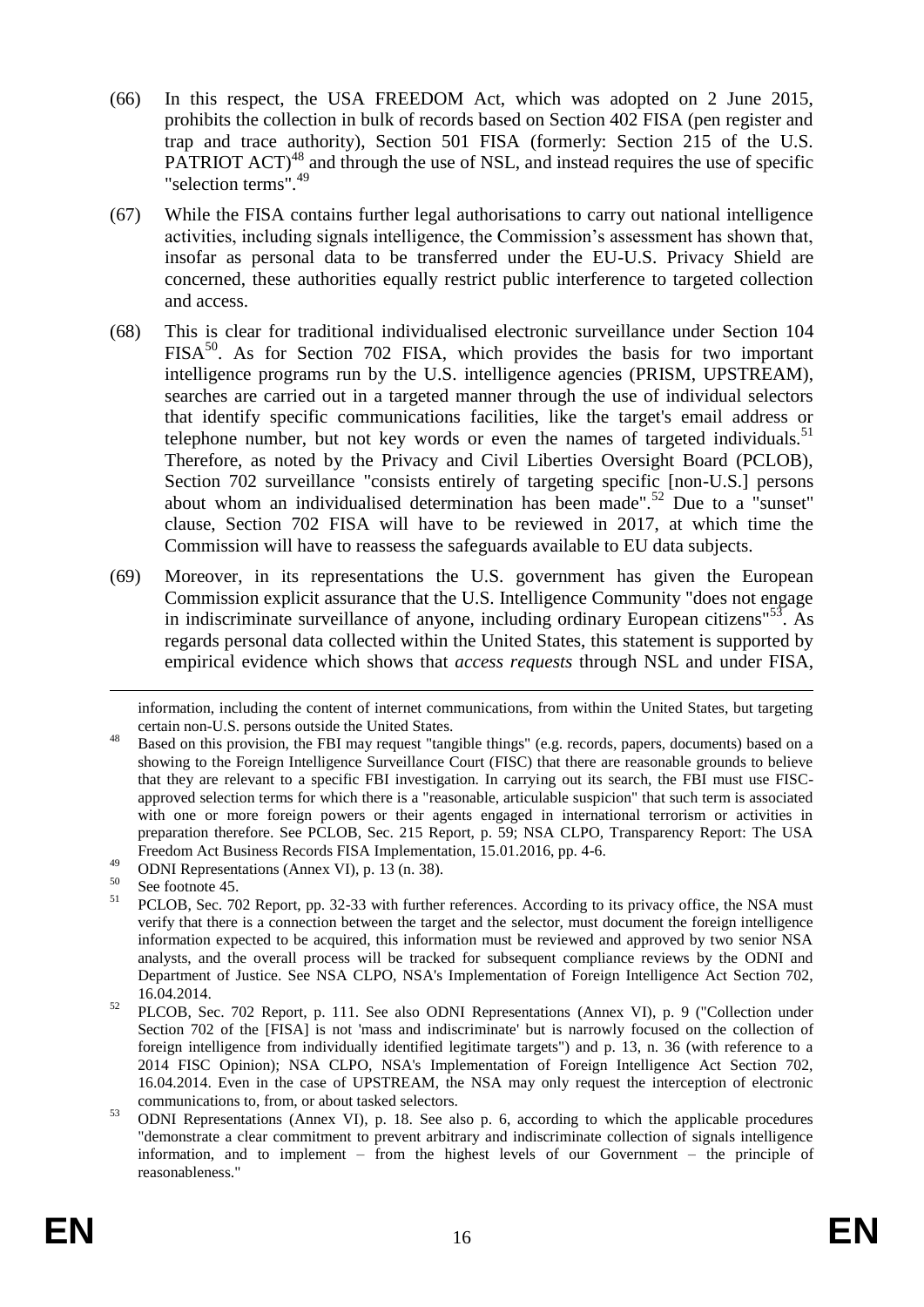both individually and together, only concern a relatively small number of targets when compared to the overall flow of data on the internet.<sup>54</sup> Moreover, the U.S. government has assured the Commission that "any bulk collection activities regarding Internet communications that the U.S. Intelligence Community performs through signals intelligence operate on a small proportion of the Internet."<sup>55</sup> This statement also covers possible access to the transatlantic cables (which the U.S. government neither confirms nor denies is taking place).

- (70) As regards *access* to collected data and *data security*, PPD-28 requires that access "shall be limited to authorized personnel with a need to know the information to perform their mission" and that personal information "shall be processed and stored under conditions that provide adequate protection and prevent access by unauthorized persons, consistent with the applicable safeguards for sensitive information". Intelligence personnel receive appropriate and adequate training in the principles set forth in PPD-28. $56$
- (71) Finally, as regards the *storage* and further *dissemination* of personal data from EU data subjects collected by U.S. intelligence authorities, PPD-28 states that all persons (including non-U.S. persons) should be treated with dignity and respect, that all persons have legitimate privacy interests in the handling of their personal data and that Intelligence Community elements therefore have to establish policies providing appropriate safeguards for such data "reasonably designed to minimize the[ir] dissemination and retention".
- (72) The U.S. government has explained that this reasonableness requirement signifies that Intelligence Community elements will not have to adopt "any measure theoretically possible", but will need to "balance their efforts to protect legitimate privacy and civil liberties interests with the practical necessities of signals intelligence activities."<sup>57</sup> In this respect, non-U.S. persons will be treated in the same way as U.S. persons, based on procedures approved by the Attorney-General.<sup>58</sup>
- (73) According to these rules, retention is generally limited to a maximum of five years, unless there is a specific determination in law or an express determination by the

<sup>54</sup> See Statistical Transparency Report Regarding Use of National Security Authorities, 22.04.2015. For the overall flow of data on the internet, see for example Fundamental Rights Agency, Surveillance by Intelligence Services: Fundamental Rights Safeguards and Remedies in the EU (2015), at pp. 15-16. As regards the UPSTREAM program, according to a declassified FISC opinion of 2011, over 90% of the electronic communications acquired under Sec. 702 FISA came from the PRISM program, whereas less than 10% came from UPSTREAM. See FISC, Memorandum Opinion, 2011 WL 10945618 (FISA Ct., 3.10.2011), n. 21 (available at: http://www.dni.gov/files/documents/0716/October-2011-Bates-Opinionand%20Order-20140716.pdf).

<sup>&</sup>lt;sup>55</sup> ODNI Representations (Annex VI), p. 4.<br> $\frac{56}{2}$  See See 4(e)(ii) of PPD 38. See also OL

See Sec.  $\frac{4}{4}$ (a)(ii) of PPD-28. See also ODNI, Safeguarding the Personal Information of all People: A Status Report on the Development and Implementation of Procedures under Presidential Policy Directive 28, July 2014, p. 5, according to which "Intelligence Community element policies should reinforce existing analytic practices and standards whereby analysts must seek to structure queries or other search terms and techniques to identify intelligence information relevant to a valid intelligence or law enforcement task; focus queries about persons on the categories of intelligence information responsive to an intelligence or law enforcement requirement; and minimize the review of personal information not pertinent to intelligence or law enforcement requirements." See e.g. CIA, Signals Intelligence Activities, p. 5; FBI, Presidential Policy Directive 28 Policies and Procedures, p. 3. According to the 2016 Progress Report on the Signals Intelligence Reform, IC elements (including the FBI, CIA and NSA) have taken steps to sensitise their personnel to the requirements of PPD-28 by creating new or modifying existing training policies.

 $57$  ODNI Representations (Annex VI), p. 4.

See Sec. 4(a)(i) of PPD-28 with Sec 2.3 of E.O. 12333.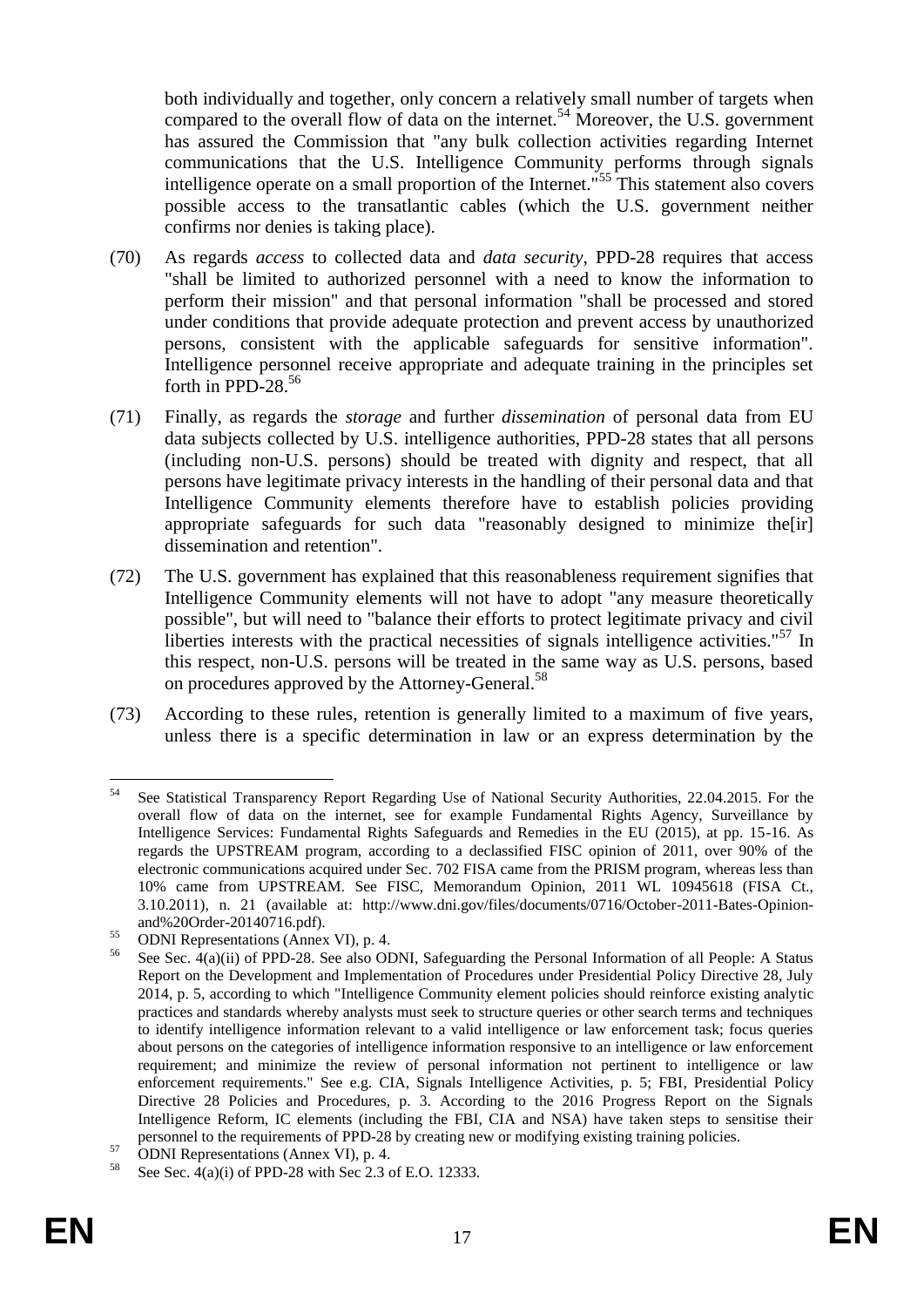Director of National Intelligence after careful evaluation of privacy concerns – taking into account the views of the ODNI Civil Liberties Protection Officer as well as agency privacy and civil liberties officials – that continued retention is in the interest of national security.<sup>59</sup> Dissemination is limited to cases where the information is relevant to the underlying purpose of the collection and thus responsive to an authorised foreign intelligence or law enforcement requirement.<sup>60</sup>

- (74) According to the assurances given by the U.S. government, personal information may not be disseminated solely because the individual concerned is a non-U.S. person and "signals intelligence about the routine activities of a foreign person would not be considered foreign intelligence that could be disseminated or retained permanently by virtue of that fact alone unless it is otherwise responsive to an authorized foreign intelligence requirement."<sup>61</sup>
- (75) The Commission therefore concludes that there are rules in place in the United States designed to limit any interference for national security purposes with the fundamental rights of the persons whose personal data are transferred from the Union to the United States under the EU-U.S. Privacy Shield to what is strictly necessary to achieve the legitimate objective in question.

# *3.1.2. Effective legal protection*

(76) The Commission has assessed both the oversight mechanisms that exist in the United States with regard to any interference by U.S. intelligence authorities with personal data transferred to the United States and the avenues available for EU data subjects to seek individual redress.

# *Oversight*

- (77) First, intelligence activities by U.S. authorities are subject to extensive oversight from within the executive branch.
- (78) According to PPD-28, Section 4(a)(iv), the policies and procedures of Intelligence Community elements "shall include appropriate measures to facilitate oversight over

<sup>59</sup> <sup>59</sup> Sec. 4(a)(i) of PPD-28; ODNI Representations (Annex VI), p. 7. For instance, for personal information collected under Sec. 702 FISA, the NSA's FISC-approved minimization procedures foresee as a rule that the metadata and unevaluated content for PRISM is retained for no more than five years, whereas UPSTREAM data is retained for no more than two years. The NSA complies with these storage limits through an automated process that deletes collected data at the end of the respective retention period. See NSA Sec. 702 FISA Minimization Procedures, Sec. 7 with Sec. 6(a)(1); NSA CLPO, NSA's Implementation of Foreign Intelligence Surveillance Act Section 702, 16.04.2014. Likewise, retention under Sec. 501 FISA (ex-Sec. 2015 U.S. PATRIOT ACT) is limited to five years, unless the personal data form part of properly approved dissemination of foreign intelligence information, or if the DOJ advises the NSA in writing that the records are subject to a preservation obligation in pending or anticipated litigation. See NSA, CLOP, Transparency Report: The USA Freedom Act Business Records FISA Implementation, 15.01.2016.

 $^{60}$  In particular, in case of Sec. 501 FISA (ex-Sec. 215 U.S. PATRIOT ACT), dissemination of personal information may take place only for counterterrorism purposes or as evidence of a crime; in case of Sec. 702 FISA only if there is a valid foreign intelligence or law enforcement purpose. Cf. NSA, CLPO, NSA's Implementation of Foreign Intelligence Surveillance Act Section 702, 16.04.2014; Transparency Report: The USA Freedom Act Business Records FISA Implementation, 15.01.2016. See also NSA's Civil Liberties and Privacy Protections for Targeted SIGINT Activities under Executive Order 12333, 7.10.2014.

<sup>&</sup>lt;sup>61</sup> ODNI Representations (Annex VI), p. 7 (with reference to Intelligence Community Directive (ICD) 203).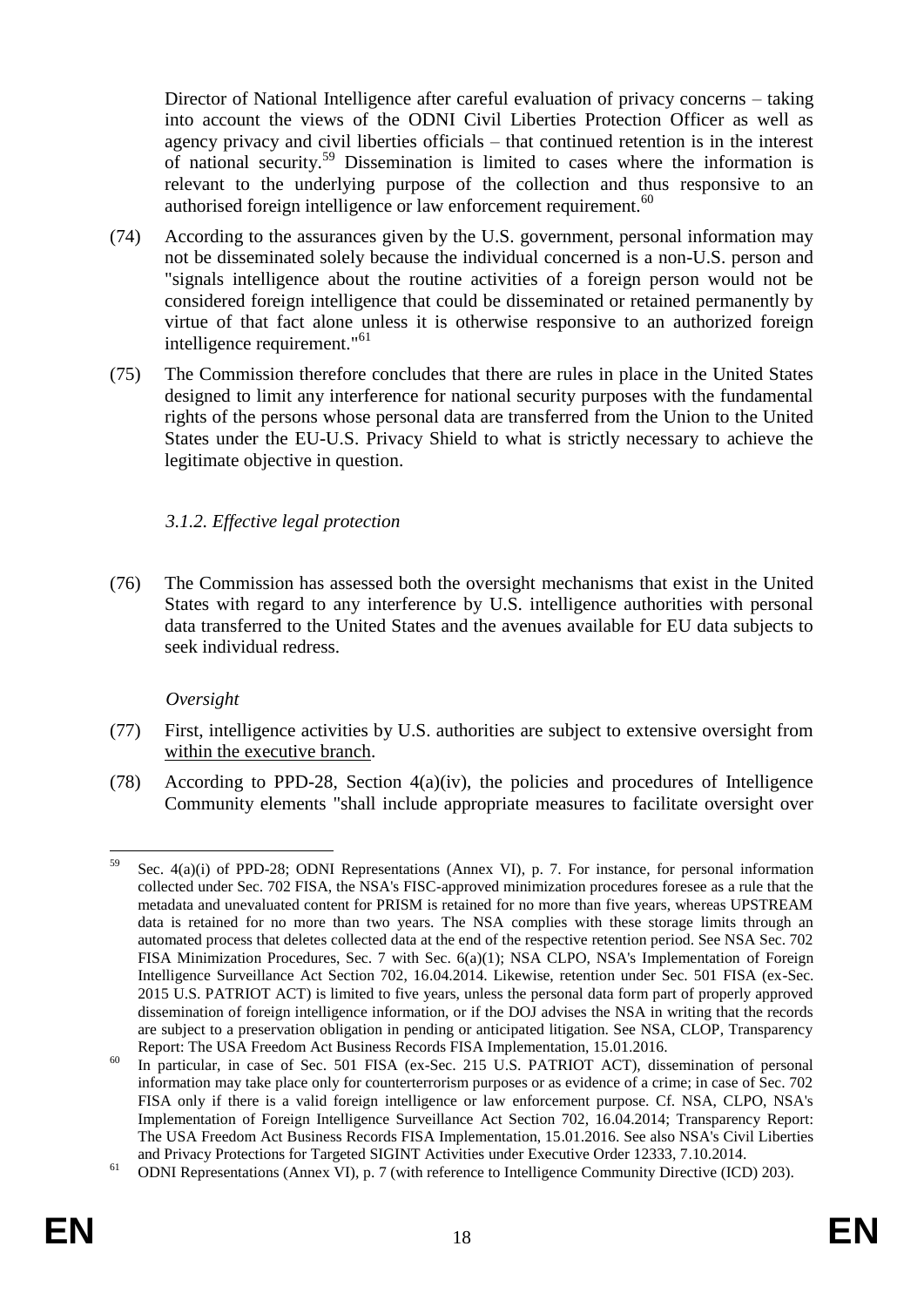the implementation of safeguards protecting personal information"; these measures should include periodic auditing. $62$ 

- (79) Multiple oversight layers have been put in place in this respect, including civil liberties or privacy officers, Inspector Generals, the ODNI Civil Liberties and Privacy Office, the PCLOB, and the President's Intelligence Oversight Board. These oversight functions are supported by compliance staff in all the agencies. $63$
- <span id="page-18-0"></span> $(80)$  As explained by the U.S. government<sup>64</sup>, *civil liberties or privacy officers* with oversight responsibilities exist at various departments with intelligence responsibilities and intelligence agencies.<sup>65</sup> While the specific powers of these officers may vary somewhat depending on the authorising statute, they typically encompass the supervision of procedures to ensure that the respective department/agency is adequately considering privacy and civil liberties concerns and has put in place adequate procedures to address complaints from individuals who consider that their privacy or civil liberties have been violated (and in some cases, like the ODNI, may themselves have the power to investigate complaints<sup>66</sup>). The head of the department/agency in turn has to ensure that the officer receives all the information and is given access to all material necessary to carry out his functions. Civil liberties and privacy officers periodically report to Congress and the PCLOB, including on the number and nature of the complaints received by the department/agency and a summary of the disposition of such complaints, the reviews and inquiries conducted and the impact of the activities carried out by the officer.<sup>67</sup>
- <span id="page-18-1"></span>(81) In addition, each Intelligence Community element has its own *Inspector General* with responsibility, among others, to oversee foreign intelligence activities.<sup>68</sup> This includes, within the ODNI, an Office of the Inspector General with comprehensive jurisdiction over the entire Intelligence Community and authorised to investigate complaints or information concerning allegations of unlawful conduct, or abuse of authority, in connection with ODNI and/or Intelligence Community programs and activities.<sup>69</sup> Inspectors General are statutorily independent<sup>70</sup> units responsible for conducting

<sup>62</sup> <sup>62</sup> ODNI, Safeguarding the Personal Information of all People: A Status Report on the Development and Implementation of Procedures under Presidential Policy Directive 28, p. 7. See e.g. CIA, Signals Intelligence Activities, p. 6 (Compliance); FBI, Presidential Policy Directive 28 Policies and Procedures, Sec. III (A)(4), (B)(4); NSA, PPD-28 Section 4 Procedures, 12.01.2015, Sec. 8.1, 8.6(c).

<sup>&</sup>lt;sup>63</sup> For instance, the NSA employs more than 300 compliance staff in the Directorate for Compliance. See ODNI Representations (Annex VI), p. 7.

<sup>&</sup>lt;sup>64</sup> See Ombudsperson Mechanism (Annex III), Sec. 6(b) (i) to (iii).

<sup>65</sup> See 42 U.S.C. § 2000ee-1. This includes for instance the Department of State, the Department of Justice (including the FBI), the Department of Homeland Security, the Department of Defense, the NSA, CIA and the ODNI.

<sup>&</sup>lt;sup>66</sup> According to the U.S. government, if the ODNI Civil Liberties and Privacy Office receives a complaint, it will also coordinate with other Intelligence Community elements on how that complaint should be further processed within the IC. See Ombudsperson Mechanism (Annex III), Sec. 6(b) (ii).

 $^{67}$  See 42 U.S.C. § 2000ee-1 (f)(1),(2).

<sup>68</sup> ODNI Representations (Annex VI), p. 7. See e.g. NSA, PPD-28 Section 4 Procedures, 12.01.2015, Sec. 8.1; CIA, Signals Intelligence Activities, p. 7 (Responsibilities).

<sup>&</sup>lt;sup>69</sup> This IG (which was created in October 2010) is appointed by the President, with Senate confirmation, and can be removed only by the President, not the DNI.

<sup>&</sup>lt;sup>70</sup> These IGs have secure tenure and may only be removed by the President who must communicate to Congress in writing the reasons for any such removal. This does not necessarily mean that they are completely free from instructions. In some cases, the head of the department may prohibit the Inspector General from initiating, carrying out, or completing an audit or investigation where this is considered necessary to preserve important national (security) interests. However, Congress must be informed of the exercise of this authority and on this basis could hold the respective director responsible. See, e.g., Inspector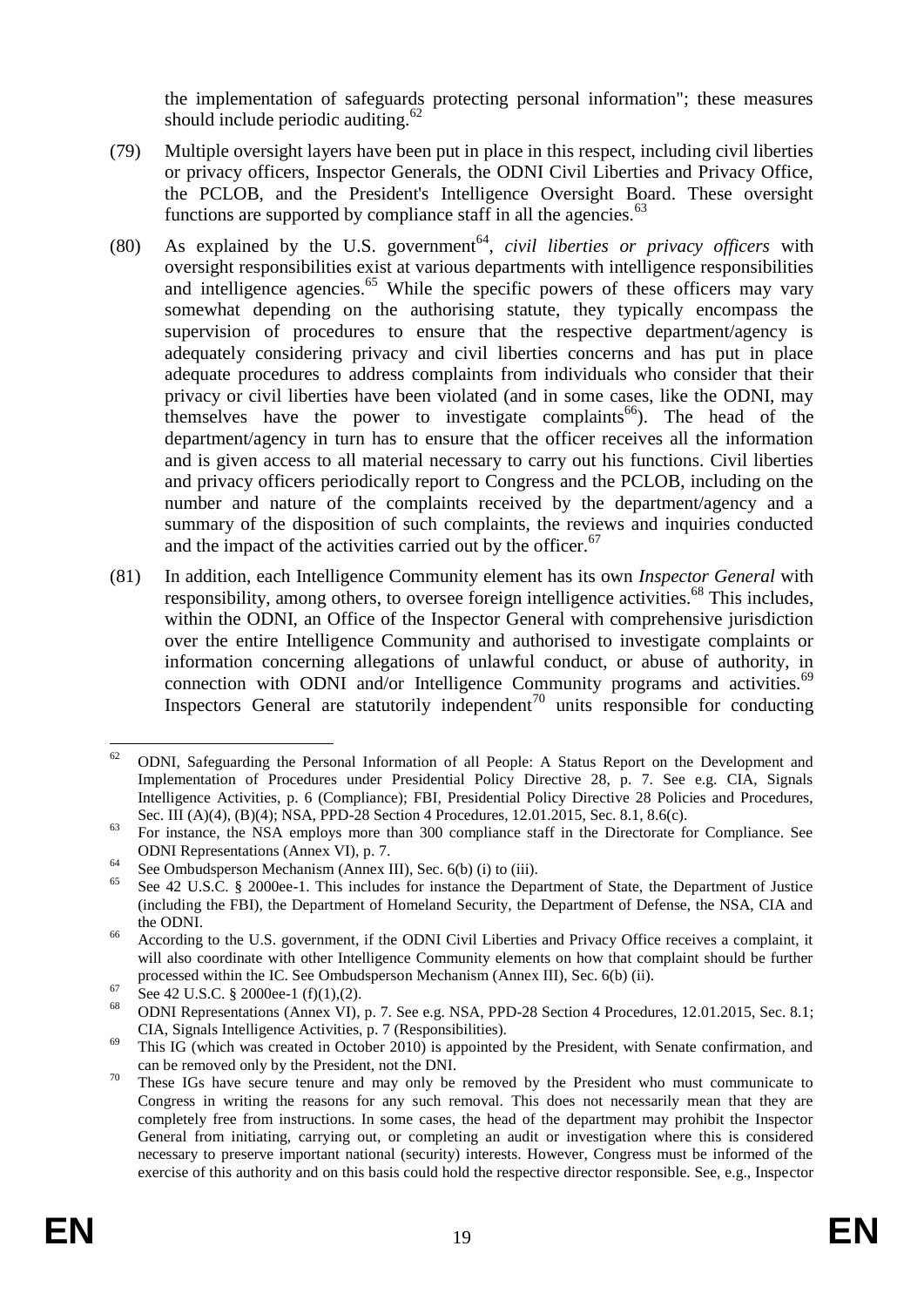audits and investigations relating to the programs and operations carried out by the respective agency for national intelligence purposes, including for abuse or violation of the law.<sup>71</sup> They are authorised to have access to all records, reports, audits, reviews, documents, papers, recommendations or other relevant material, if need be by subpoena, and may take testimony.<sup>72</sup> While the Inspectors General can only issue nonbinding recommendations for corrective action, their reports, including on follow-up action (or the lack thereof) are made public and moreover sent to Congress which can on this basis exercise its oversight function.<sup>73</sup>

- (82) Furthermore, the *Privacy and Civil Liberties Oversight Board*, an independent agency within the executive branch composed of members<sup> $\bar{7}4$ </sup> appointed by the President with Senate approval, is entrusted with responsibilities in the field of counterterrorism policies and their implementation, with a view to protect privacy and civil liberties. For these purposes, it may access all relevant agency records, reports, audits, reviews, documents, papers and recommendations, including classified information, conduct interviews and hear testimony. It receives reports from the civil liberties and privacy officers of several federal departments/agencies<sup>75</sup>, may issue recommendations to them, and regularly reports to Congressional committees and the President.<sup>76</sup> The PCLOB is also tasked, within the confines of its mandate, to prepare a report assessing the implementation of PPD-28.
- (83) Finally, the aforementioned oversight mechanisms are complemented by the *Intelligence Oversight Board* established within the President's Intelligence Advisory Board which oversees compliance by US intelligence authorities with the Constitution and all applicable rules.
- (84) To facilitate the oversight, Intelligence Community elements are encouraged to design information systems to allow for the monitoring, recording and reviewing of queries or other searches of personal information.<sup>77</sup> Oversight and compliance bodies will periodically check the practices of Intelligence Community elements for protecting personal information contained in signals intelligence and their compliance with those procedures.<sup>78</sup>
- (85) These oversight functions are moreover supported by extensive reporting requirements with respect to non-compliance. In particular, agency procedures must ensure that, when a significant compliance issue occurs involving personal information of any

 $\overline{a}$ 

General Act of 1978, § 8 (IG of the Department of Defense); § 8E (IG of the DOJ), § 8G (d)(2)(A),(B) (IG of the NSA); 50. U.S.C. § 403q (b) (IG for the CIA); Intelligence Authorization Act For Fiscal Year 2010, Sec 405(f) (IG for the Intelligence Community).

<sup>71</sup> See ODNI Representations (Annex VI), p. 7. See also Inspector General Act of 1978, as amended, Pub. L. 113-126 of 7.07.2014.

<sup>&</sup>lt;sup>72</sup> See Inspector General Act of 1978,  $\S$  6.<br><sup>73</sup> See ODNI Bernsentations (Annax VI)

See ODNI Representations (Annex VI), p. 7. See also Inspector General Act of 1978, §§ 4(5), 5. According to Sec. 405(b)(3),(4) of the Intelligence Authorization Act For Fiscal Year 2010, Pub. L. 111-259 of 7.10.2010, the IG for the Intelligence Community will keep the DNI as well as Congress informed of the necessity for, and the progress of, corrective actions.

<sup>&</sup>lt;sup>74</sup> In addition, the PCLOB employs some 20 regular staff. See https://www.pclob.gov/about-us/staff.html.<br><sup>75</sup> Theories of Letterstate of Letterstate SL and the SL and the SL and the SL and the SL and the SL and the SL and

These include at least the Department of Justice, the Department of Defense, the Department of Homeland Security, the Director of National Intelligence and the Central Intelligence Agency, plus any other department, agency or element of the executive branch designated by the PCLOB to be appropriate for coverage.

<sup>&</sup>lt;sup>76</sup> See 42 U.S.C. § 2000ee. See also Ombudsperson Mechanism (Annex III), Sec. 6(b) (iv).

<sup>77</sup> ODNI, Safeguarding the Personal Information of all People: A Status Report on the Development and Implementation of Procedures under Presidential Policy Directive 28, pp. 7-8.

<sup>&</sup>lt;sup>78</sup> Id. at p. 8. See also ODNI Representations (Annex VI), p. 9.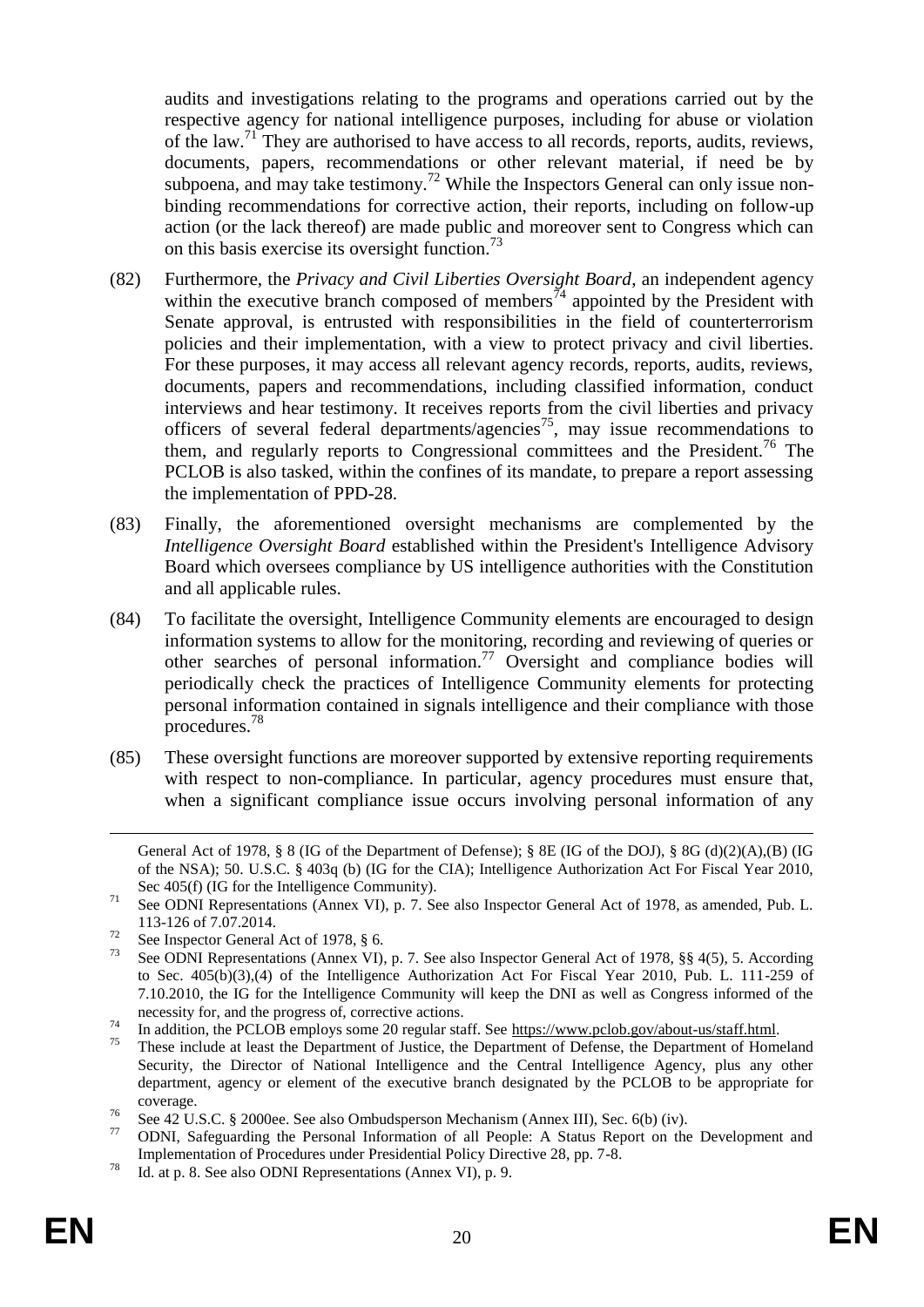person, regardless of nationality, collected through signals intelligence, such issue shall be promptly reported to the head of the Intelligence Community element, which in turn will notify the Director of National Intelligence who, under PPD-28, shall determine if any corrective actions are necessary.<sup>79</sup> Moreover, according to E.O. 12333, all Intelligence Community elements are required to report to the Intelligence Oversight Board on non-compliance incidents.<sup>80</sup> These mechanisms ensure that the issue will be addressed at the highest level in the Intelligence Community. Where it involves a non-U.S. person, the Director of National Intelligence, in consultation with the Secretary of State and the head of the notifying department or agency, shall determine whether steps should be taken to notify the relevant foreign government, consistent with the protection of sources and methods and of U.S. personnel.<sup>81</sup>

- (86) Second, in addition to these oversight mechanisms within the executive branch, the U.S. Congress, specifically the *House and Senate Intelligence and Judiciary Committees*, have oversight responsibilities regarding all U.S. foreign intelligence activities, including U.S. signals intelligence. According to the National Security Act, "[t]he President shall ensure that the congressional intelligence committees are kept fully and currently informed of the intelligence activities of the United States, including any significant anticipated intelligence activity as required by this subchapter."<sup>82</sup> Also, "[t]he President shall ensure that any illegal intelligence activity is reported promptly to the congressional intelligence committees, as well as any corrective action that has been taken or is planned in connection with such illegal activity."<sup>83</sup> Members of these committees have access to classified information as well as intelligence methods and programs.<sup>84</sup>
- (87) Later statutes have extended and refined the reporting requirements, both regarding the Intelligence Community elements, the relevant Inspector Generals and the Attorney-General. For instance, FISA requires the Attorney General to "fully inform" the Senate and House Intelligence and Judiciary Committees regarding the government's activities under certain sections of FISA.<sup>85</sup> It also requires the government to provide the Congressional committees with copies of "all decisions, orders, or opinions of the FISC or that include significant construction or interpretation" of FISA provisions. In particular, as regards surveillance under Section 702 FISA, oversight is exercised through statutorily required reports to the Intelligence and Judiciary Committees, as well as frequent briefings and hearings. These include a semi-annual report by the Attorney General describing the use of Section 702 FISA, with supporting documents including notably the Department of Justice and ODNI compliance reports and a  $\frac{1}{2}$  description of any incidents of non-compliance,  $86$  and a separate semi-annual assessment by the Attorney General and the DNI documenting compliance with the targeting and minimization procedures, including compliance with the procedures

<sup>79</sup> <sup>79</sup> ODNI, Safeguarding the Personal Information of all People: A Status Report on the Development and Implementation of Procedures under Presidential Policy Directive 28, p. 7. See, e.g., NSA, PPD-28 Section 4 Procedures, 12.01.2015, Sec. 7.3, 8.7(c),(d); FBI, Presidential Policy Directive 28 Policies and Procedures, Sec. III.(A)(4), (B)(4); CIA, Signals Intelligence Activities, p. 6 (Compliance) and p. 8 (Responsibilities).

<sup>80</sup> See E.O. 12333, Sec. 1.6(c).

<sup>&</sup>lt;sup>81</sup> PPD-28, Sec. 4(a)(iv).

See Sec.  $501(a)(1)$  (50 U.S.C. § 413(a)(1)). This provision contains the general requirements as regards Congressional oversight in the area of national security.

<sup>&</sup>lt;sup>83</sup> See Sec. 501(b) (50 U.S.C. § 413(b)).<br><sup>84</sup> G<sub>5</sub> See 501(d) (50 U.S.C. § 413(d)).

<sup>&</sup>lt;sup>84</sup> Cf. Sec. 501(d) (50 U.S.C. § 413(d)).

<sup>&</sup>lt;sup>85</sup> See 50 U.S.C. §§ 1808, 1846, 1862, 1871, 1881f.

See 50 U.S.C. § 1881f.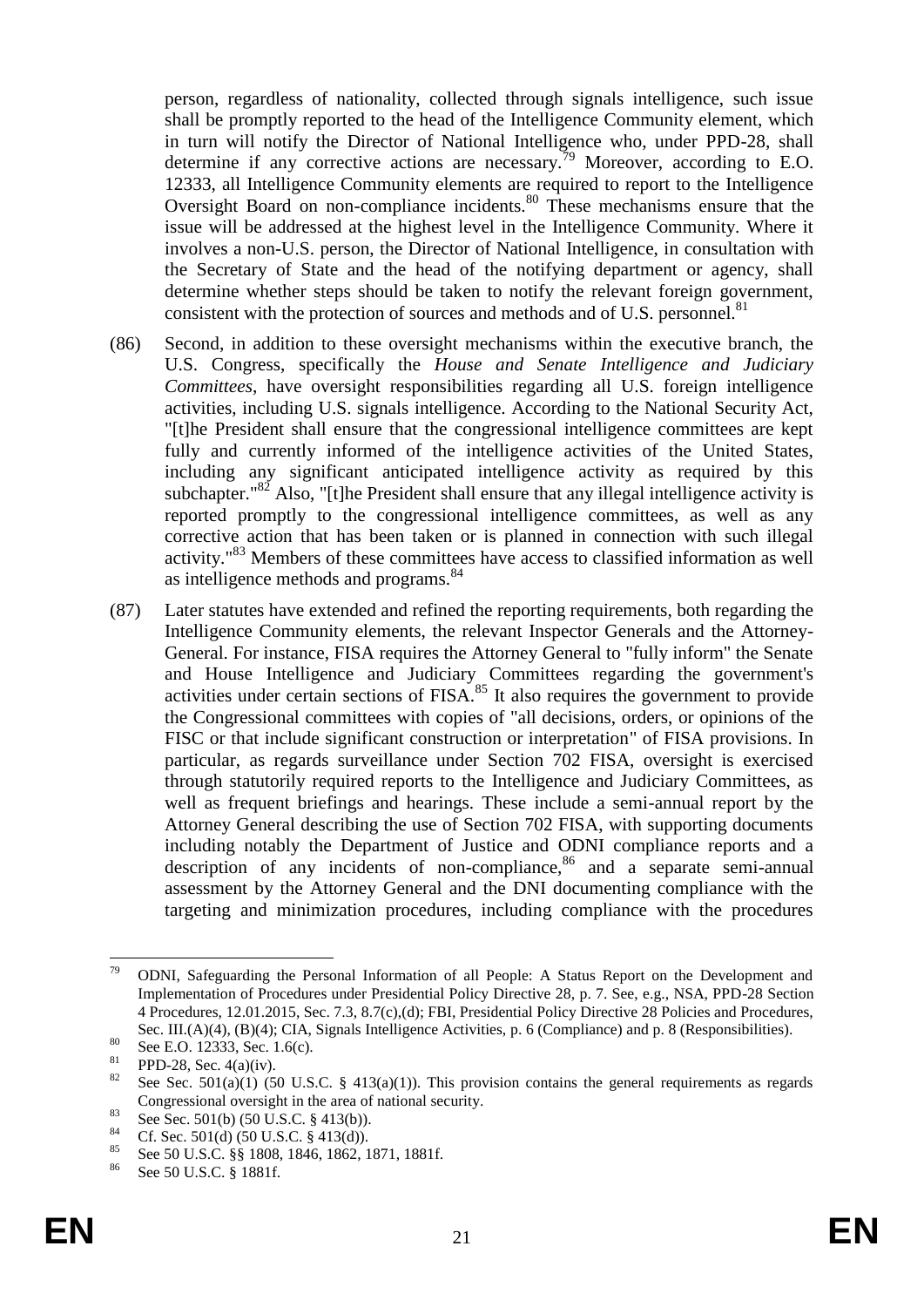designed to ensure that collection is for a valid foreign intelligence purpose.  $87$ Congress also receives reports by the Inspector Generals who are authorised to evaluate the agencies' compliance with targeting and minimization procedures and Attorney General Guidelines.

- (88) According to the USA FREEDOM Act of 2015, the U.S. government must disclose to Congress (and the public) each year the number of FISA orders and directives sought and received, as well as estimates of the number of U.S. and non-U.S. persons targeted by surveillance, among others.<sup>88</sup> The Act also requires additional public reporting about the number of NSL issued, again both with regard to U.S. and non-U.S. persons (while at the same time allowing the recipients of FISA orders and certifications, as well as NSL requests, to issue transparency reports under certain conditions).<sup>89</sup>
- (89) Third, intelligence activities by U.S. public authorities based on FISA allow for review, and in some cases prior authorisation of the measures, by the *FISA Court*  $(FISC)^{90}$ , an independent tribunal<sup>91</sup> whose decisions can be challenged before the Foreign Intelligence Court of Review (FISCR)<sup>92</sup> and, ultimately, the Supreme Court of the United States.  $93$  In case of prior authorisation, the requesting authorities (FBI, NSA, CIA, etc.) will have to submit a draft application to lawyers at the National Security Department of the Department of Justice who will scrutinise it and, if  $\frac{1}{2}$  necessary, request additional information.<sup>94</sup> Once the application has been finalised, it will have to be approved by the Attorney General, Deputy Attorney General or the Assistant Attorney General for National Security.<sup>95</sup> The Department of Justice will then submit the application to the FISC that will assess the application and make a

 $87$ <sup>87</sup> See 50 U.S.C. § 1881a(l)(1).

See USA FREEDOM Act of 2015, Pub. L. No. 114-23, Sec. 602(a). In addition, according to Sec 402, "the Director of National Intelligence, in consultation with the Attorney General, shall conduct a declassification review of each decision, order, or opinion issued by the Foreign Intelligence Surveillance Court or the Foreign Intelligence Surveillance Court of Review (as defined in section 601(e)) that includes a significant construction or interpretation of any provision of law, including any novel or significant construction or interpretation of the term 'specific selection term', and, consistent with that review, make publicly available to the greatest extent practicable each such decision, order, or opinion."

 $^{89}$  USA FREEDOM Act, Sec. 602(a), 603(a).

<sup>90</sup> For certain types of surveillance, alternatively a U.S. Magistrate Judge publicly designated by the Chief Justice of the United States may have the power to hear applications and grant orders.

<sup>&</sup>lt;sup>91</sup> The FISC is comprised of eleven judges appointed by the Chief Justice of the United States from among sitting U.S. district court judges, who previously have been appointed by the President and confirmed by the Senate. The judges have life tenure, can only be removed for good cause and serve on the FISC for staggered seven-year terms. FISA requires that the judges be drawn from at least seven different U.S. judicial circuits. See Sec 103 FISA (50 U.S.C. 1803 (a)); PCLOB, Sec. 215 Report, pp. 174-187. The judges are supported by experienced judicial law clerks that constitute the court's legal staff and prepare legal analysis on collection requests. See PCLOB, Sec. 215 Report, p. 178; Letter from the Honourable Reggie B. Walton, Presiding Judge, U.S. Foreign Intelligence Surveillance Court, to the Honourable Patrick J. Leahy, Chairman, Committee on the Judiciary, U.S. Senate (July 29, 2013) ("Walton Letter"), pp. 2-3.

<sup>&</sup>lt;sup>92</sup> The FISCR is composed of three judges appointed by the Chief Justice of the United States and drawn from U.S. district courts or courts of appeals, serving for a staggered seven year term. See Sec. 103 FISA (50 U.S.C. § 1803 (b)).

<sup>93</sup> See 50 U.S.C.  $\frac{85}{9}$  1803 (b), 1861 a (f), 1881 a (h), 1881 a (i)(4).

<sup>94</sup> For instance, additional factual details about the target of the surveillance, technical information about the surveillance methodology, or assurances about how the information acquired will be used and disseminated. See PCLOB, Sec. 215 Report, p. 177.

<sup>95 50</sup> U.S.C. §§ 1804 (a), 1801 (g).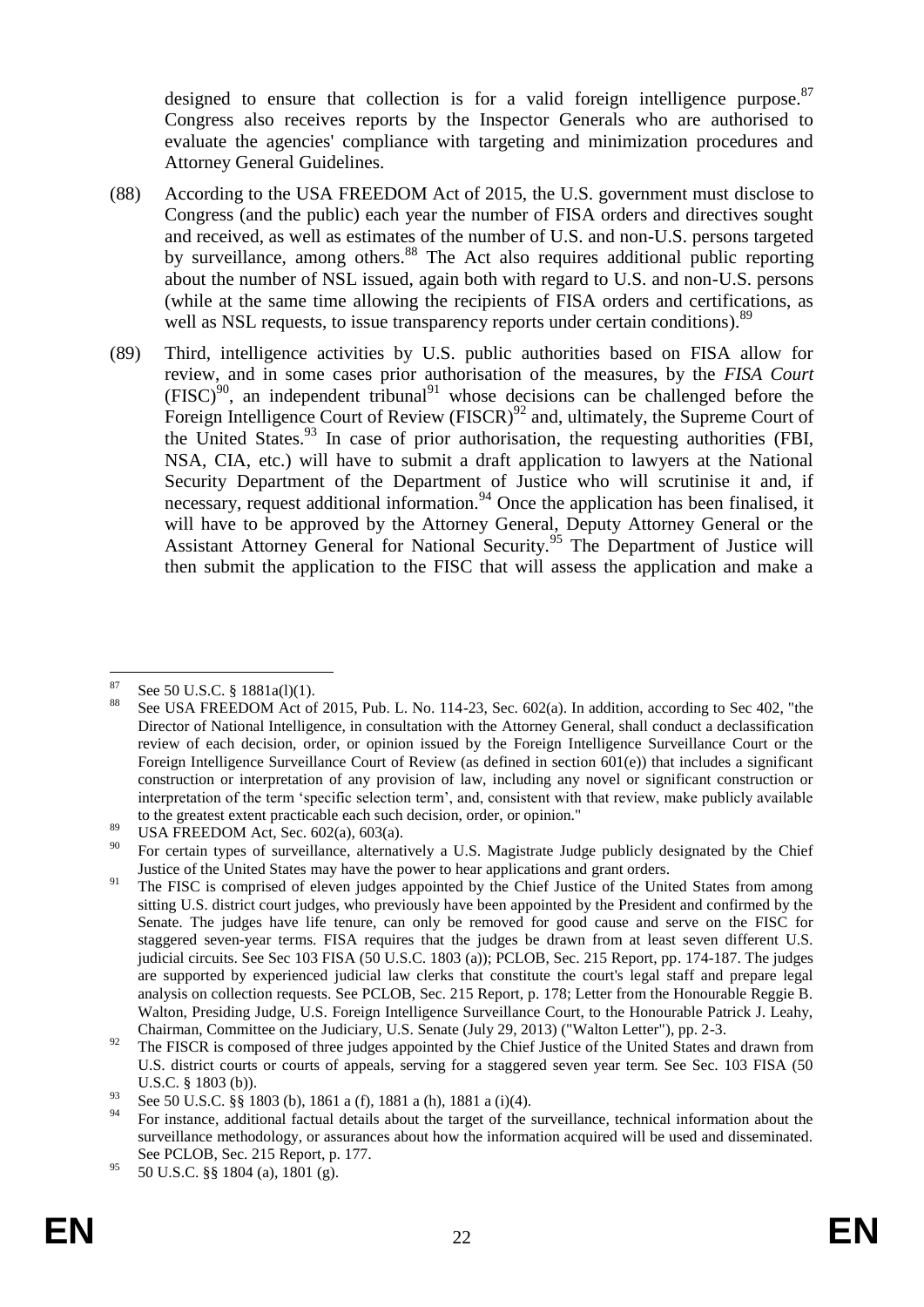preliminary determination on how to proceed.<sup>96</sup> Where a hearing takes place, the FISC has the authority to take testimony which may include expert advice.<sup>97</sup>

- (90) The FISC (and FISCR) are supported by a standing panel of five individuals that have an expertise in national security matters as well as civil liberties.<sup>98</sup> From this group the court shall appoint an individual to serve as *amicus curiae* to assist in the consideration of any application for an order or review that, in the opinion of the court, presents a novel or significant interpretation of the law, unless the court finds that such appointment is not appropriate.<sup>99</sup> This shall in particular ensure that privacy considerations are properly reflected in the court's assessment. The court may also appoint an individual or organisation to serve as *amicus curiae*, including providing technical expertise, whenever it deems this appropriate or, upon motion, permit an individual or organisation leave to file an *amicus curiae* brief.<sup>100</sup>
- (91) As regards the two legal authorisations for surveillance under FISA that are most important for data transfers under the EU-U.S. Privacy Shield, oversight by the FISC differs.
- (92) Under Section 501 FISA<sup>101</sup>, which allows the collection of "any tangible things (including books, records, papers, documents, and other items)", the application to the FISC must contain a statement of facts showing that there are reasonable grounds to believe that the tangible things sought for are relevant to an authorised investigation (other than a threat assessment) conducted to obtain foreign intelligence information not concerning a U.S. person or to protect against international terrorism or clandestine intelligence activities. Also, the application must contain an enumeration of the minimisation procedures adopted by the Attorney General for the retention and dissemination of the collected intelligence.<sup>102</sup>
- (93) Conversely, under Section 702  $FISA^{103}$ , the FISC does not authorise individual surveillance measures; rather, it authorises surveillance programs (like PRISM, UPSTREAM) on the basis of annual certifications prepared by the Attorney General and the Director of National Intelligence. Section 702 FISA allows the targeting of persons reasonably believed to be located outside the United States to acquire foreign intelligence information.<sup>104</sup> Such targeting is carried out by the NSA in two steps: First, NSA analysts will identify non-U.S. persons located abroad whose surveillance will lead, based on the analysts' assessment, to the relevant foreign intelligence

<sup>96</sup> The FISC may approve the application, request further information, determine the necessity of a hearing or indicate a possible denial of the application. On the basis of this preliminary determination, the government will make its final application. The latter may include substantial changes to the original application on the basis of the judge's preliminary comments. Although a large percentage of final applications are approved by the FISC, a substantial part of these contain substantive changes to the original application, e.g. 24% of applications approved for the period from July to September 2013. See PCLOB, Sec. 215 Report, p.179; Walton Letter, p. 3.

<sup>&</sup>lt;sup>97</sup> PCLOB, Sec. 215 Report, p.179, n. 619.

<sup>98</sup> 50 U.S.C. § 1803 (i)(1),(3)(A). This new legislation implemented recommendations by the PCLOB to establish a pool of privacy and civil liberties experts that can serve as *amicus curiae*, in order to provide the court with legal arguments to the advancement of privacy and civil liberties. See PCLOB, Sec. 215 Report, pp. 183-187.

 $^{99}$  50 U.S.C. § 1803 (i)(2)(A). According to information by the ODNI, such appointments have already taken place. See Signals Intelligence Reform, 2016 Progress Report.

 $^{100}$  50 U.S.C. § 1803 (i)(2)(B).

 $\frac{101}{102}$  50 U.S.C. § 1861

 $^{102}$  50 U.S.C. § 1861 (b).

 $^{103}$  50 U.S.C. § 1881.

<sup>50</sup> U.S.C. § 1881a (a).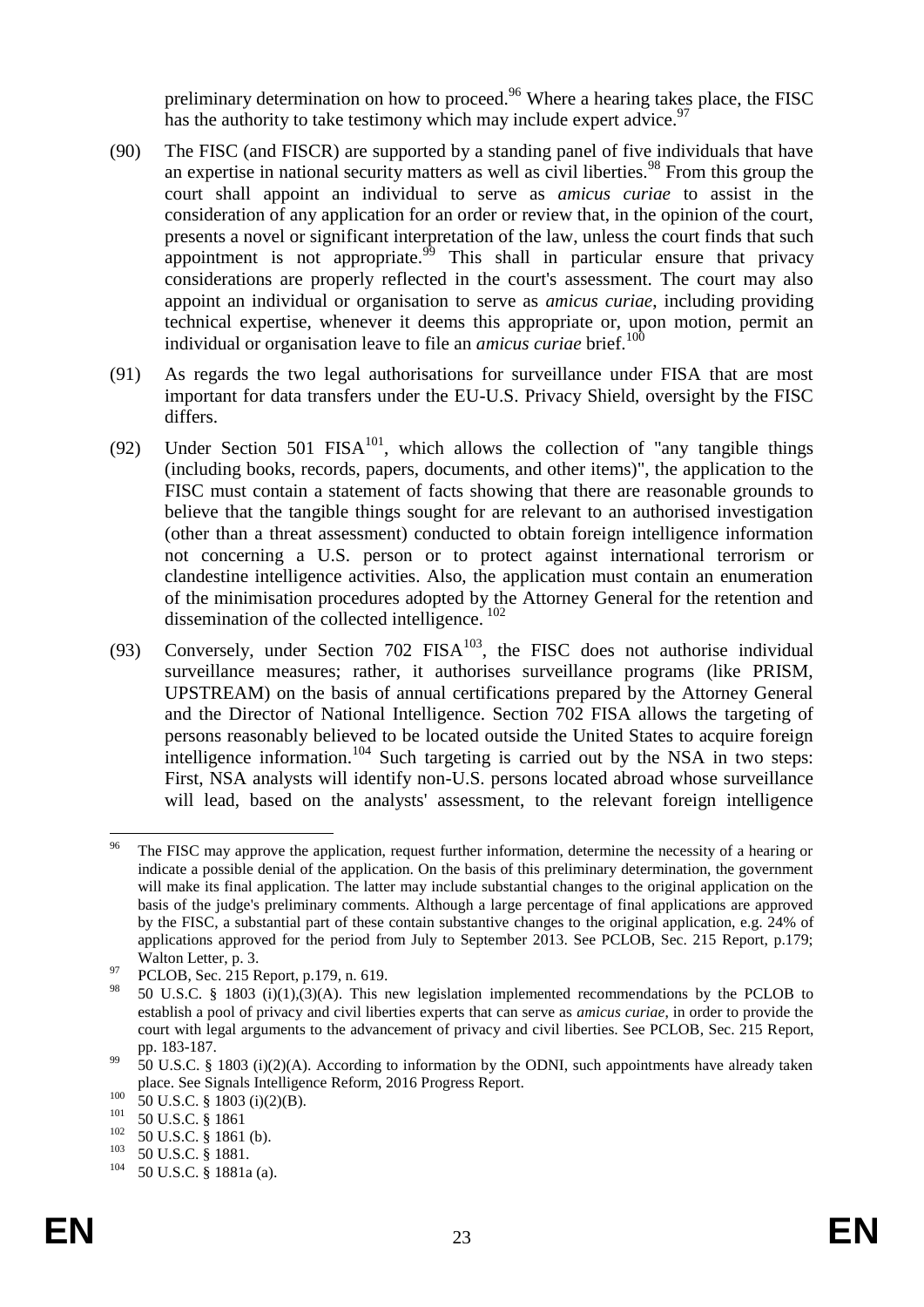specified in the certification. Second, once these individualised persons have been identified and their targeting has been approved by an extensive review mechanism within the  $NSA<sup>105</sup>$ , selectors identifying communication facilities (such as email addresses) used by the targets will be "tasked".<sup>106</sup> As indicated, the certifications to be approved by the FISC contain no information about the individual persons to be targeted but rather identify categories of foreign intelligence information.<sup>107</sup> While the FISC does not assess – under a probable cause or any other standard – that individuals are properly targeted to acquire foreign intelligence information, $108$  its control extends to the condition that "a significant purpose of the acquisition is to obtain foreign intelligence information<sup>"109</sup>. Indeed, under Section 702 FISA, the NSA is allowed to collect communications of non-U.S. persons outside the U.S. only if it can be reasonably believed that a given means of communication is being used to communicate foreign intelligence information (e.g. related to international terrorism, nuclear proliferation or hostile cyber activities). Determinations to this effect are subject to judicial review.<sup>110</sup> Certifications also need to provide for targeting and minimization procedures.<sup>111</sup> The Attorney General and the Director of National Intelligence verify compliance and the agencies have the obligation to report any incidents of non-compliance to the  $FISC<sup>112</sup>$  (as well as the Congress and the President's Intelligence Oversight Board), which on this basis can modify the authorisation.<sup>113</sup>

(94) Furthermore, to increase the efficiency of the oversight by the FISC, the U.S. Administration has agreed to implement a recommendation by the PCLOB to supply to the FISC documentation of Section 702 targeting decisions, including a random sample of tasking sheets, so as to allow the FISC to assess how the foreign intelligence purpose requirement is being met in practice.<sup>114</sup> At the same time, the U.S.

<sup>105</sup> <sup>105</sup> PCLOB, Sec. 702 Report, p. 46.

 $^{106}$  50 U.S.C. § 1881a (h).

<sup>107</sup> 50 U.S.C. § 1881a (g). According to the PCLOB, these categories have so far mainly concerned international terrorism and topics such as the acquisition of weapons of mass destruction. See PCLOB, Sec. 702 Report, p. 25.

 $^{108}$  PCLOB, Sec. 702 Report, p. 27.

 $^{109}$  50 U.S.C. § 1881a.

<sup>&</sup>quot;Liberty and Security in a Changing World", Report and Recommendations of the President's Review Group on Intelligence and Communications Technologies, 12.12.2013, p. 152.

 $^{111}$  50 U.S.C.1881a (i).

Rule 13(b) of the FISC Rules of Procedure requires the government to file a written notice with the Court immediately upon discovering that any authority or approval granted by the Court has been implemented in a manner that does not comply with the Court's authorization or approval, or with applicable law. It also requires the government to notify the Court in writing of the facts and circumstances relevant to such noncompliance. Typically, the government will file a final Rule 13(a) notice once the relevant facts are known and any unauthorized collection has been destroyed. See Walton Letter, p. 10.

<sup>113</sup> 50 U.S.C. § 1881 (l). See also PCLOB, Sec. 702 Report, pp. 66-76; NSA CLPO, NSA's Implementation of Foreign Intelligence Surveillance Act Section 702, 16.04.2014. The collection of personal data for intelligence purposes under Sec 702 FISA is subject to both internal and external oversight within the executive branch. Among others, the internal oversight includes internal compliance programs to evaluate and oversee compliance with targeting and minimization procedures; reporting of non-compliance incidents, both internally and externally to the ODNI, Department of Justice, Congress and the FISC; and annual reviews sent to the same bodies. As for external oversight, it mainly consists in targeting and minimization reviews conducted by the ODNI, DOJ and Inspectors General, which in turn report to Congress and the FISC, including on non-compliance incidents. Significant compliance incidents must be reported to the FISC immediately, others in a quarterly report. See PCLOB, Sec. 702 Report, pp. 66-77.

<sup>&</sup>lt;sup>114</sup> PCLOB, Recommendations Assessment Report, 29.01.2015, p. 20.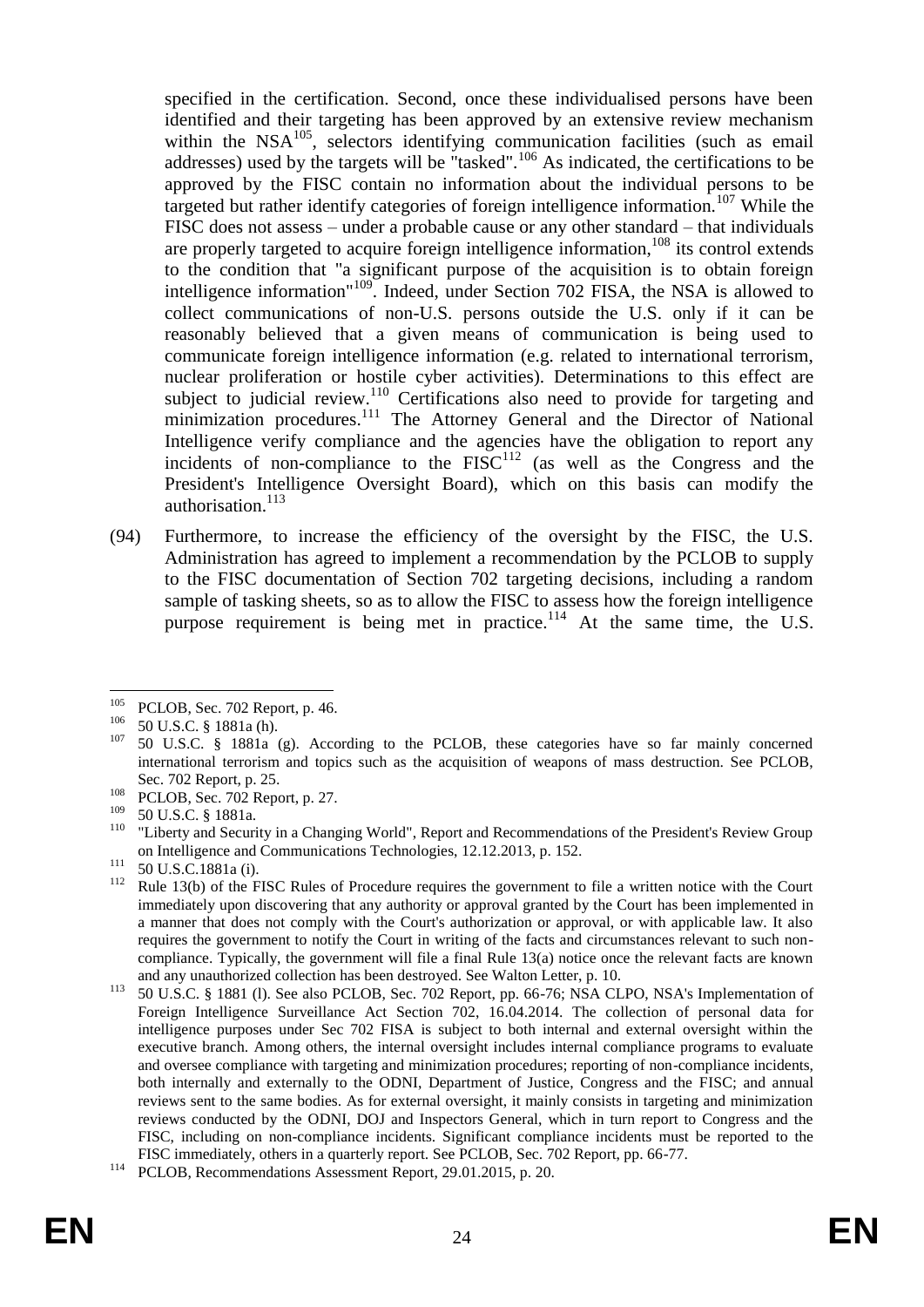Administration accepted and has taken measures to revise NSA targeting procedures to better document the foreign intelligence reasons for targeting decisions.<sup>1</sup>

## *Individual redress*

- (95) A number of avenues are available under U.S. law to EU data subjects if they have concerns whether their personal data have been processed (collected, accessed, etc.) by U.S. Intelligence Community elements, and if so, whether the limitations applicable in U.S. law have been complied with. These relate essentially to three areas: interference under FISA; unlawful, intentional access to personal data by government officials; and access to information under Freedom of Information Act (FOIA).<sup>116</sup>
- (96) First, the Foreign Intelligence Surveillance Act provides a number of remedies, available also to non-U.S. persons, to challenge unlawful electronic surveillance. This includes the possibility for individuals to bring a civil cause of action for money damages against the United States when information about them has been unlawfully and wilfully used or disclosed (18 U.S.C. § 2712); to sue U.S. government officials in their personal capacity ("under colour of law") for money damages (50 U.S.C. § 1810); and to challenge the legality of surveillance (and seek to suppress the information) in the event the U.S. government intends to use or disclose any information obtained or derived from electronic surveillance against the individual in judicial or administrative proceedings in the United States (50 U.S.C.  $\S$  1806).<sup>117</sup>
- (97) Second, the U.S. government referred the Commission to a number of additional avenues that EU data subjects could use to seek legal recourse against government officials for unlawful government access to, or use of, personal data, including for purported national security purposes (i.e. the Computer Fraud Abuse Act, 18 U.S.C. § 1030; Electronic Communications Privacy Act, 18 U.S.C. §§ 2701-2712; and Right to Financial Privacy Act, 12 U.S.C. § 3417). All of these causes of action concern specific data, targets and/or types of access (e.g. remote access of a Computer via the Internet) and are available under certain conditions (e.g. intentional/wilful conduct, conduct outside of official capacity, harm suffered).<sup>118</sup>
- (98) Finally, the U.S. government has pointed to the FOIA as a means for non-U.S. persons to seek access to existing federal agency records, including where these contain the individual's personal data  $(5 \text{ U.S. C. }$  §  $552)$ .<sup>119</sup> Given its focus, the FOIA does not provide an avenue for individual recourse against interference with personal data as such, even though it could in principle enable individuals to get access to relevant information held by national intelligence agencies. Even in this respect the possibilities appear to be limited as agencies may withhold information that falls within certain enumerated exceptions, including access to classified national security information and information concerning law enforcement investigations.<sup>120</sup> This being

1

<sup>&</sup>lt;sup>115</sup> PCLOB, Recommendations Assessment Report, 29.01.2015, p.16.<br><sup>116</sup> In addition, Sec. 10 of the Classified Information Procedures, Act r

In addition, Sec. 10 of the Classified Information Procedures Act provides that, in any prosecution in which the United States must establish that material constitutes classified information (e.g. because it requires protection against unauthorized disclosure for reasons of national security), the United States shall notify the defendant of the portions of the material that it reasonably expects to rely upon to establish the classified information element of the offense.

<sup>117</sup> **ODNI Representations (Annex VI), p. 16.**<br>118 **ODNI Representations (Annex VI), p. 17** 

<sup>&</sup>lt;sup>118</sup> ODNI Representations (Annex VI), p. 17.<br><sup>119</sup> Similar laws quiet et State layel

 $\frac{119}{120}$  Similar laws exist at State level.

If this is the case, the individual will normally only receive a standard reply by which the agency declines either to confirm or deny the existence of any records. See *ACLU v. CIA*, 710 F.3d 422 (D.C. Cir. 2014).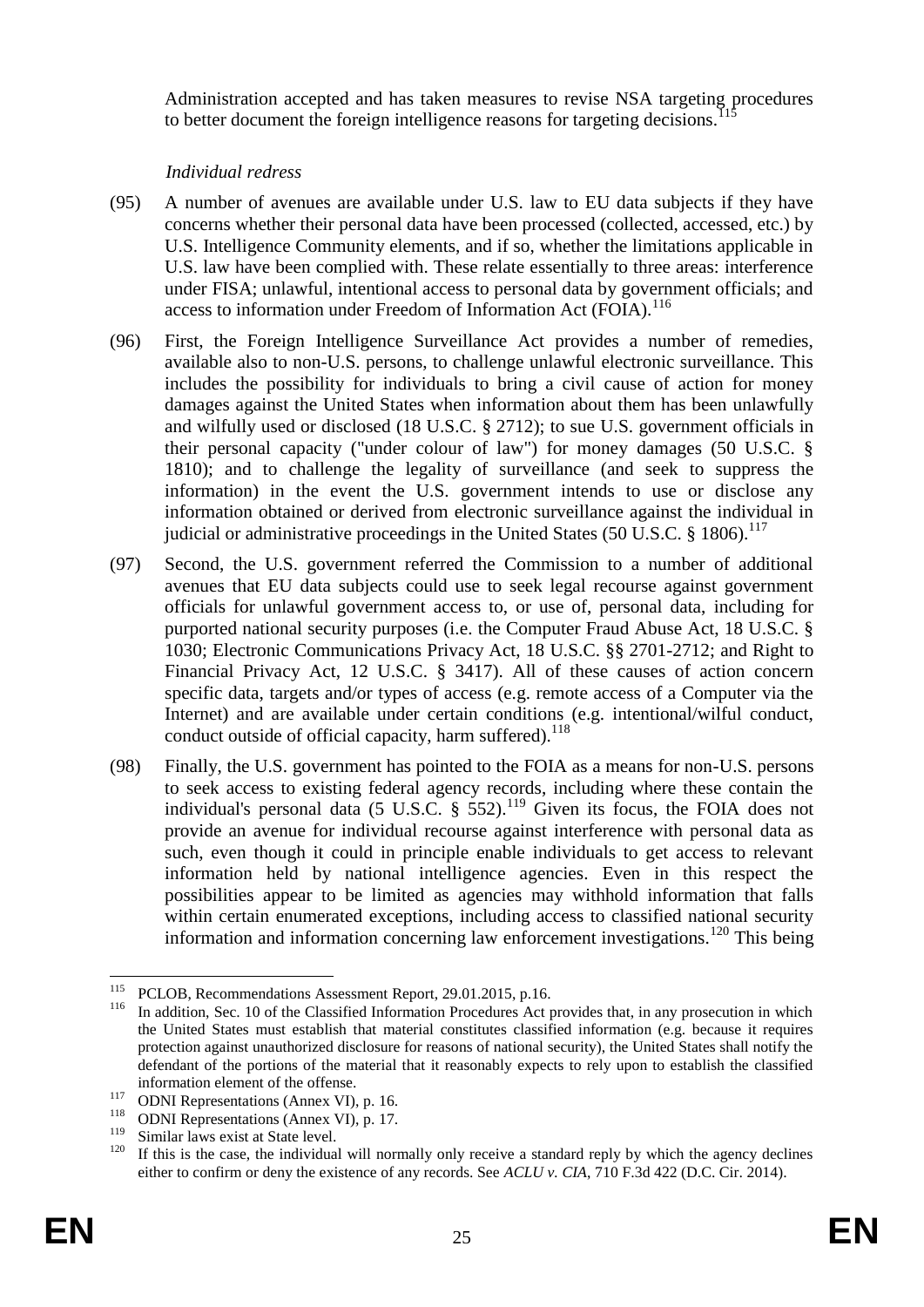said, the use of such exceptions by national intelligence agencies can be challenged by individuals who can seek both administrative and judicial review.

- (99) While individuals, including EU data subjects, therefore have a number of avenues of redress when they have been the subject of unlawful (electronic) surveillance for national security purposes, it is equally clear that at least some legal bases that U.S. intelligence authorities may use (e.g. E.O. 12333) are not covered. Moreover, even where judicial redress possibilities in principle do exist for non-U.S. persons, such as for surveillance under FISA, the available courses of action are limited $121$  and claims brought by individuals (including U.S. persons) will be declared inadmissible where they cannot show "standing"<sup>122</sup>, which restricts access to ordinary courts.<sup>123</sup>
- (100) In order to provide for an additional avenue accessible for all EU data subjects, the U.S. government has decided to create a new mechanism, the Privacy Shield Ombudsperson, as set out in the letter from the U.S. Secretary of State to the Commission which is contained in Annex III to this decision. This mechanism builds on the designation, under PPD-28, of a Senior Coordinator (at the level of Under-Secretary) in the State Department as a contact point for foreign governments to raise concerns regarding U.S. signals intelligence activities, but goes significantly beyond. In particular, according to the binding commitments from the U.S. government, the Privacy Shield Ombudsperson will guarantee that individual complaints are investigated and individuals receive independent confirmation that U.S. laws have been complied with or, in case of a violation of such laws, the non-compliance has been remedied.
- (101) This mechanism contributes to ensuring individual redress and independent oversight.
- (102) First, differently from a pure government-to-government mechanism, the Privacy Shield Ombudsperson will receive and respond to individual complaints. Such complaints can be addressed to the Member States bodies competent for the oversight of national security services and, eventually, a centralised EU individual complaint handling body that will channel them to the Privacy Shield Ombudsperson.<sup>124</sup> This will in fact benefit EU data subjects who can turn to a national (as well as a European) body 'close to home' and in their own language. It will be the task of such body to support the individual in making a request to the Privacy Shield Ombudsperson that contains the basic information and thus can be considered "complete". Importantly, the

 $121$ See ODNI Representations (Annex VI), p. 16. According to the explanations provided, the available courses of action either require the existence of *damage* (18 U.S.C. § 2712; 50 U.S.C. § 1810) or a showing that the *government intends to use or disclose information* obtained or derived from electronic surveillance of the person concerned against that person *in judicial or administrative proceedings* in the United States (50 U.S.C. § 1806). However, as the Court of Justice has repeatedly stressed, to establish the existence of an interference with the fundamental right to privacy, it does not matter whether the person concerned has suffered any adverse consequences on account of that interference. See *Schrems*, paragraph 89 with further references.

<sup>122</sup> This admissibility criterion stems from the 'case or controversy' requirement of the U.S. Const., Art. III.<br>123 See Clanner u. Amnasty Int'l USA 133 S Ct. 1138 1144 (2013). As regards the use of NSI s, the 1

See *Clapper v. Amnesty Int'l USA*, 133 S.Ct. 1138, 1144 (2013). As regards the use of NSLs, the USA FREEDOM Act (Sec. 502(f)-503) provides that non-disclosure requirements must be periodically reviewed, and that *recipients* of NSL be notified when the facts no longer support a non-disclosure requirement (see ODNI Representations (Annex VI), p. 13). However, this does not ensure that the *EU data subject* would be informed that (s)he has been the target of an investigation.

<sup>&</sup>lt;sup>124</sup> According to the Ombudsperson Mechanism (Annex III), Sec. 4(f), the Privacy Shield Ombudsperson will communicate directly with the EU individual complaint handling body, who will in turn be responsible for communicating with the individual submitting the request. If direct communications are part of the "underlying processes" that may provide the requested relief (e.g. a FOIA access request, see Sec. 5), those communications will take place in accordance with the applicable procedures.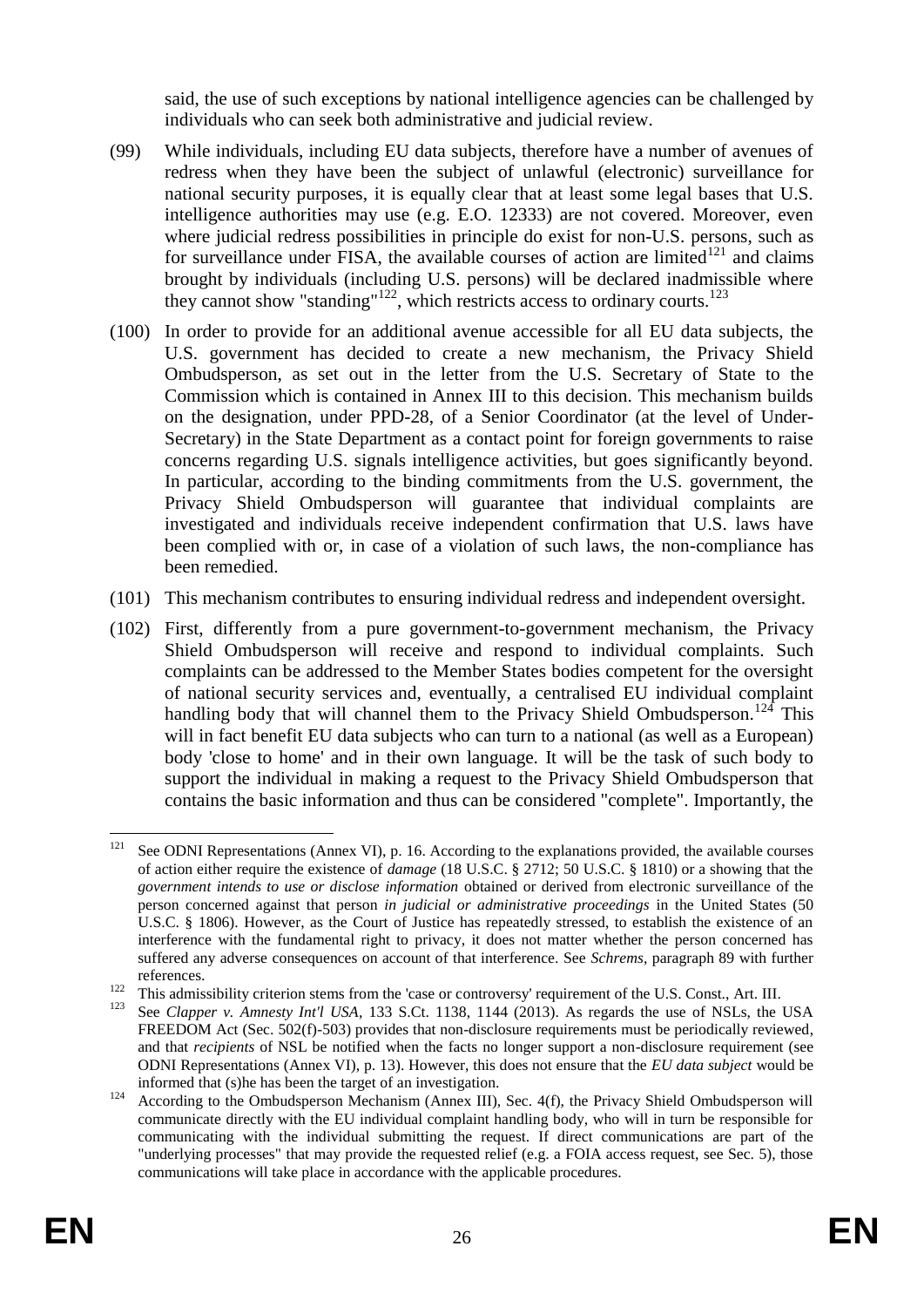individual does not have to demonstrate that his/her personal data has in fact been accessed by the U.S. government through signals intelligence activities.

- (103) Second, in carrying out her functions, the Privacy Shield Ombudsperson will be able to rely on the independent oversight and compliance review mechanisms existing in U.S. law that involve bodies with the power to investigate the respective request and address non-compliance, such as the Inspector Generals and Civil Liberties and Privacy Officers.<sup>125</sup> Also, the Privacy Shield Ombudsperson will be able to refer matters to the PCLOB for its consideration.<sup>126</sup>
- (104) Finally, the Privacy Shield Ombudsperson will be independent and thus free from instructions by the U.S. Intelligence Community. This is of significant importance, given that the Ombudsperson will have to "confirm" that the complaint has been properly investigated and that U.S. law – including the limitations and safeguards set out in the representations by the ODNI – has been complied with or, in the event of non-compliance, such violation has been remedied.<sup>127</sup> In order to be able to provide that independent confirmation, the Privacy Shield Ombudsperson will have to receive sufficient information to make an own assessment, both as regards the investigation carried out and the compliance of the respective national intelligence activities with U.S. law.
- (105) The Commission therefore concludes that the United States ensures effective legal protection against interferences by its intelligence authorities with the fundamental rights of the persons whose data are transferred from the Union to the United States under the EU-U.S. Privacy Shield.

3.2. Access and use by U.S. public authorities for law enforcement and public interest purposes

- (106) As regards interference with personal data transferred under the EU-U.S. Privacy Shield for law enforcement purposes, the U.S. government (through the Department of Justice) has provided assurance on the applicable limitations and safeguards which in the Commission's assessment demonstrate an adequate level of protection.
- (107) According to this information, under the Fourth Amendment of the U.S. Constitution searches and seizures by law enforcement authorities principally require a courtordered warrant upon a showing of "probable cause". In the few specifically established and exceptional cases where the warrant requirement does not apply<sup>128</sup>,

<sup>125</sup> <sup>125</sup> See Ombudsperson Mechanism (Annex III), Sec. 2(a). See also recitals [\(80\)](#page-18-0)[-\(81\).](#page-18-1)<br><sup>126</sup> See Ombudsperson Mechanism (Annex III), Sec. 2(c). According to the explanat

See Ombudsperson Mechanism (Annex III), Sec. 2(c). According to the explanations provided by the U.S. government, the PCLOB shall continually review the policies and procedures, as well as their implementation, of those U.S. authorities responsible for counterterrorism to determine whether their actions "appropriately protect privacy and civil liberties and are consistent with governing laws, regulations, and policies regarding privacy and civil liberties." It also shall "receive and review reports and other information from privacy officers and civil liberties officers and, when appropriate, make recommendations to them regarding their activities."

<sup>&</sup>lt;sup>127</sup> Given that the Privacy Shield Ombudsperson "will neither confirm nor deny whether the individual has been the target of surveillance" (nor the specific remedy that was applied), the Commission considers that the caveat that any response will be "subject to the continuing obligation to protect information under applicable laws and policies" will not undermine the obligation to provide an appropriate response. The Commission will monitor, including through the Annual Joint Review, that this is indeed the case.

<sup>128</sup> *City of Ontario, Cal. v. Quon*, 130 S. Ct. 2619, 2630 (2010).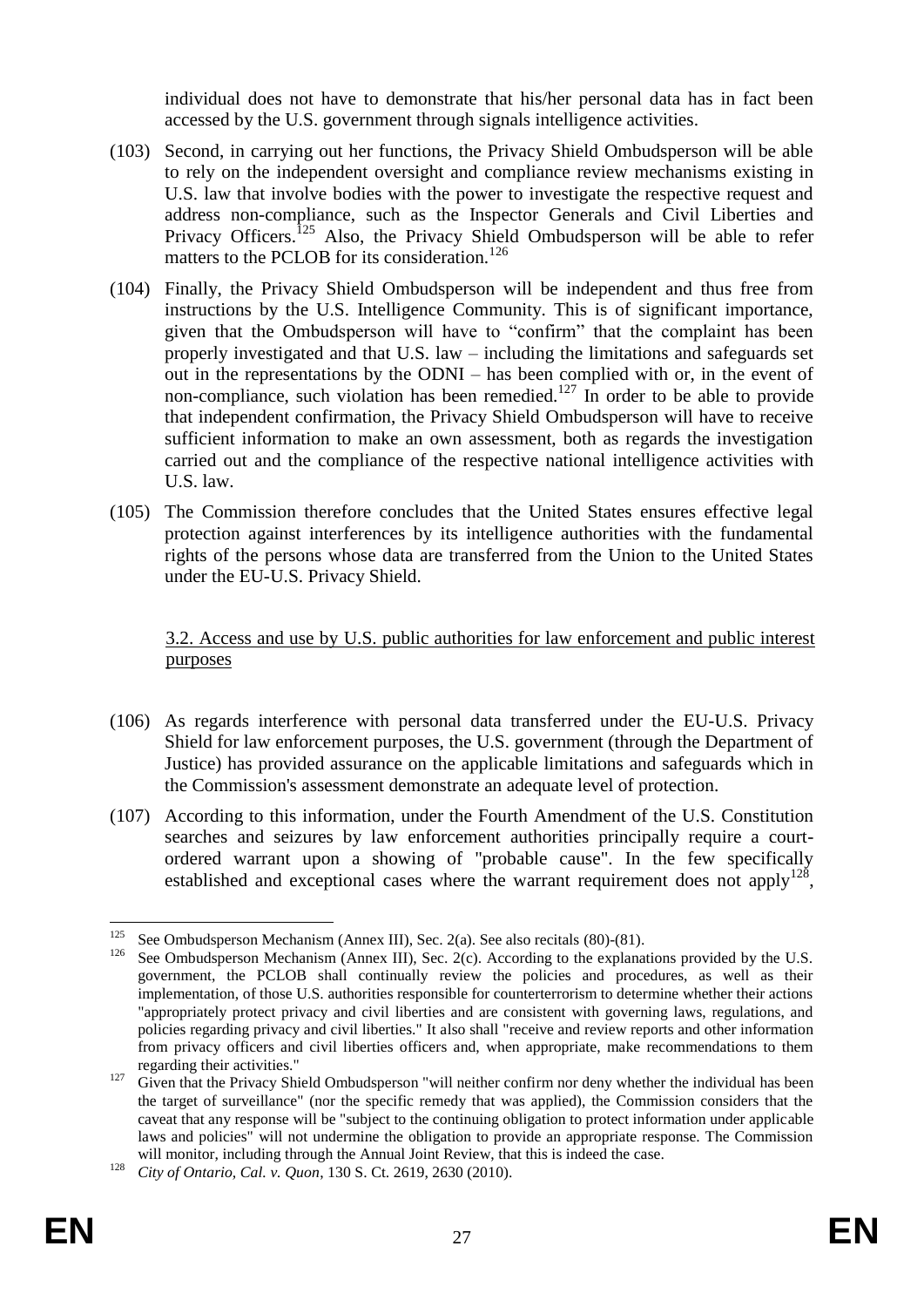law enforcement is subject to a "reasonableness" test.<sup>129</sup> Whether a search or seizure is reasonable is "determined by assessing, on the one hand, the degree to which it intrudes upon an individual's privacy and, on the other, the degree to which it is needed for the promotion of legitimate governmental interests."<sup>130</sup> More generally, the Fourth Amendment guarantees privacy, dignity, and protects against arbitrary and invasive acts by officers of the Government.<sup>131</sup> These concepts capture the idea of necessity and proportionality in Union law.

- (108) While the protection under the Fourth Amendment does not extend to non-U.S. persons that are not resident in the United State, the latter nevertheless benefit indirectly through the protection afforded to the U.S. companies holding the personal data and who are the recipients of law enforcement requests. Further protections are provided by special statutory authorities, as well as the Department of Justice Guidelines which limit law enforcement access to data on grounds equivalent to necessity and proportionality (e.g. by requiring that the FBI use the least intrusive investigative methods feasible, taking into account the effect on privacy and civil liberties).<sup>132</sup> According to the representations made by the U.S. government, the same or higher protections apply to law enforcement investigations at State level (with respect to investigations carried out under State laws).<sup>133</sup>
- (109) Although a prior judicial authorisation by a court or grand jury (an investigate arm of the court impanelled by a judge or magistrate) is not required in all cases  $134$ , administrative subpoenas are limited to specific cases and will be subject to independent judicial review at least where the government seeks enforcement in  $\frac{135}{2}$
- (110) The same applies for the use of administrative subpoenas for public interest purposes. In addition, according to the representations from the U.S. government, similar substantive limitations apply in that agencies may only seek access to data that is relevant to matters falling with their scope of authority and have to respect the standard of reasonableness.
- (111) The Commission therefore concludes that there are rules in place in the United States designed to limit any interference for law enforcement or other public interest purposes with the fundamental rights of the persons whose personal data are transferred from the Union to the United States under the EU-U.S. Privacy Shield to what is strictly necessary to achieve the legitimate objective in question, and that ensure effective legal protection against such interference.

1

<sup>129</sup> PCLOB, Sec. 215 Report, p. 107, referring to *Maryland v. King*, 133 S. Ct. 1958, 1970 (2013).

<sup>&</sup>lt;sup>130</sup> PCLOB, Sec. 215 Report, p.107, referring to *Samson v. California*, 547 U.S. 843, 848 (2006).

<sup>&</sup>lt;sup>131</sup> *City of Ontario, Cal. v. Quon,* 130 S. Ct. 2619, 2630 (2010), 2627.<br><sup>132</sup> DOJ Performations (Annoy VII), p. 4 with further references.

<sup>&</sup>lt;sup>132</sup> DOJ Representations (Annex VII), p. 4 with further references.<br><sup>133</sup> DOJ Representations (Annex VII), p. 2.

 $^{133}$  DOJ Representations (Annex VII), n. 2.

<sup>134</sup> According to the information the Commission has received, and leaving aside specific areas likely not relevant for data transfers under the EU-U.S. Privacy Shield (e.g. investigations into health care fraud, child abuse or controlled substances cases), this concerns mainly certain authorities under the Electronic Communications Privacy Act (ECPA), namely requests for subscriber information (18 U.S.C. § 2703(c)(1)) and for the content of emails more than 180 days old (18 U.S.C. § 2703(b)). In the latter case, however, the individual concerned has to be notified and thus has the opportunity to challenge the request in court. See *Bignami*, The U.S. legal system on data protection in the field of law enforcement: Safeguards, rights and remedies for EU citizens, p.18.

<sup>&</sup>lt;sup>135</sup> According to the representations by the U.S. government, recipients of administrative subpoenas may challenge them in court on the grounds that they are unreasonable, i.e. overboard, oppressive of burdensome. See DOJ Representations (Annex VII), p. 2.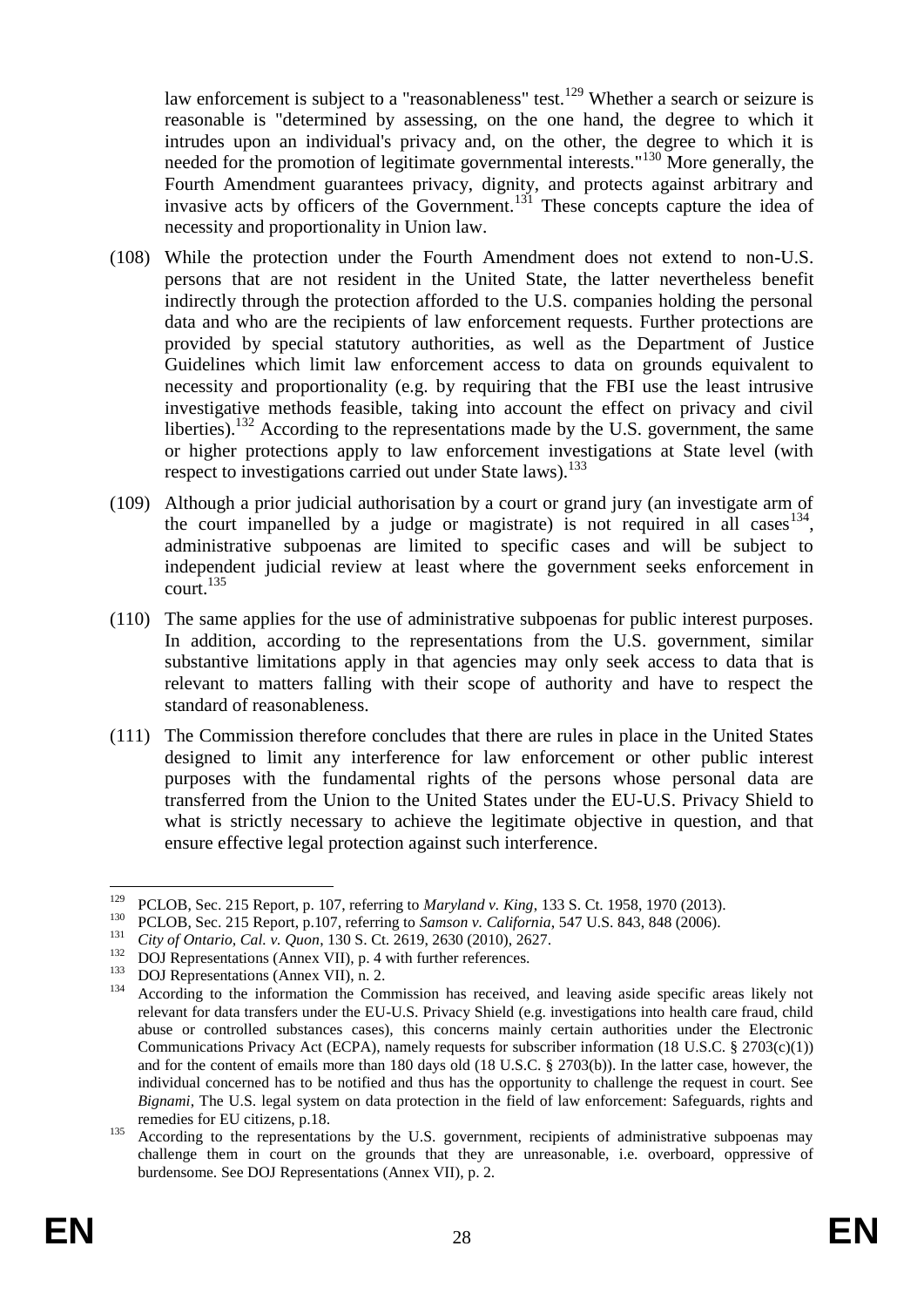# **4. Adequate level of protection under the EU-U.S. Privacy Shield**

- <span id="page-28-0"></span>(112) In the light of the those findings, the Commission considers that the United States ensures an adequate level of protection for personal data transferred from the Union to self-certified organisations in the United States under the EU-U.S. Privacy Shield.
- (113) In particular, the Commission considers that the Privacy Principles issued by the U.S. Department of Commerce as a whole ensure a level of protection of personal data that is essentially equivalent to the one guaranteed by the basic principles laid down in Directive 95/46.
- (114) In addition, the effective application of the Privacy Principles is guaranteed by the transparency obligations and the administration of the Privacy Shield by the Department of Commerce.
- (115) Moreover, the Commission considers that, taken as a whole, the oversight and recourse mechanisms provided for by the Privacy Shield enable infringements of the Privacy Principles by Privacy Shield organisations to be identified and punished in practice and offer legal remedies to the data subject to gain access to personal data relating to him and, eventually, to obtain the rectification or erasure of such data.
- <span id="page-28-1"></span>(116) Finally, on the basis of the available information about the U.S. legal order, including the representations and assurances from the U.S. government, the Commission considers that any interference by U.S. public authorities with the fundamental rights of the persons whose data are transferred from the Union to the United States under the Privacy Shield for national security, law enforcement or other public interest purposes, and the ensuing restrictions imposed on self-certified organisations with respect to their adherence to the Privacy Principles, will be limited to what is strictly necessary to achieve the legitimate objective in question, and that there exists effective legal protection against such interference. The Commission concludes that this meets the standards of Article 25 of Directive 95/46/EC, interpreted in light of the Charter of Fundamental Rights of the European Union, as explained by the Court of Justice in particular in the *Schrems* judgment.

# **5. Action of Data Protection Authorities and information to the Commission**

- (117) In the *Schrems* judgment, the Court of Justice clarified that the Commission has no competence to restrict the powers that DPAs derive from Article 28 of Directive 95/46 (including the power to suspend data transfers) where a person, in bringing a claim under that provision, calls into question the compatibility of a Commission adequacy decision with the protection of the fundamental right to privacy and data protection.<sup>136</sup>
- (118) In order to effectively monitor the functioning of the Privacy Shield, the Commission should be informed by Member States about relevant action undertaken by DPAs.
- (119) The Court of Justice furthermore considered that, in line with the second subparagraph of Article 25(6) of Directive 95/46, Member States and their organs must take the measures necessary to comply with acts of the Union institutions, as the latter are in principle presumed to be lawful and accordingly produce legal effects until such time

<sup>136</sup> Schrems, paragraphs 40 et seq., 101-103.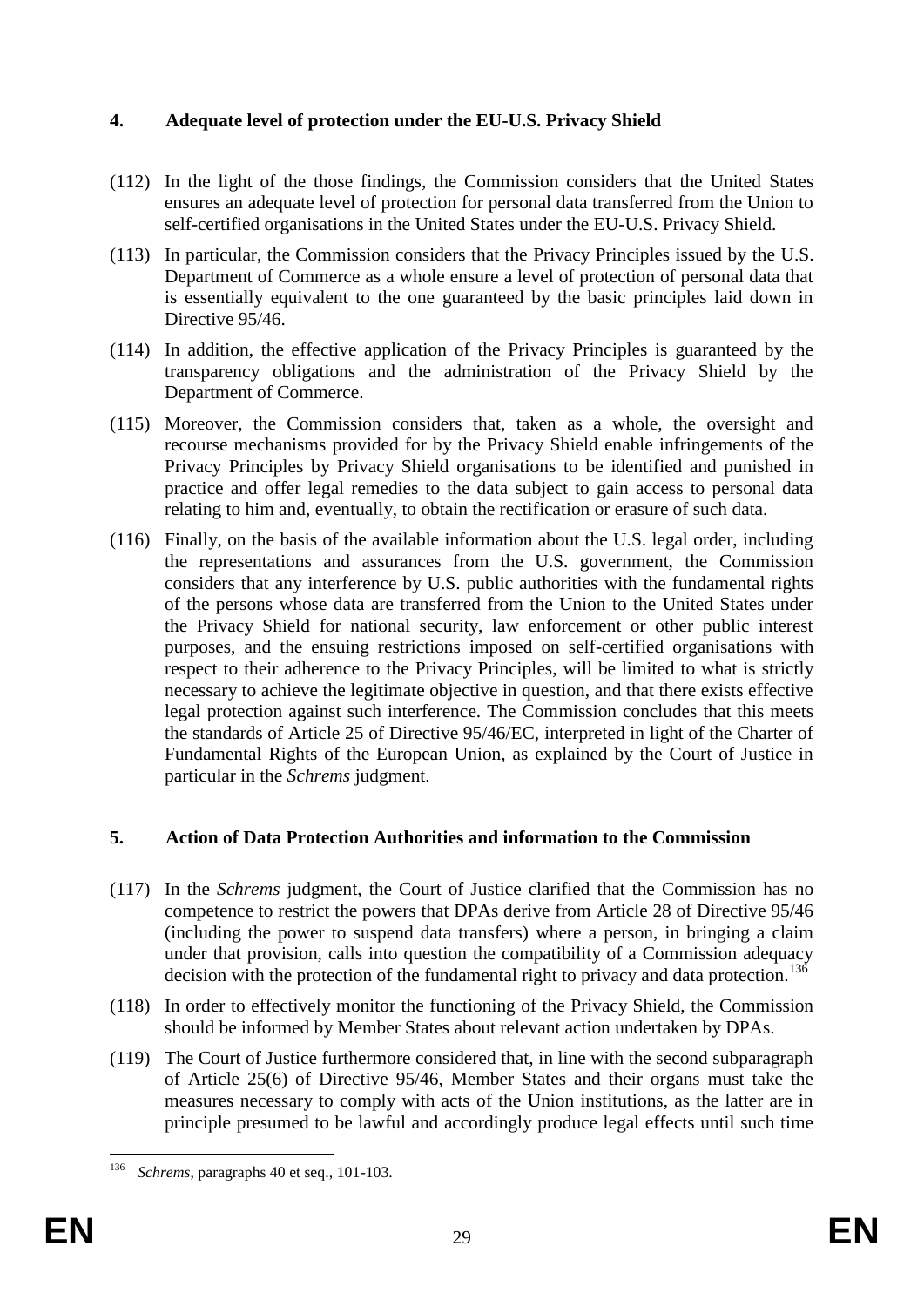as they are withdrawn, annulled in an action for annulment or declared invalid following a reference for a preliminary ruling or a plea of illegality. Consequently, a Commission adequacy decision adopted pursuant to Article 25(6) of Directive 95/46 is binding on all organs of the Member States to which it is addressed, including their independent supervisory authorities.<sup>137</sup> Where such an authority has received a complaint putting in question the compliance of a Commission adequacy decision with the protection of the fundamental right to privacy and data protection and considers the objections advanced to be well founded, national law must provide it with a legal remedy to put those objections before a national court which, in case of doubts, must stay proceedings and make a reference for a preliminary ruling to the Court of Justice.<sup>138</sup>

# **6. Periodic review of adequacy finding**

- (120) In the light of the fact that the level of protection afforded by the U.S. legal order may be liable to change, the Commission, following adoption of this decision, will check periodically whether the finding relating to the adequacy of the level of protection ensured by the EU-U.S. Privacy Shield is still factually and legally justified. Such a check is required, in any event, when the Commission acquires any information giving rise to a justified doubt in that regard.<sup>139</sup>
- (121) Therefore, the Commission will continuously monitor the overall framework for the transfer of personal data created by the EU-U.S. Privacy Shield as well as compliance by U.S. authorities with the representations and commitments contained in the documents attached to this decision. Moreover, this decision will be subject to an Annual Joint Review which will cover all aspects of the functioning of the EU-U.S. Privacy Shield, including the operation of the national security and law enforcement exceptions to the Privacy Principles.
- (122) To perform the Annual Joint Review referred to in Annexes I, II and VI, the Commission will meet with the Department of Commerce and FTC, accompanied, if appropriate, by other departments and agencies involved in the implementation of the Privacy Shield arrangements, as well as, for matters pertaining to national security, representatives of the ODNI, other Intelligence Community elements and the Ombudsperson. The participation in this meeting will be open for EU DPAs and representatives of the Article 29 Working Party.
- (123) In the framework of the Annual Joint Review, the Commission will request that the Department of Commerce provides comprehensive information on all relevant aspects of the functioning of the EU-U.S. Privacy Shield, including referrals received by the Department of Commerce from DPAs and the results of *ex officio* compliance reviews. The Commission will also seek explanations concerning any questions or matters concerning the EU-U.S. Privacy Shield and its operation arising from any information available, including transparency reports allowed under the USA FREEDOM Act, public reports by U.S. national intelligence authorities, the DPAs, privacy groups, media reports, or any other possible source. Moreover, in order to facilitate the Commission's task in this regard, the Member States should inform the Commission of

<sup>137</sup>  $137$  *Schrems*, paragraphs 51, 52 and 62.

 $\frac{138}{139}$  *Schrems*, paragraph 65.

Schrems, paragraph 76.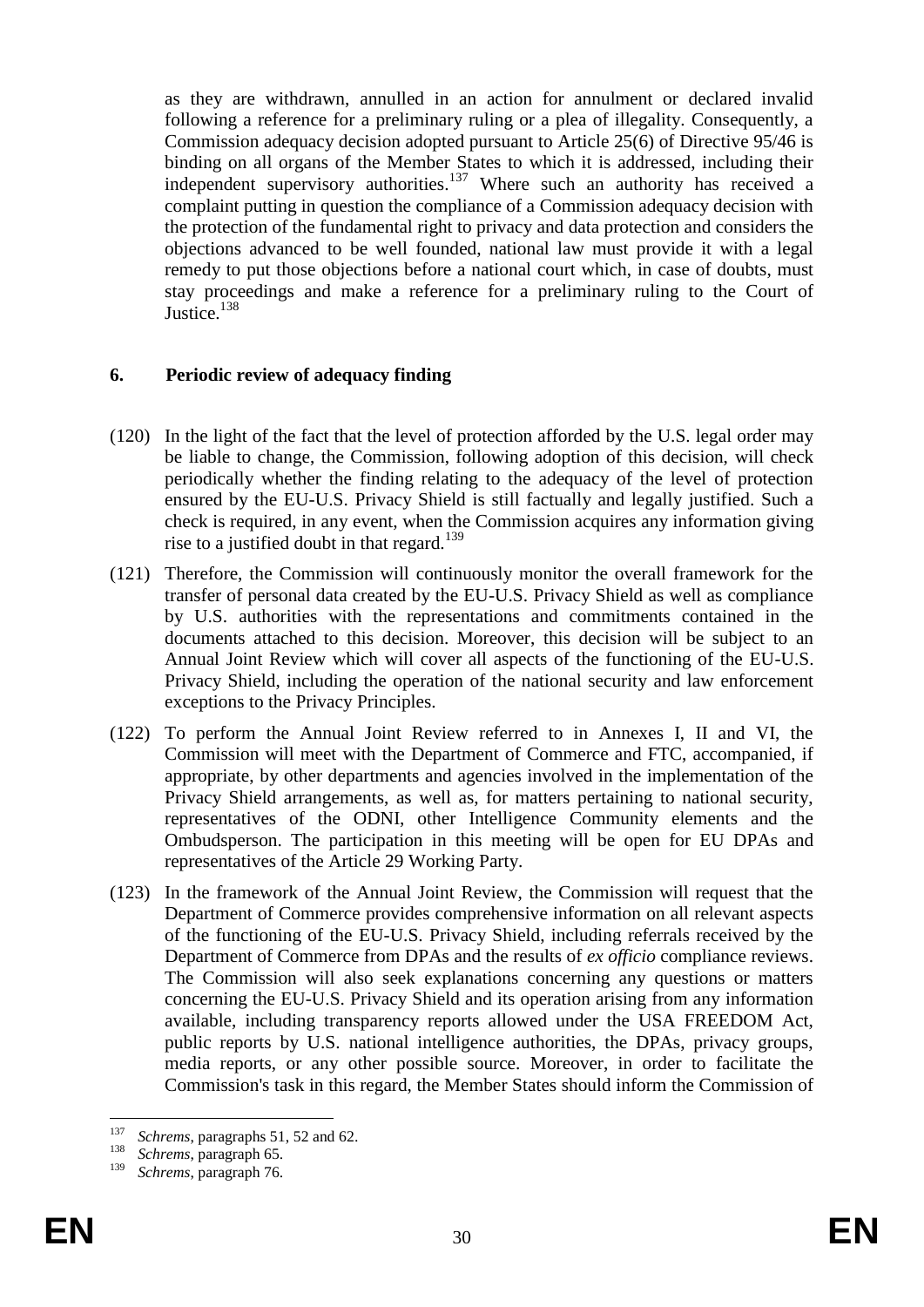cases where the actions of bodies responsible for ensuring compliance with the Privacy Principles in the United States fail to secure compliance and of any indications that the actions of U.S. public authorities responsible for national security or the prevention, investigation, detection or prosecution of criminal offenses do not ensure the required level of protection.

(124) On the basis of the annual joint review, the Commission will prepare a public report to be submitted to the European Parliament and the Council.

### **7. Suspension of the adequacy decision**

- (125) Where, on the basis of the checks or of any other information available, the Commission concludes that there are clear indications that effective compliance with the Privacy Principles in the United States might no longer be ensured, or that the actions of U.S. public authorities responsible for national security or the prevention, investigation, detection or prosecution of criminal offenses do not ensure the required level of protection, it will inform the Department of Commerce thereof and request that appropriate measures are taken to swiftly address any potential non-compliance with the Privacy Principles within a specified, reasonable timeframe. If, after the expiration of the specified timeframe, the U.S. authorities fail to demonstrate satisfactorily that the EU-U.S. Privacy Shield continues to guarantee effective compliance and an adequate level of protection, the Commission will initiate the procedure leading to the partial or complete suspension or repeal of this decision.<sup>140</sup> Alternatively, the Commission may propose to amend this decision, for instance by limiting the scope of the adequacy finding only to data transfers subject to additional conditions.
- (126) In particular, the Commission will initiate the procedure for suspension or repeal in case of:
	- (a) indications that the U.S. authorities do not comply with the representations and commitments contained in the documents annexed to this decision, including as regards the conditions and limitations for access by U.S. public authorities for law enforcement, national security and other public interest purposes to personal data transferred under the Privacy Shield;
	- (b) failure to effectively address complaints by EU data subjects; in this respect, the Commission will take into account all circumstances having an impact on the possibility for EU data subjects to have their rights enforced, including, in particular, the voluntary commitment by selfcertified U.S. companies to cooperate with the DPAs and follow their advice; or
	- (c) failure by the Privacy Shield Ombudsperson to provide timely and appropriate responses to requests from EU data subjects.

<sup>140</sup> <sup>140</sup> As of the date of application of the General Data Protection Regulation, the Commission will make use of its powers to adopt, on duly justified imperative grounds of urgency, an implementing act suspending the present decision which shall apply immediately without its prior submission to the relevant comitology committee and shall remain in force for a period not exceeding six months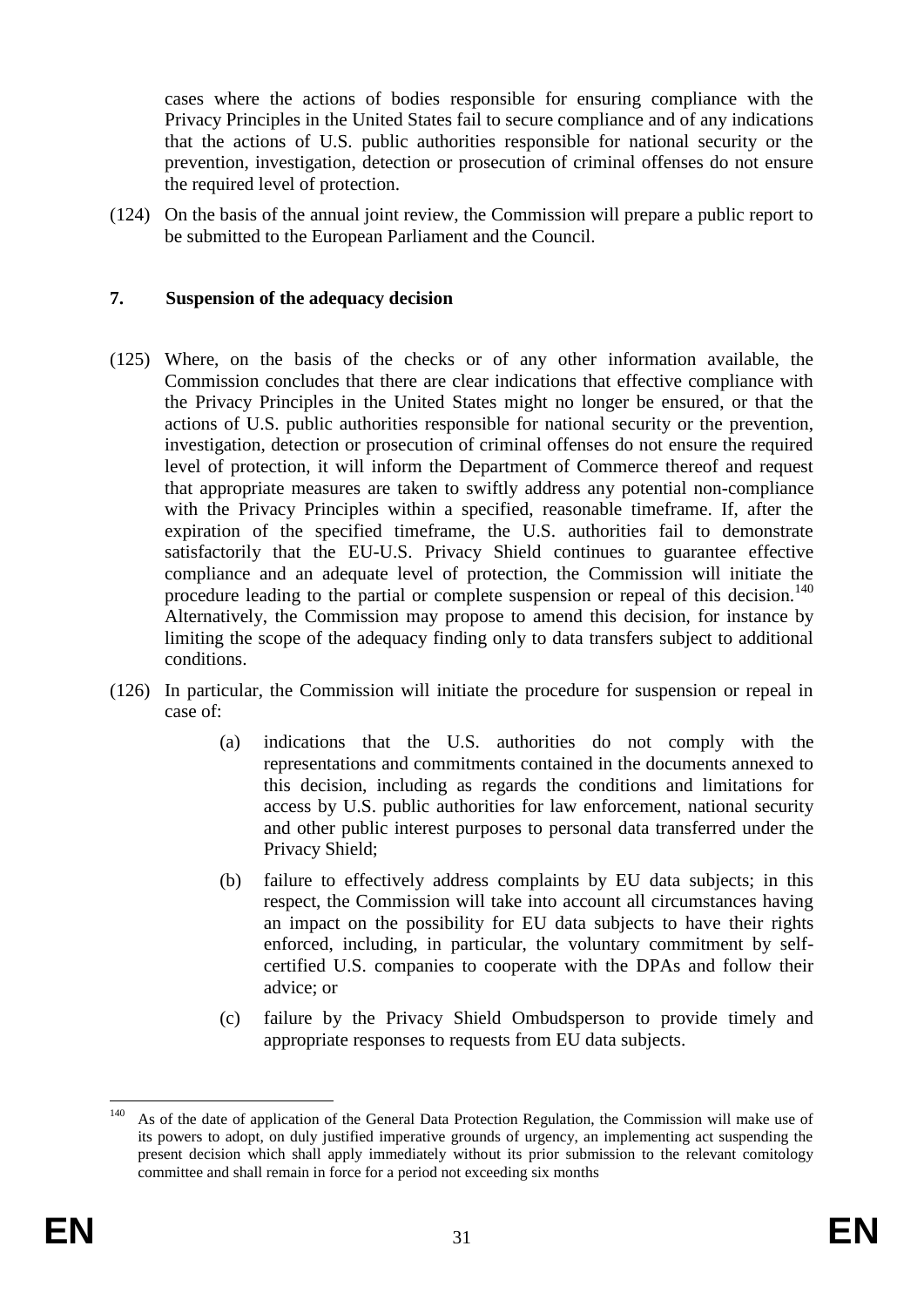- (127) The Commission will also consider to initiate the procedure leading to the amendment, suspension, or repeal of this decision if, in the context of the Annual Joint Review of the functioning of the EU-U.S. Privacy Shield or otherwise, the Department of Commerce or other departments or agencies involved in the implementation of the Privacy Shield, or, for matters pertaining to national security, representatives of the U.S. Intelligence Community or the Ombudsperson, fail to provide information or clarifications necessary for the assessment of compliance with the Privacy Principles, the effectiveness of complaint handling procedures, or any lowering of the required level of protection as a consequence of actions by U.S. national intelligence authorities, in particular as a consequence of the collection and/or access to personal data that is not limited to what is strictly necessary and proportionate. In this respect, the Commission will take into account the extent to which the relevant information can be obtained from other sources, including through reports from self-certified U.S. companies as allowed under the USA FREEDOM Act.
- (128) [The Working Party on the Protection of Individuals with regard to the Processing of Personal Data established under Article 29 of Directive 95/46 has delivered a favourable opinion on the adequate level of protection provided by the United States for personal data transferred under the EU-U.S. Privacy Shield from the European Union to self-certified organisations in the United States<sup>141</sup>, which has been taken into account in the preparation of this Decision.]
- (129) [The measures provided for in this Decision are in accordance with the opinion of the Committee established under Article 31(1) of Directive  $95/46^{142}$ ,

### HAS ADOPTED THIS DECISION:

#### *Article 1*

1. For the purposes of Article 25(2) of Directive 95/46/EC, the United States ensures an adequate level of protection for personal data transferred from the Union to organisations in the United States under the EU-U.S. Privacy Shield.

2. The EU-U.S. Privacy Shield is constituted by the Privacy Principles issued by the U.S. Department of Commerce on [Date] as set out in Annex II and the official representations and commitments contained in the documents listed in Annexes I, III to VII.

3. For the purpose of paragraph 1, personal data are transferred under the EU-U.S. Privacy Shield where they are transferred from the Union to organisations in the United States that are included in the "Privacy Shield List", maintained and made publicly available by the U.S. Department of Commerce, in accordance with Sections I and III of the Privacy Principles set out in Annex II.

 $141$  $\begin{bmatrix} 141 \\ 142 \end{bmatrix}$  [Reference]

<sup>[</sup>Reference]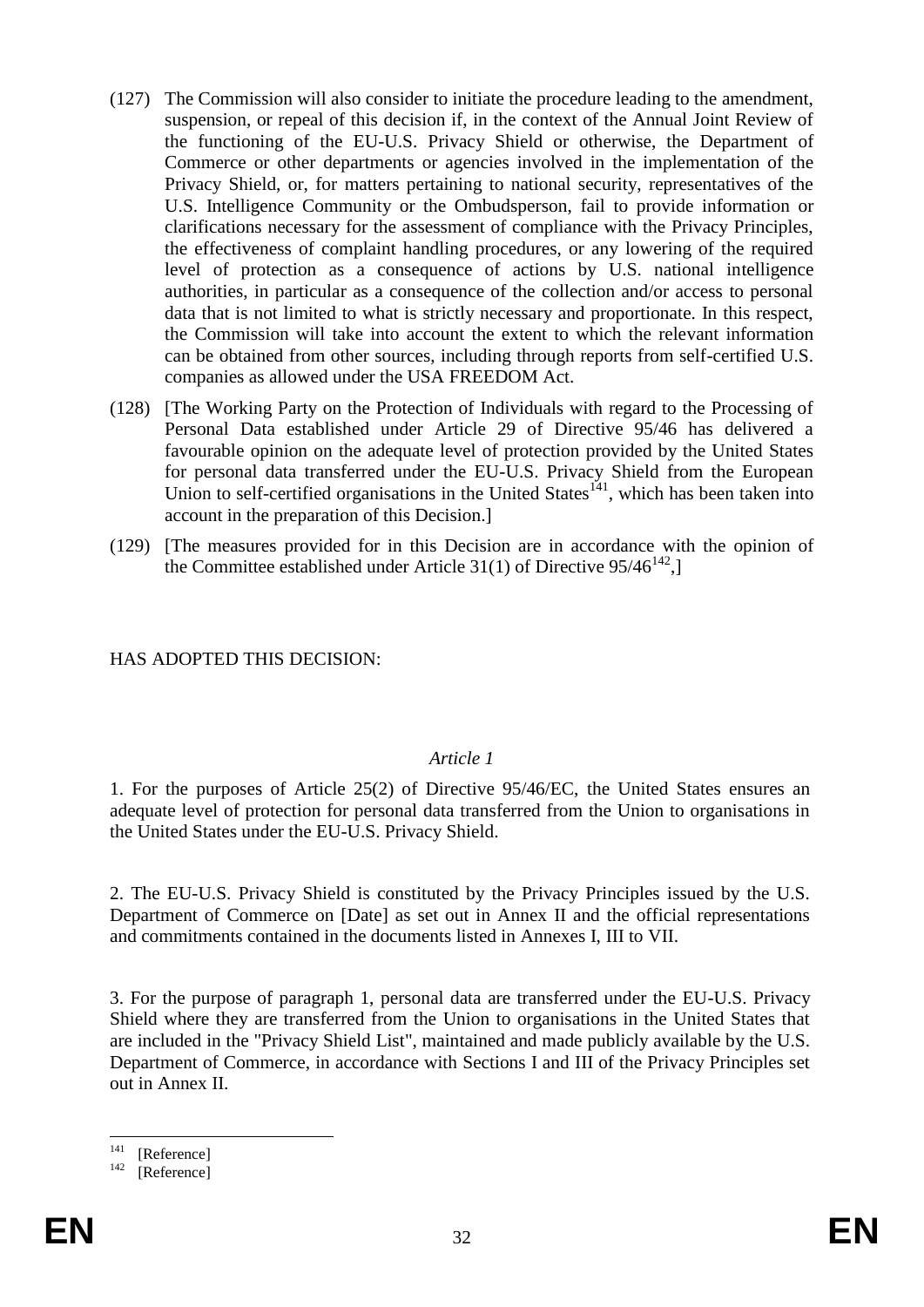### *Article 2*

This Decision does not affect the application of the provisions of Directive 95/46/EC other than Article 25(1) that pertain to the processing of personal data within the Member States, in particular Article 4 thereof.

## *Article 3*

Whenever the competent authorities in Member States exercise their powers pursuant to Article 28(3) of Directive 95/46/EC leading to the suspension or definitive ban of data flows to an organisation in the United States that is included in the Privacy Shield List in accordance with Sections I and III of the Privacy Principles set out in Annex II in order to protect individuals with regard to the processing of their personal data, the Member State concerned shall inform the Commission without delay.

## *Article 4*

1. The Commission will continuously monitor the functioning of the EU-U.S. Privacy Shield with a view to assessing whether the United States continues to ensure an adequate level of protection of personal data transferred thereunder from the Union to organisations in the I Inited States

2. The Member States and the Commission shall inform each other of cases where it appears that the government bodies in the United States with the statutory power to enforce compliance with the Privacy Principles set out in Annex II fail to provide effective detection and supervision mechanisms enabling infringements of the Privacy Principles to be identified and punished in practice.

3. The Member States and the Commission shall inform each other of any indications that the interferences by U.S. public authorities responsible for national security, law enforcement or other public interests with the right of individuals to the protection of their personal data go beyond what is strictly necessary, and/or that there is no effective legal protection against such interferences.

4. Within one year from the date of the notification of this Decision to the Member States and on a yearly basis thereafter, the Commission will evaluate the finding in Article 1(1) on the basis of all available information, including the information received as part of the Annual Joint Review referred to in Annexes I, II and VI.

5. The Commission will report any pertinent findings to the Committee established under Article 31 of Directive 95/46/EC.

6. The Commission will present draft measures in accordance with the procedure referred to in Article 31(2) of Directive 95/46/EC with a view to suspending, amending or repealing this Decision or limiting its scope, among others, where there are indications:

 that the U.S. public authorities do not comply with the representations and commitments contained in the documents annexed to this Decision, including as regards the conditions